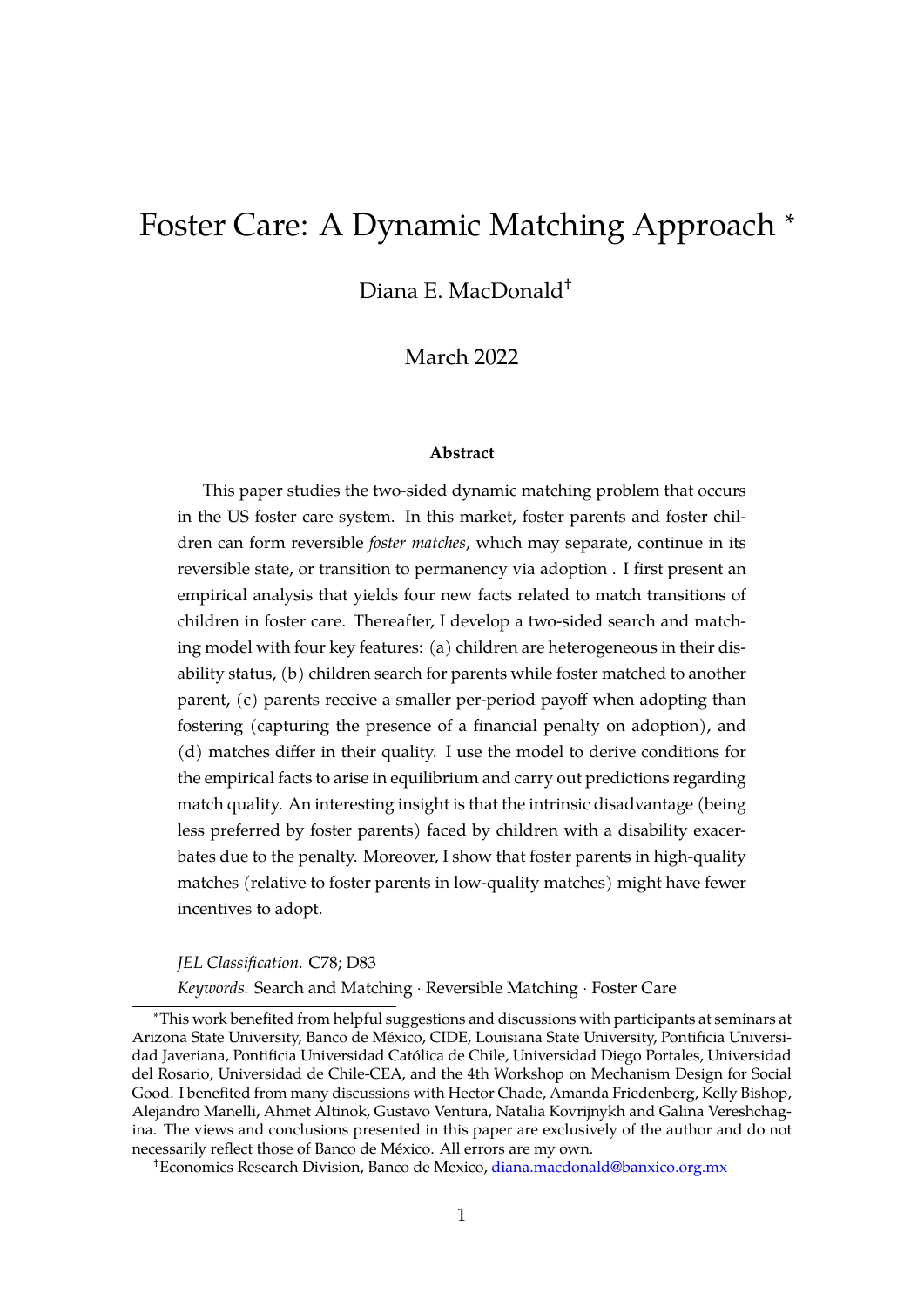# **1 Introduction**

Each year more than a half-million children spend at least one day in the US foster care system, a federal program that costs taxpayers almost US\$30 billion dollars annually. The foster care system provides out-of-home care for children removed from their homes due to abuse, maltreatment, neglect, or other reasons.<sup>[1](#page-1-0)</sup> While in foster care, children are placed in foster family homes or institutional care, and can be moved from one foster home to another, or from a foster home to institutional care.[2](#page-1-1) The stay in foster care is meant to be temporary until children can reunite with their birth families, but when reunification is not possible, children might be relinquished for adoption.<sup>[3](#page-1-2)</sup> Each year, close to  $18\%$  of children in foster care are at risk of experiencing long-term care if they are not adopted. In fact, more than 20, 000 children leave foster care each year without an adoptive family, and out of those children, less than 3% will earn a college degree, and almost 20% will become homeless. $4$ 

For policymakers, the main concerns regarding the foster care system are match separations and permanency via adoption. First, research has shown that match separations have adverse effects on children, and it has become a priority for child welfare agencies to limit the match disruptions experienced by children. $5$  And, since evidence suggests that adoption is a better alternative than long-term foster care, policymakers had made significant efforts to increase the adoption rates of children through major federal policies. $6$  However, my findings suggest that limiting match separation might be counterproductive for the adoption goal: parents have incentives to foster a child indefinitely (without adopting) due to the

<span id="page-1-0"></span> $^1$ A child can enter foster care for several reasons such as sexual or physical abuse, parents' drug or alcohol addictions, parents' incarceration, parents' inability to provide care, parents' death, inadequate housing, abandonment, child's behavioral problem, child's drug addiction, or child's alcohol addiction.

<span id="page-1-1"></span><sup>&</sup>lt;sup>2</sup>Foster homes are private homes licensed to provide 24-hour care for children in a familybased environment. Institutional care are licensed facilities that provide 24-hour care for several children at once (groups from seven to twenty), and it includes group homes, shelter care, and other institutions.

<span id="page-1-2"></span> $3Bv$  federal law, if a child has been in foster care for at least 15 of the last 22 months, the process to terminate her parental rights must be started immediately. Further, a judge can decide to terminate parental rights at any moment in time if it is in the best interest of the child.

<span id="page-1-4"></span><span id="page-1-3"></span><sup>4</sup>Source: National Foster Youth Institute.

 $5$ Match disruptions experienced by children is part of the national outcome standards used by federal agencies to monitor the state's performance.

<span id="page-1-5"></span> $^6$ The Adoption and Safe Families Act of 1997 (ASFA), created the Adoption Incentive Program, which establishes performance bonuses to states that increase the adoption of children. The performance bonuses consisted of US\$4,000 dollars per child plus an additional US\$2,000 if the child has special needs (including disability). Later on, the Increasing Adoptions Act of 2008 increased the extra bonus to US\$4,000 if the child has special needs.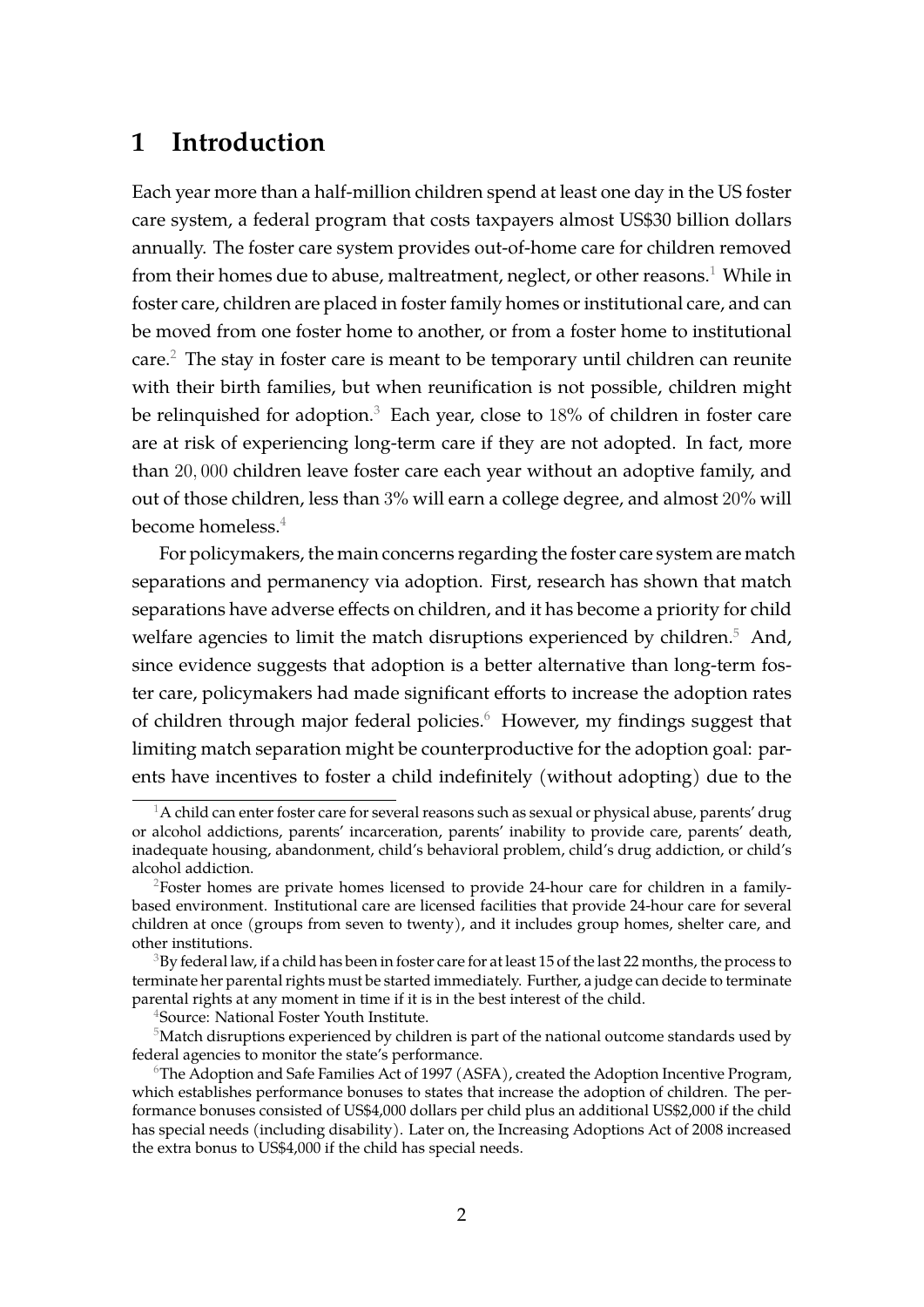presence of a financial penalty. First, the monthly payments received by parents (from the state child welfare agency) are lower as an adoptive parent than as a foster parent and often fall to zero. Second, parents are responsible for the medical and educational expenditures of adopted children. Thus, parents face the following trade-off when deciding to adopt: accept the adoption penalty in exchange for eliminating the likelihood that the child disrupts the match in the future. Hence, match disruptions play a crucial role in adoption by influencing the incentives of foster parents to adopt.  $\frac{7}{2}$  $\frac{7}{2}$  $\frac{7}{2}$ 

Therefore, from a policy perspective it is crucial to understand why certain children are more likely to have their matches separated and why certain children are less likely to be adopted. Besides, the presence of the adoption penalty might have a different effect on certain children, and it might influence the type of matches that transit to adoption (in terms of match quality). I distinguish children by whether they have a disability and study how this affects match disruption and adoption. I focus on disability for two reasons. First, most of the efforts made to increase adoption target children with a disability. Second, the adoption penalty might be higher for children with a disability as parents are responsible for higher medical expenditures. Nevertheless, the model can be used to study the effect of other observable characteristics of the child, such as gender, race, and ethnicity.

This paper studies both, theoretically and empirically, the two-sided dynamic matching problem that occurs in the US foster care system. First, I present an empirical analysis that yields four new facts related to match transitions of children in foster care and their exit through adoption. Second, I develop a two-sided search and matching model to disentangle the driving forces behind the empirical facts and derived other equilibrium properties. The main finding is that the penalty on adoption exacerbates the disadvantage faced by children with a disability (being less preferred by parents), and it also creates incentives for high-quality matches to not transit from a reversible fostering to adoption.

Using a rich panel dataset, describing the universe of children relinquished for adoption in the US foster care system over the period 2010 to 2016, I document the following empirical facts: *(1)* the presence of a disability decreases the probability that a child transits to permanency via adoption, *(2)* the presence of a disability increases the probability that a foster placement separates, *(3)* the presence of a disability decreases the probability that a child transits from institutional care to a foster home (becomes foster matched), and *(4)* the presence of a disability

<span id="page-2-0"></span>The empirical literature supports this intuition; [Argys and Duncan](#page-27-0) [\(2012\)](#page-27-0) show that when the difference between the foster and adoption monthly payments decreases, a child's probability of adoption increases.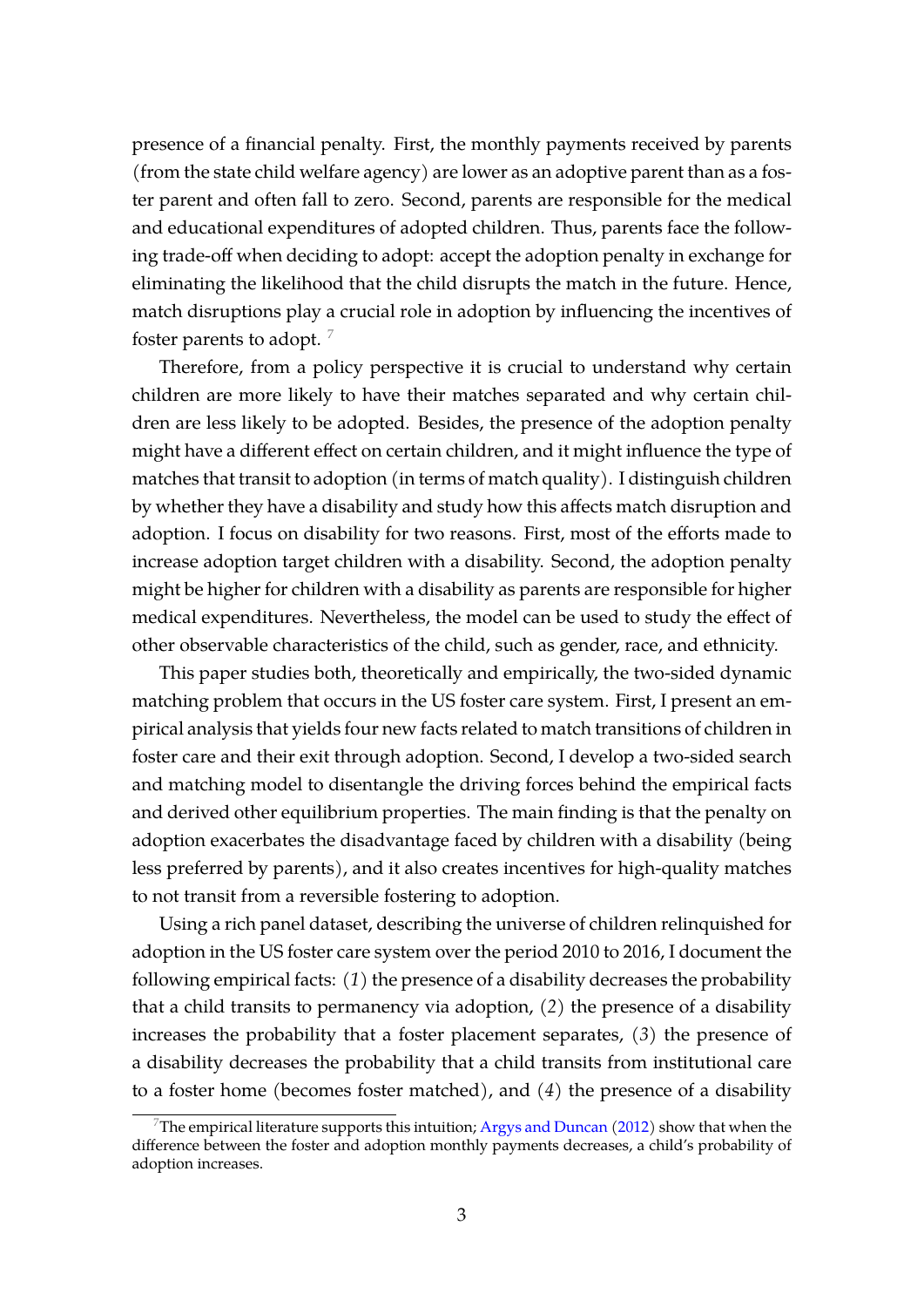increases the probability that a child transits from a foster home to institutional care (becomes unmatched).

To analyze how different forces interact in the agents' decisions of forming a foster match, disrupting a foster match, and transiting to permanency via adoption, I develop a dynamic matching model with search frictions (it takes time to find a match) and non-transferable utility (transfers are exogenously given). Children and parents can form two types of matches: foster (reversible) and adoption (irreversible). The setting assumes that children are heterogeneous (with and without a disability), agents must be foster matched before forming an adoption match, parents receive a smaller per-period payoff when adoption matched than when foster matched, and matches differ in their quality. Children and parents prefer matches of higher quality, and parents prefer children without a disability to children with a disability. The timing is as follows. Every period, when a child (unmatched or foster matched) and parent meet (unmatched only), agents draw a match quality. Before deciding whether to form a foster match, they observe only a noisy signal about this quality. A foster match forms if and only if both accept. If a new foster match forms, any old foster match dissolves. The uncertainty about the quality resolves once foster match forms, and it remains constant throughout the match. After observing the match quality, agents decide whether to destroy the foster match (and become unmatched), transit to adoption, or remain foster matched.

The theoretical model allows me to disentangle the driving forces behind the aforementioned empirical facts. More concretely, I establish sufficient conditions on primitives for these facts to emerge in equilibrium. One of the key features captured by the model is that a foster separation can be the result of the uncertainty resolving, or it can be the result of a child forming a new foster match. Thus, foster match separations allow agents to avoid 'bad matches', and more importantly, it enables children to search for 'better matches' while in a foster environment. Concerning the child's observable characteristics, I find that foster separations involving children with a disability are mainly driven by the uncertainty on the quality of the match, while foster separations affecting children without a disability are driven mostly by the search of the child to improve the match quality. Moreover, I show that the increase in the probability of foster match separation due to a disability (fact 2) depends on two driving forces working in opposite directions. On the one hand, children with a disability are more likely (relative to children without a disability) to have a foster match destroy after the uncertainty is resolved, which itself makes them more likely to separate. On the other hand, I find that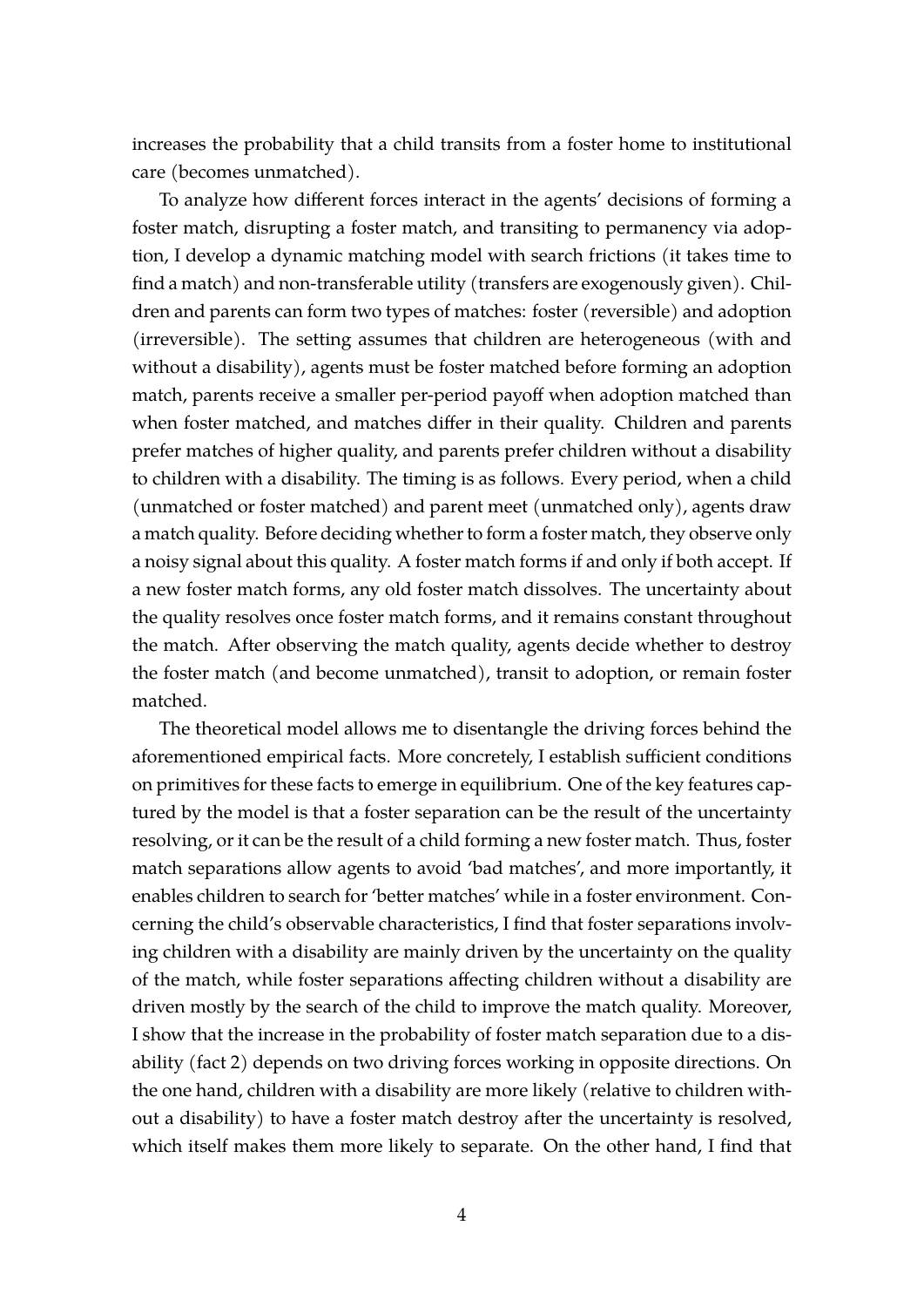children with a disability are less likely (relative to children without a disability) to form a new foster match, which itself makes them less likely to separate. Hence, fact 2 suggests that the former driving force prevails.

Another important insight of the model is that the decrease in the probability of being adopted due to a disability (fact 1) arises for two reasons. First, I show that children with a disability are less likely to form a foster match because foster parents require higher signals to be willing to form a foster match with them. Second, parents foster matched to these children (relative to parents foster matched to children without a disability) have a greater incentive to remain in the reversible foster match and not transit to adoption. The reason is that the adoption penalty for children with a disability is higher, and the likelihood that they break the match in the future is lower. Thus, the intrinsic disadvantage (being less preferred by foster parents) faced by children with a disability exacerbates in the presence of the adoption penalty.

Furthermore, the model allows me to obtain additional predictions improving our understanding of the mechanics behind the match transitions and adoption of children. In particular, I analyze the impact of match quality on the probability of foster match separation, probability of becoming unmatched, and probability of becoming adoption matched. Concerning foster match separation, I find that high-quality matches are less likely to separate, and both types of separations are aligned. Surprisingly, I find that parents in high-quality matches might have fewer incentives to adopt. The result is driven by the fact that children in foster matches of high-quality have fewer incentives to separate the foster match in the future. Hence, the adoption penalty not only exacerbates the intrinsic disadvantage faced by children with a disability, but it also creates incentives for high-quality matches to not transit to adoption.

**Related Literature.** As a first attempt to analyze the foster care system, this paper contributes to the literature on dynamic matching and research on foster care. Most of the literature on dynamic matching with heterogeneous agents, analyze environments where matches do not reverse endogenously. Under this assumption, the literature has addressed issues regarding stability [\(Doval,](#page-28-0) [2021\)](#page-28-0), match-ing algorithms and its implications on welfare [\(Unver](#page-29-0), [2010;](#page-29-0) [Anderson et al.,](#page-27-1) [2015;](#page-27-1) [Akbarpour et al.,](#page-27-2) [2020;](#page-27-2) [Baccara et al.,](#page-27-3) [2020;](#page-27-3) [Leshno,](#page-28-1) [2021\)](#page-28-1), and positive assortative matching [\(Burdett and Coles,](#page-28-2) [1997;](#page-28-2) [Eeckhout,](#page-28-3) [1999;](#page-28-3) [Shimer and Smith,](#page-29-1) [2000;](#page-29-1) [Chade,](#page-28-4) [2001,](#page-28-4) [2006;](#page-28-5) [Smith,](#page-29-2) [2006\)](#page-29-2). In these papers, agents face the trade-off of whether to form a match today or wait for a better partner. Now, if agents are allowed to form a match today and reverse it when a better partner arrives, an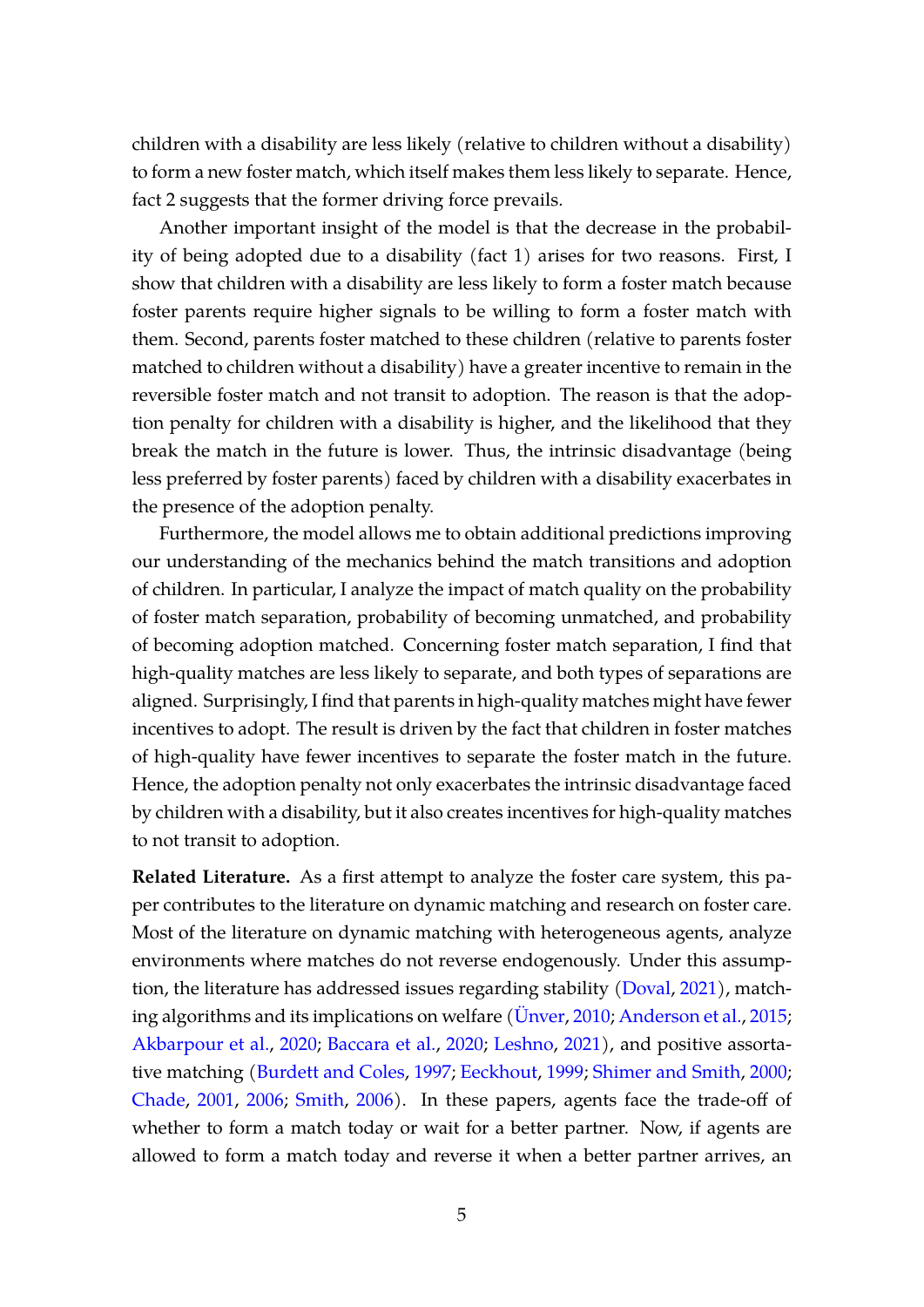additional feature arises. In the presence of reversibility, agents must take into account that today's partner and the potential better partner of tomorrow might leave the match in the future. There is a small literature analyzing dynamic matching environments with reversibility of matches, but the focus is on stability and cooperative solution concepts [\(Damiano and Lam,](#page-28-6) [2005;](#page-28-6) [Kurino,](#page-28-7) [2009;](#page-28-7) [Kadam and](#page-28-8) [Kotowski,](#page-28-8) [2018;](#page-28-8) [Liu,](#page-28-9) [2021\)](#page-28-9). This paper is more related to the literature on positive assortative matching analyzing two-sided markets with search frictions, heterogeneous agents, and irreversible matches. My contribution adds to the literature on sorting along two dimensions. First, I allow for irreversible and reversible matches. Second, instead of addressing positive sorting, I estimate stylized facts present on the market and establish sufficient conditions for these patterns to arise in equilibrium.

Regarding foster care, there is a vast literature analyzing the effect of children' characteristics on, placement disruption and adoption [\(Courtney and Wong,](#page-28-10) [1996;](#page-28-10) [Barth,](#page-27-4) [1997;](#page-27-4) [Wulczyn et al.,](#page-30-0) [2003;](#page-30-0) [James,](#page-28-11) [2004;](#page-28-11) [Snowden et al.,](#page-29-3) [2008\)](#page-29-3). A few papers are studying the effect of the number of placements on adoption from a quantitative perspective. Some studies found that the number of placements does not affect the probability of being adopted [\(Potter and Klein-Rothschild,](#page-29-4) [2002;](#page-29-4) [Park and](#page-29-5) [Ryan,](#page-29-5) [2009\)](#page-29-5). On the contrary, other studies show that the number of placements negatively affect adoption [\(Smith,](#page-29-6) [2003;](#page-29-6) [Akin,](#page-27-5) [2011\)](#page-27-5). This paper contributes by providing a theoretical environment that analyzes how different forces interact in the agents' decisions of forming a foster-match, disrupting a foster-match, and transiting to permanency via adoption.

**Organization of the Paper.** The rest of the paper is organized as follows. Section [2](#page-5-0) presents the empirical analysis and the facts that motivate the theoretical model. Section [3](#page-11-0) describes the theoretical environment, and introduces the equilibrium definition. Section [4](#page-19-0) presents the equilibrium analysis and the conditions under which the equilibrium is consistent with the stylized facts, as well as the model predictions. Lastly, section [5](#page-26-0) concludes. All proofs are in the Appendix.

# <span id="page-5-0"></span>**2 Empirical Analysis**

I motivate the key features of the two-sided dynamic matching model described in the next section with an empirical analysis. Using data describing the universe of children in the US foster care system over the period 2010 to 2016, I document four new facts about the match process between foster children and foster parents.<sup>[8](#page-5-1)</sup>

<span id="page-5-1"></span><sup>&</sup>lt;sup>8</sup>For a more detail background of the foster care system in the US see Appendix [A.](#page-31-0)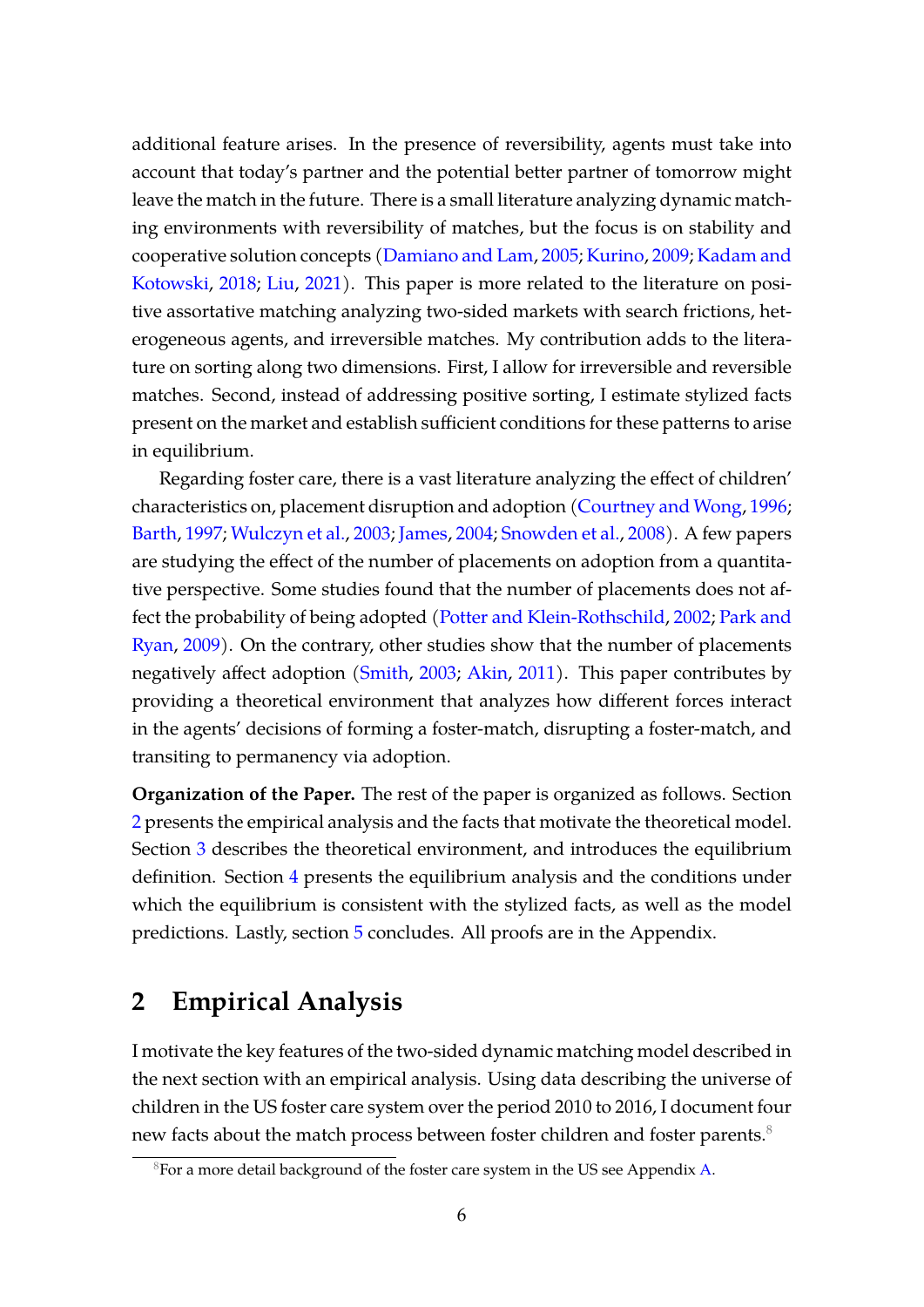### **2.1 Data and Descriptive Statistics**

I use the 6-month Foster Care Files from AFCARS,<sup>[9](#page-6-0)</sup> an unbalanced panel of all children in the US foster care system between the federal fiscal years of 2010 and 2016. The data track a child upon entry into foster care until she exits, which could be due to reunification with birth-family, adoption, emancipation, guardianship, transfer to another agency, runaway, or death. If a child exits foster care, both the exit manner and date of exit are indicated. Additionally, the data include a rich set of variables describing the child, $10$  such as gender, race and ethnicity, disability, whether the child is federally funded by Title IV-E $,11$  $,11$  date of birth, date of most recent entry into foster care, and date of termination of parental rights (if applicable).<sup>[12](#page-6-3)</sup> The disability variable, which is the focus of my empirical analysis, indicates whether a child has been clinically diagnosed with a disability, clinically diagnosed without a disability, or not yet diagnosed.[13](#page-6-4) I say a **child has a disability** if she has been clinically diagnosed with at least one disability, and a child has no disability otherwise.

For each period (semester in the data) that a child remains in foster care, the data provide information about the last placement of the child during that period, including the start date of the placement. These placements are classified as: pre-adoptive home, non-relative foster home, relative foster home, group home, institution, supervised independent living, and runaway. Using these variables, I define a child as being **foster matched** in a given period if the child is placed in a pre-adoptive home, a non-relative foster home, or a relative foster home.<sup>[14](#page-6-5)</sup> I define a child as being **unmatched** in a given period if the child is placed in a group home or institution.

To maintain a consistent estimation sample, I restrict the sample to children younger than age 16 whose parental rights have been terminated. The former restriction excludes older children who often exit through legal emancipation, and the latter is to ensure that children are eligible for adoption. I also restrict the

<span id="page-6-0"></span> $9AFCARS$  is a federally mandated data collection system. All fifty US states and the District of Columbia are required to collect data on all children in foster care and all children adopted from foster care.

<span id="page-6-1"></span> $^{10}$ Following [Buckles](#page-27-6) [\(2013\)](#page-27-6) and [Brehm](#page-27-7) [\(2017\)](#page-27-7), for all demographics I use the most recent record of each child since it updates all information.

<span id="page-6-2"></span> $11$ Title IV-E is a federal program through which states receive reimbursement of payments made on behalf of eligible children.

<span id="page-6-3"></span> $12$ To protect the confidentiality of the child, the date of birth is set to the 15th of the month and all dates are recoded to maintain consistent spans of time.

<span id="page-6-4"></span> $13A$  child can be diagnosed with more than one disability; unfortunately data do not allow to quantify either the number of disabilities nor the severity.

<span id="page-6-5"></span> $14$ It is important to mention that foster parents are not identifiable; when a child is placed in a foster home only family structure, foster parents' race and foster parents' year of birth are reported.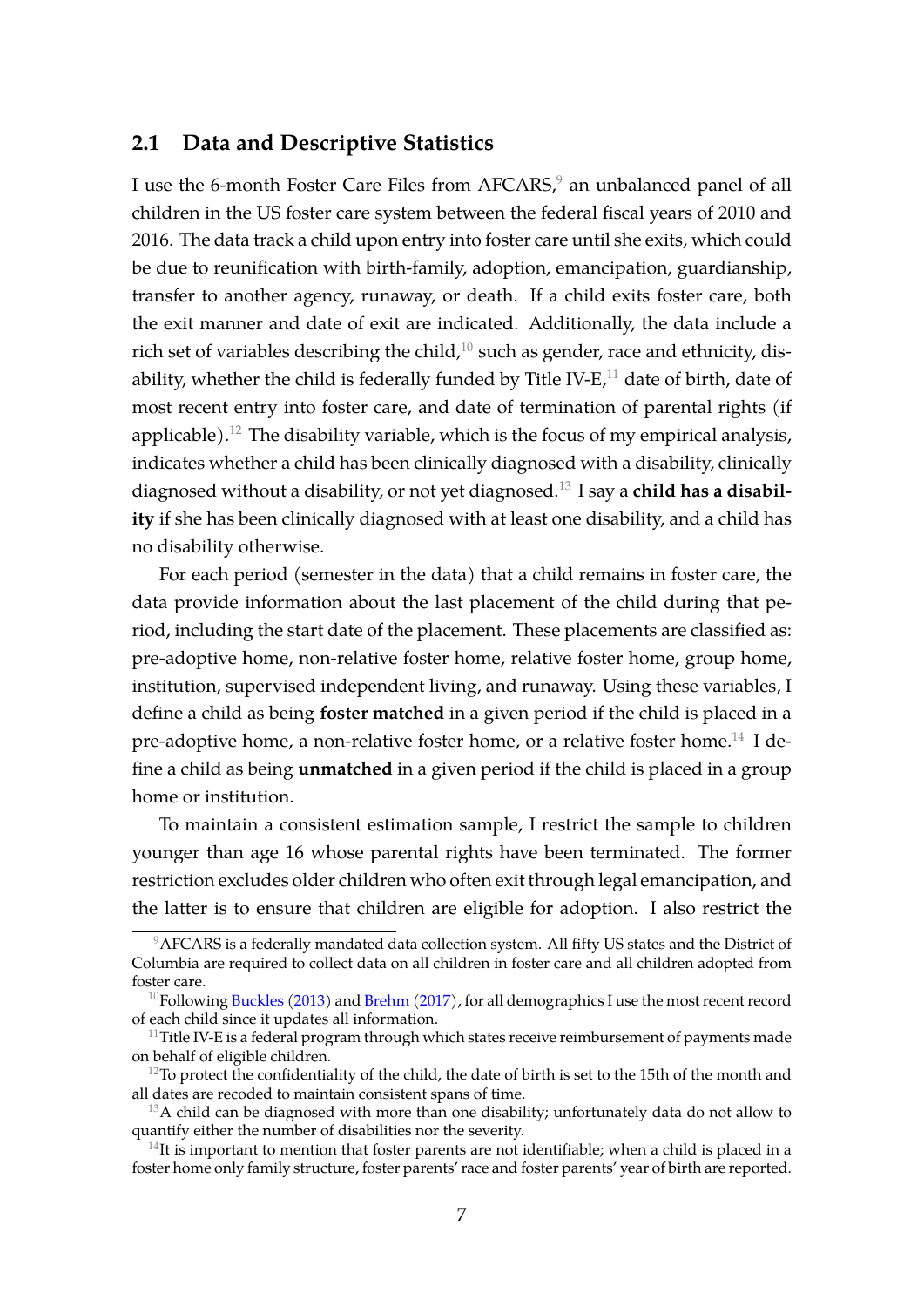sample to children who are either foster matched or unmatched. This leaves a full sample of 451, 967 children (sample A). Additionally, I create two subsamples. The first subsample (sample B) keeps only those child-period observations where the child is foster matched at the beginning of the period and still in foster care at the end of the period. The second subsample (sample C) keeps only those childperiod observations where the child is unmatched at the beginning of the period and still in foster care at the end of the period. Table [1](#page-8-0) presents summary statistics for the full sample and the two subsamples, and Table  $A1$  presents these summary statistics conditioned on, the variable of interest, child's disability.

In Table [1](#page-8-0) (sample A), children are, on average, almost 7 years old and have had their parental rights terminated for 17 months. Out of all children, 41 percent have been diagnosed with a disability. In a given period, 93 percent of children are foster matched, with the average duration of that match being 16 months. I say a child is **adopted** if she exits the system through adoption. On average, 28 percent of children are adopted in each period. I say a child **becomes unmatched** if conditional on being foster matched at the beginning of a period she is unmatched at the end of the same period. Conditional on starting the period foster matched (sample B), the probability that a child becomes unmatched is 2 percent. Now, I say a child **becomes foster matched** if conditional on being unmatched at the beginning of a period she is foster matched at the end of the same period. The probability that a child becomes foster matched is 24 percent (sample C). It is important to highlight that the rates at which children experience match transitions are affected by the rates at which foster matches are separated. I say a child's **foster match separates** if conditional on being foster matched at the beginning of a period the child is no longer foster matched to the same parent at the end of the period.[15](#page-7-0) Table [1](#page-8-0) (sample B) shows that foster matches separate with probability 19 percent. In practice, a separation can arise for different reasons such as the social worker decides to move the child to institutional care, the parent requests the removal of the child, or the social worker finds a more suitable foster parent for the child and decides to move the child. Unfortunately, the dataset does not contain this information.

### **2.2 Empirical Specifications and Stylized Facts**

I estimate the effect of disability on four outcomes: (1) the probability that a child is adopted, (2) the probability that a foster match separates, (3) the probability

<span id="page-7-0"></span> $^{15}$ Even though, foster parents are not identifiable, a variable recording the number of placements allows me to identify whether the child is being fostered by the same parent.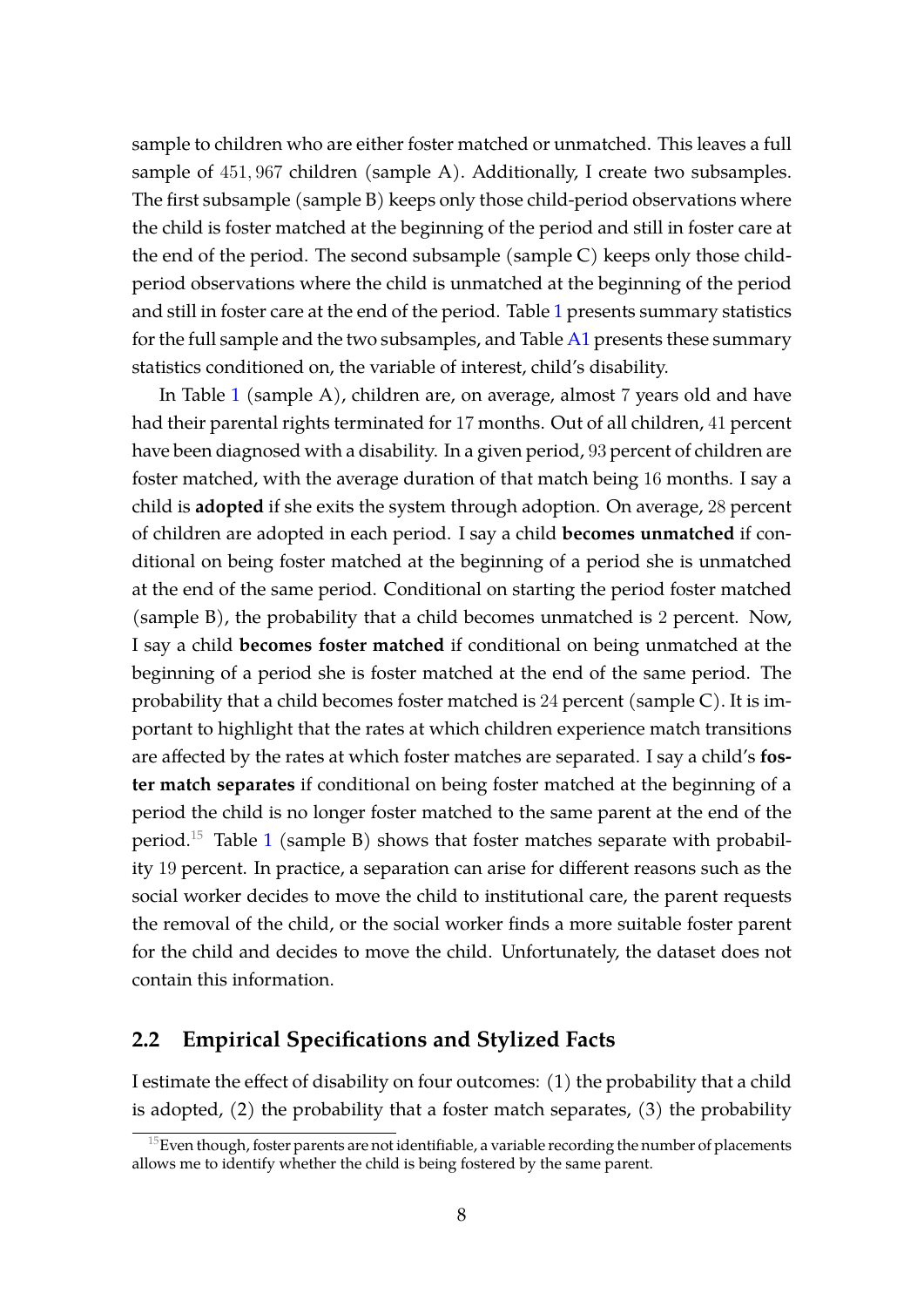<span id="page-8-0"></span>

|                             | Sample A            |       | Sample B         |       | Sample C       |       |
|-----------------------------|---------------------|-------|------------------|-------|----------------|-------|
|                             | $obs = 1, 165, 818$ |       | $obs = 659, 253$ |       | $obs = 65,970$ |       |
|                             | Mean                | sd    | Mean             | sd    | Mean           | sd    |
| Adopted                     | 0.28                | 0.45  |                  |       |                |       |
| Foster matched              | 0.93                | 0.25  | 1.00             | 0.00  | 0.00           | 0.00  |
| Becomes foster matched      |                     |       |                  |       | 0.24           | 0.42  |
| Becomes unmatched           |                     |       | 0.02             | 0.14  |                |       |
| Foster match separates      |                     |       | 0.19             | 0.39  |                |       |
| Age in years                | 6.80                | 4.43  | 6.81             | 4.36  | 12.17          | 2.80  |
| <b>Disabled</b>             | 0.41                | 0.49  | 0.43             | 0.50  | 0.68           | 0.47  |
| Male                        | 0.53                | 0.50  | 0.52             | 0.50  | 0.63           | 0.48  |
| White                       | 0.43                | 0.50  | 0.42             | 0.49  | 0.44           | 0.50  |
| <b>Black</b>                | 0.24                | 0.43  | 0.26             | 0.44  | 0.27           | 0.44  |
| Hispanic                    | 0.22                | 0.41  | 0.22             | 0.42  | 0.20           | 0.40  |
| Title IV-E eligible         | 0.48                | 0.50  | 0.51             | 0.50  | 0.47           | 0.50  |
| Months in foster care       | 34.87               | 24.38 | 34.86            | 24.86 | 53.10          | 36.72 |
| Months since PRT*           | 17.09               | 22.62 | 16.23            | 22.15 | 41.99          | 36.86 |
| ending in adoption          | 12.46               | 11.85 |                  |       |                |       |
| Months in current placement | 16.06               | 15.72 | 17.31            | 16.32 | 10.85          | 13.99 |
| foster matched              | 16.44               | 15.78 |                  |       |                |       |

Table 1: Descriptive Statistics, All Samples

*Notes:* Data are from Adoption and Foster Care Analysis and Reporting System (AFCARS). Means and standard deviations are calculated for child-period observations. Sample A is the full sample containing all children younger than age 16 whose parental rights have been terminated and who are either foster matched or unmatched. Sample B and Sample C are subsamples of A. Sample B (sample C) keeps only those child-period observations such that the child is foster matched (unmatched) at the beginning of the period and still in foster care at the end of the period. ? PRT stands for Parental Rights Terminated.

that a child becomes foster matched, and (4) the probability that a child becomes unmatched. For each outcome, I estimate the following linear probability model:

<span id="page-8-1"></span>
$$
y_{ijt} = \alpha + \gamma \; disability_i + \beta X_i + \theta Z_{it} + \xi_j + \lambda_t + \epsilon_{ijt} \tag{1}
$$

where  $y_{ijt}$  is an indicator for the outcome of child i in state j at period t.  $disability_i$ is an indicator equal to one if child  $i$  has a disability and zero otherwise.  $X_i$  is a vector of time-invariant characteristics of child  $i$  such as gender, race, ethnicity, and whether the child is federally funded through Title IV-E.  $Z_{it}$  is a vector of time-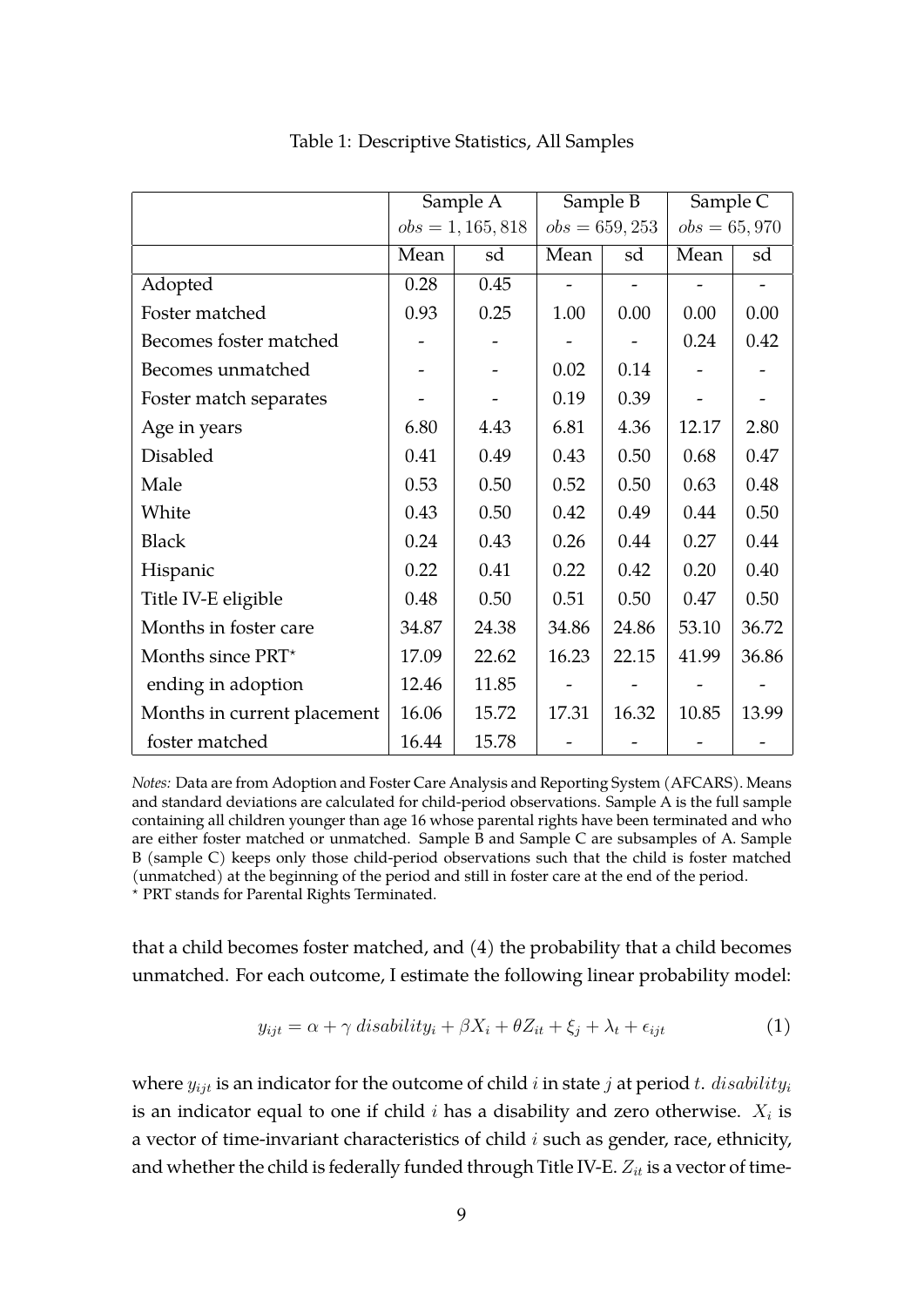<span id="page-9-0"></span>

|                                        | Adoption               | Foster match          | <b>Becomes</b>         | <b>Becomes</b>        |
|----------------------------------------|------------------------|-----------------------|------------------------|-----------------------|
|                                        |                        | Separation            | Foster matched         | Unmatched             |
|                                        |                        | Ш                     | Ш                      | IV                    |
| Disability $\gamma$                    | $-0.059***$<br>(0.005) | $0.023***$<br>(0.002) | $-0.045***$<br>(0.006) | $0.011***$<br>(0.001) |
| Mean of dependent<br>variable          | 0.279                  | 0.185                 | 0.236                  | 0.021                 |
| Number of child-period<br>observations | 1,165,818              | 659,253               | 65,970                 | 659,253               |

Table 2: Stylized Facts from Foster Care - Effect of Disability

*Notes:* Data are from Adoption and Foster Care Analysis and Reporting System (AFCARS). All specifications control for child's demographics, states indicators and period indicators. The first and second columns consider sample A, third and fifth columns use sample B, and the fourth column uses sample C. Standard errors are cluster at the state-period level and shown in parentheses. \*\*\* $P < 0.01$ ; \*\* $P < 0.05$ ; \* $P < 0.10$ .

varying characteristics of child  $i$  including age in months, number of months in foster care, and number of months since parental rights have been terminated. I include a vector of period fixed-effects  $\lambda_t$  to control for time-trends, and a vector of state fixed-effects  $\xi_i$  to control for unobserved state characteristics.

#### **Fact 1: Disability Decreases the Probability of Being Adopted**

The adoption rates of children with and without a disability are 0.22 and 0.32, respectively (see Table  $A1$ ). To evaluate the significance of this effect conditional on other demographics, I use sample A to estimate Equation [1](#page-8-1) where the dependent variable  $y_{ijt}$  is equal to one if child i in state j is adopted in period t and zero if she either remains in foster care or exits through any other manner. Table [2](#page-9-0) column I shows that children with a disability are 6 percent less likely to be adopted than children without a disability.

As many states require parents to foster a child before an adoption can take place, the fact that children with a disability are less likely to be adopted might be driven by the fact that these children are less likely to be fostered in the first place. To analyze this, I estimate a version of Equation 1 where the dependent variable  $y_{ijt}$ is redefined to take the value of one if child  $i$  in state  $j$  is foster matched in period  $t$  and zero otherwise. As in adoption, the coefficient on disability is negative (see Table  $A2$ ). While this is suggestive, the theoretical model will allow me to identify separately, the effect of being foster matched and the effect of transiting from a foster match to adoption, on the total probability of being adopted. Specifically,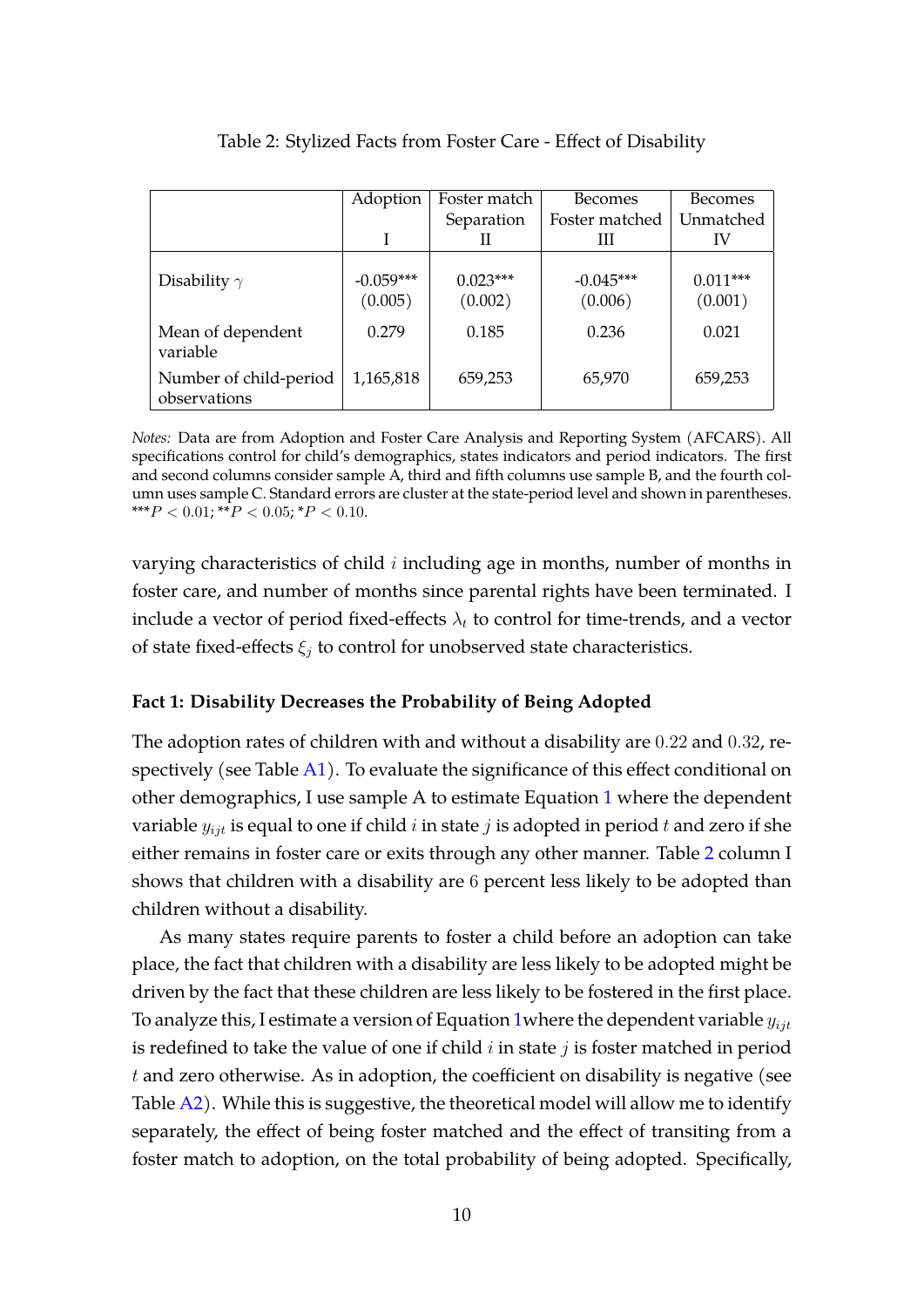the model will show that children with a disability are less likely to be adopted not only because they are less likely to be foster matched, but they are also less likely to transit from a foster match to adoption.

#### **Fact 2: Disability Increases the Probability of Foster Match Separation**

From the data, foster matches constituted by children with and without a disability separate at rates 0.19 and 0.18, respectively (see Table [A1\)](#page-34-0). Using sample B, I estimate Equation [1](#page-8-1) where the dependent variable  $y_{ijt}$  is equal to one if child  $i$ in state  $j$  has her foster match separated in period  $t$  and zero otherwise. Here, the vector  $Z_{it}$  includes the number of months that the child has been in her current foster match and what type of foster match it is (i.e., whether a pre-adoptive home, non-relative foster home or relative foster home).

Table [2](#page-9-0) column II shows that children with a disability are 2 percent more likely to have their foster match separated than children without a disability. Even though, the dataset does not allow to identify the reason of the separation, the theoretical model will separately identify two types of separations: (1) the child transits from foster matched to unmatched i.e. from foster home to institutional care, and (2) the child transits from a foster match to another foster match i.e. from foster home to foster home. Furthermore, I will show that these two forces work on opposition directions: children with a disability are more likely to experience the first type of separation but less likely to experience the second type.

#### **Fact 3: Disability Decreases the Probability of Becoming Foster Matched**

The rates of foster match formation (conditional on starting the period unmatched) of children with and without a disability are 0.22 and 0.28, respectively (see Ta-ble [A1\)](#page-34-0). To study the effect of disability on the probability of becoming foster matched, I use sample C to estimate Equation [1](#page-8-1) where the dependent variable  $y_{ij}$ equal one indicates that child  $i$  in state  $j$  becomes foster matched in period  $t$  and zero otherwise. In this specification, the vector  $Z_{it}$  additionally includes the number of months that the child has been in her current unmatched state and where she is currently living (i.e., whether a group home or institution).

Table [2](#page-9-0) column III shows that disability decreases the probability of becoming foster matched by 5 percent. That is, children with a disability are less likely to become foster matched than children without a disability. The theoretical model will show that this probability is driven by the fact that disability decreases the probability that a child finds a parent willing to foster her, and if they do, disability increases the probability that the foster match is later on destroyed.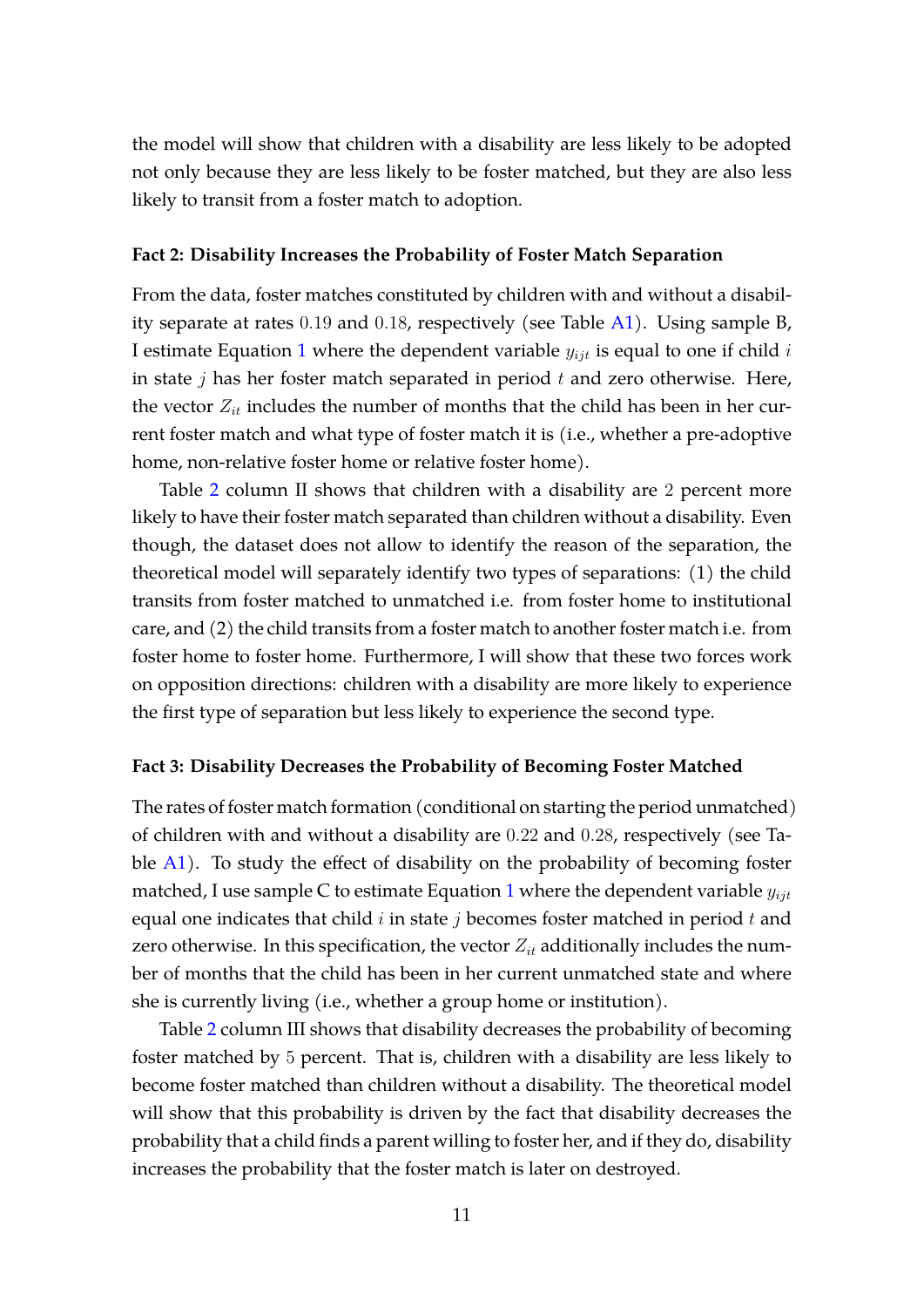#### **Fact 4: Disability Increases the Probability of Becoming Unmatched**

From the data, the rates of unmatched formation (conditional on starting the period foster matched) of children with and without a disability are 0.03 and 0.01, respectively (see Table  $A1$  $A1$ ). Here, I use sample B to estimate Equation 1 where the dependent variable  $y_{i}$ <sub>t</sub> equal one indicates child i in state j becomes unmatched in period t and zero otherwise. As in the previous estimation,  $Z_{it}$  includes the number of months that the child has been in her current foster match and the type of foster match.

As we can see from Table [2](#page-9-0) column IV, disability increases the probability of becoming unmatched. In the model, the probability of becoming unmatched will depend on the rate at which foster matches separate and the probability that a child finds a parent willing to foster her. Thus, behind this stylized fact, there are driving forces working on opposite directions, as in the case of separations.

#### **Other Demographics**

Table [A3](#page-36-0) exhibits the complete results of all regressions. The effect of one more year of age is the same, qualitatively, to the effect of a disability. Similarly, being a male has a similar pattern to disability, except that it decreases the probability of disruption. Now, an interesting result is that the probability of being adopted is decreasing in the length of time that a child remains in foster care since her parental rights have been terminated. This is very similar to the documented evidence in unemployment spells and job finding rates. On the one hand, the child's behavior might become 'more difficult' the longer she stays in foster care, searching for an adoptive family. On the other hand, parents might interpret a long wait as a signal that those children might be 'difficult'. As future research, it would be interesting to build a model incorporating these features and analyze these two effects.

# <span id="page-11-0"></span>**3 Model**

I develop a search and matching model to analyze how different incentives interact in the agents' decisions of forming a foster match, destroying a foster match, and forming an adoption match.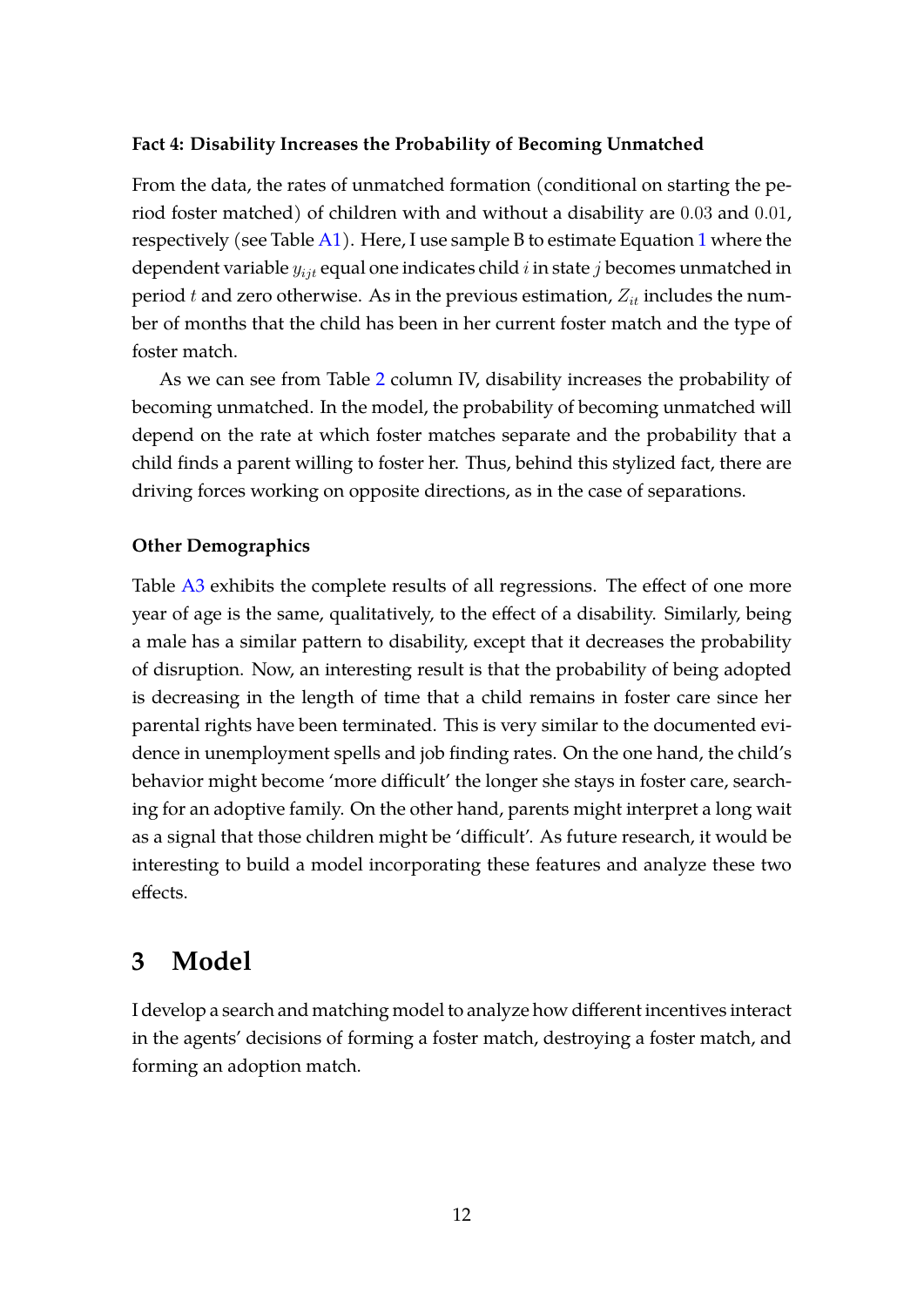#### **3.1 Environment**

Time is discrete with an infinite-horizon. One side of the market is populated by **children** who differ in an observable attribute  $x \in X = \{x_1, x_2\}$  where  $x_1$  denotes a child with a disability,  $x_2$  indicates a child without a disability, and  $x_1 < x_2$ . Each period, a strictly positive mass of children  $\rho$  enters the market and each child draws an attribute from a full support probability distribution  $l(x)$ . The other side of the market is constituted by homogeneous **parents**. The mass of parents out of the market is strictly positive, and parents make entry and exit decisions each period.

Children and parents who are in the market can be unmatched or matched. Let  $u_t^p\geq 0$  denote the endogenous distribution of unmatched parents in the market, and  $u_t^c(x)$  denote the endogenous distribution of unmatched children in the market. Matches are one-to-one, formed between children and parents, and heterogeneous in **quality** denoted as  $q \in Q = \{q_1, q_2\}$  where  $q_1 < q_2$ . <sup>[16](#page-12-0)</sup> Further, I define two types of matches: **foster matches** (reversible) and **adoption matches** (irreversible). Agents who form a foster match (hereafter *f-match*) remain in the market, while agents who form an adoption match (hereafter *a-match*) leave the market. Let  $m(x, q)$  denote the endogenous distribution over f-matches. Thus, the aggregate state of the market is summarized by  $\phi = (u^p, u^c, m)$ .

All agents are risk-neutral and discount future at rate  $\beta \in (0,1)$ . Payoffs for unmatched children are normalized to zero. For children who are f-matched or amatched, payoffs are given by the real-valued function  $b^c(x, q, z)$  where  $z \in \{f, a\}$ , where  $z = f$  indicates an f-match,  $z = a$  indicates an a-match, and  $a > f$ . I assume that children' payoff function satisfies the following:

<span id="page-12-1"></span>**Assumption 1** (**Children' payoffs**). (a)  $b^c(x, q, a) > b^c(x, q, f) \ge 0$  for all  $(x, q)$ ;

- <span id="page-12-2"></span>(b)  $b^c(x, q, z)$  *is decreasing in x*;
- <span id="page-12-3"></span>(c)  $b^c(x, q, z)$  *is increasing in q*;
- <span id="page-12-4"></span>(*d*)  $b^c(x, q_2, f) > b^c(x, q_1, a)$ ;
- <span id="page-12-5"></span>(e)  $b^c(x, q, z)$  *is supermodular in*  $(x, z)$ *;*
- <span id="page-12-6"></span>(f)  $b^c(x, q, z)$  *is submodular in*  $(x, q)$ *; and*
- <span id="page-12-7"></span> $(g)$   $b^{c}(x_1, q_2, f) - b^{c}(x_1, q_1, a) > b^{c}(x_2, q_2, f) - b^{c}(x_2, q_1, a).$

<span id="page-12-0"></span> $16$ Match quality captures other factors affecting the match independent of the child's attribute, such as the emotional bond between the child and parent, and the relationship between the parent and the child's birth family.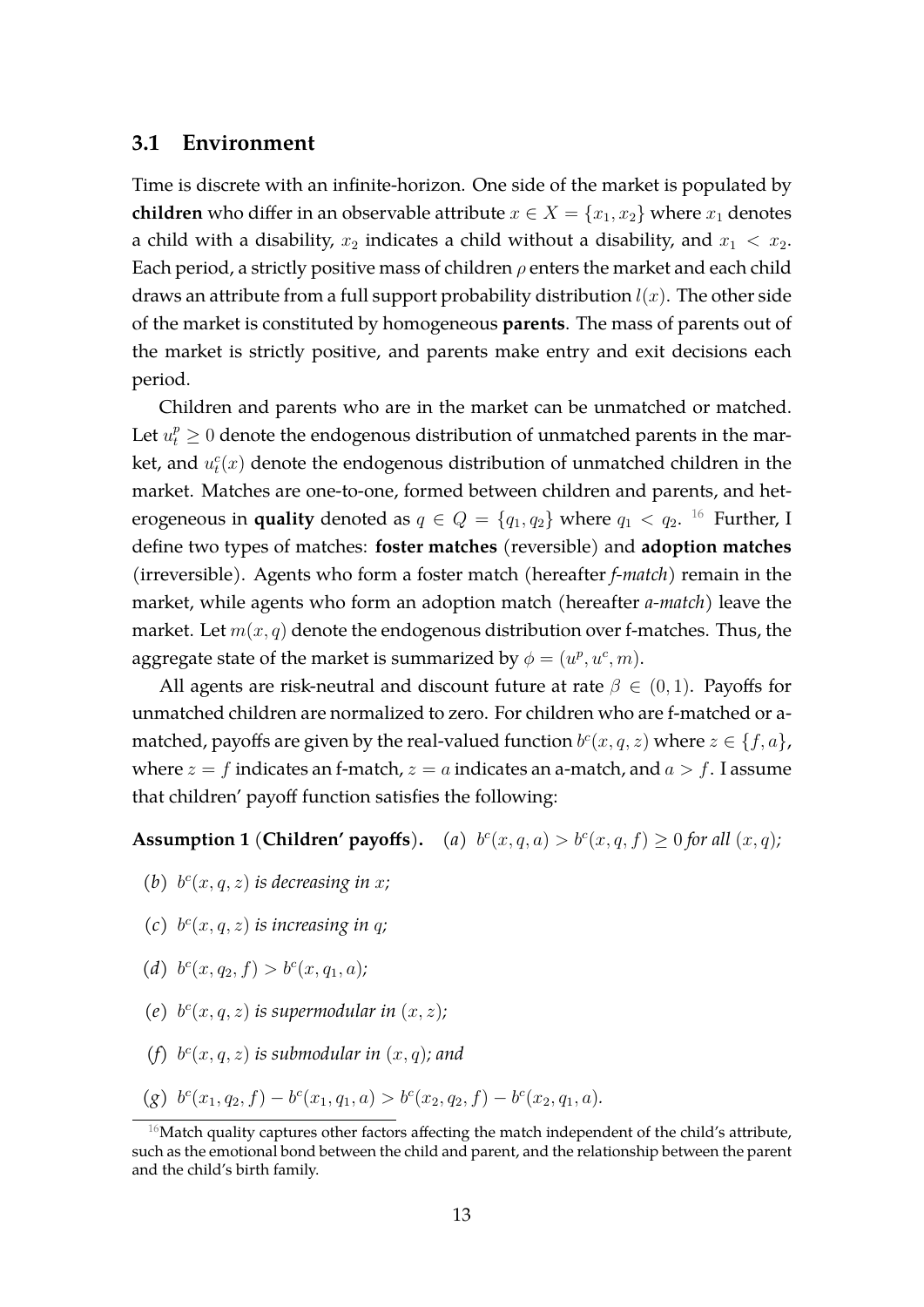Assumption  $1(a)$  $1(a)$  captures that children are better-off with a foster parent than in institutional care, and better-off when adopted than fostered.  $1(b)$  $1(b)$  reflects that children with a disability benefit more from the family environment and emotional stability provided by foster and adoption. The intuition that children are better-off in high-quality matches is addressed in  $1(c)$  $1(c)$ . Assumption  $1(d)$  $1(d)$  states that children prefer to be f-matched when the quality is high than a-matched when the quality is low.  $1(e)$  $1(e)$  imposes that the gain of being adopted is greater for children without a disability, and  $1(f)$  $1(f)$  captures that the gain of being in high-quality matches is greater for children with a disability. Lastly, assumption  $1(g)$  $1(g)$  implies that the gain of being in an f-match of high-quality versus being in an a-match of low-quality is greater for children with a disability.

Payoffs for parents out of the market are normalized to zero. Parents incur on a per-period cost  $k > 0$  to hold a license and stay in the market. Parents who are f-matched or a-matched receive payoffs according to the real-valued function  $b^p(x, q, z)$ . I assume that parents' payoff function satisfies the following:

<span id="page-13-0"></span>**Assumption 2** (Parents' payoffs). (a)  $b^p(x, q, f) > b^p(x, q, a)$  for all  $(x, q)$ ;

- <span id="page-13-1"></span>(b)  $b^p(x, q, z)$  *is increasing in x*;
- <span id="page-13-2"></span>(c)  $b^p(x, q, z)$  *is increasing in q*;
- <span id="page-13-3"></span>(*d*)  $b^p(x, q, z)$  *is log-supermodular in*  $(x, z)$ *; and*
- <span id="page-13-4"></span>(e)  $b^p(x, q, z)$  *is log-submodular in*  $(q, z)$ *.*

Assumption  $2(a)$  $2(a)$  reflects the presence of the adoption penalty.  $2(b)$  $2(b)$  captures the intuition that parents prefer children without a disability to children with a disability.  $2(c)$  $2(c)$  reflects that parents in high-quality matches benefit more from fostering/adopting than parents in low-quality matches. Now, the term  $1-\frac{b_{a}^{p}(x,q)}{b^{p}(x,q)}$  $\frac{b_a^p(x,q)}{b_f^p(x,q)}$  represents the **adoption penalty.** Assumption  $2(d)$  $2(d)$  states that the adoption penalty is higher for children with a disability. Lastly, assumption  $2(e)$  $2(e)$  imposes that the adoption penalty is increasing in the match quality.

<span id="page-13-5"></span>

Figure 1: Timeline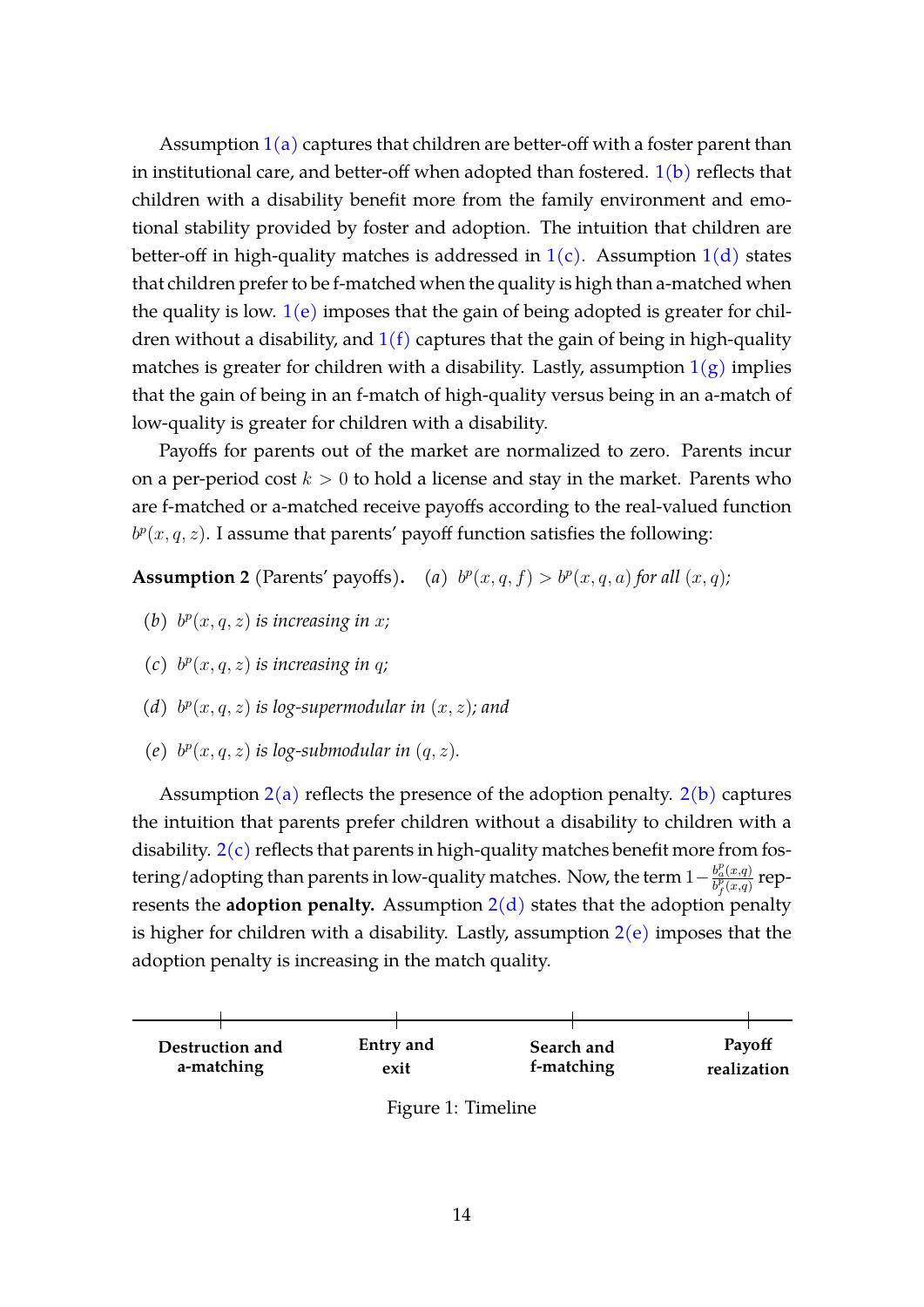Figure [1](#page-13-5) exhibits the timeline within a period. Each period is divided into four stages:

**1. Search and f-matching stage.** Children search when unmatched or f-matched, and parents search only when unmatched. Meetings are stochastic and can be described in terms of the market tightness  $\theta \in \mathbb{R}_+$  (i.e. parents-to-children ratio):

$$
\theta = \frac{u^p}{\sum_x u^c(x) + \sum_q m(x, q)}.\tag{2}
$$

A child meets a parent with probability  $\pi^c(\theta)$  which is a strictly increasing and strictly concave function such that  $\pi^c(0) = 0$ . Similarly, a parent meets a child with probability  $\pi^p(\theta)$  which is a strictly decreasing and convex function such that  $\pi^p(\theta) = \frac{\pi^c(\theta)}{\theta}$  $\frac{\partial \phi}{\partial \theta}$  and  $\pi^p(0)=1$ . Next, when a child and parent meet, a match quality q is drawn from the full support probability distribution  $h(q)$ . A match quality is constant through the duration of the f-match, and learned through experience. Before forming an f-match, agents observe a noisy signal  $s \in S = \{s_1, s_2\}$  generating a full support conditional probability distribution  $g(q|s)$  such that if  $s' > s$  then  $G(q|s') \leq G(q|s)$ . After observing the noisy signal, agents announce simultaneously 'foster' or 'reject'. An f-match is formed if and only if both agents announce foster. If a new f-match is formed, any old f-match dissolves.

**2. Payoff realization stage.** Agents in newly formed f-matches perfectly observe the quality  $q$ . Once a match quality is complete information, payoffs received during the remaining duration of the f-match are known.

**3. Destruction and a-matching stage.** A child  $x$  is adopted by a relative with exogenous probability  $\delta_x \in (0,1)$  where  $\delta_{x_2} \geq \delta_{x_1}.^{17}$  $\delta_{x_2} \geq \delta_{x_1}.^{17}$  $\delta_{x_2} \geq \delta_{x_1}.^{17}$  The f-match separates, if a child is adopted exogenously. Now, If the f-match remains, then child and parent announce simultaneously 'adoption', 'destroy', or 'remain'. An f-match destroys if at least one agent announces destroy, and an a-match takes place if and only if both agents announce adoption. If an f-match destroys, the parent remains unmatched that period and the child searches. Agents who form an a-match receive adoption payoffs to perpetuity, and I assume  $q$  remains the same when transitioning from f-matched to a-matched. Children adopted by a relative receive  $b^c(x,q_N,a)$  to perpetuity.

**4. Entry and exit stage.** A mass of new children enters the market and parents make entry/exit decisions. Parents and children who enter the market remain un-

<span id="page-14-0"></span> $17$ In some cases, relatives reach out when they learn about the situation and request to adopt the child. Child welfare agencies have strong preferences for relatives.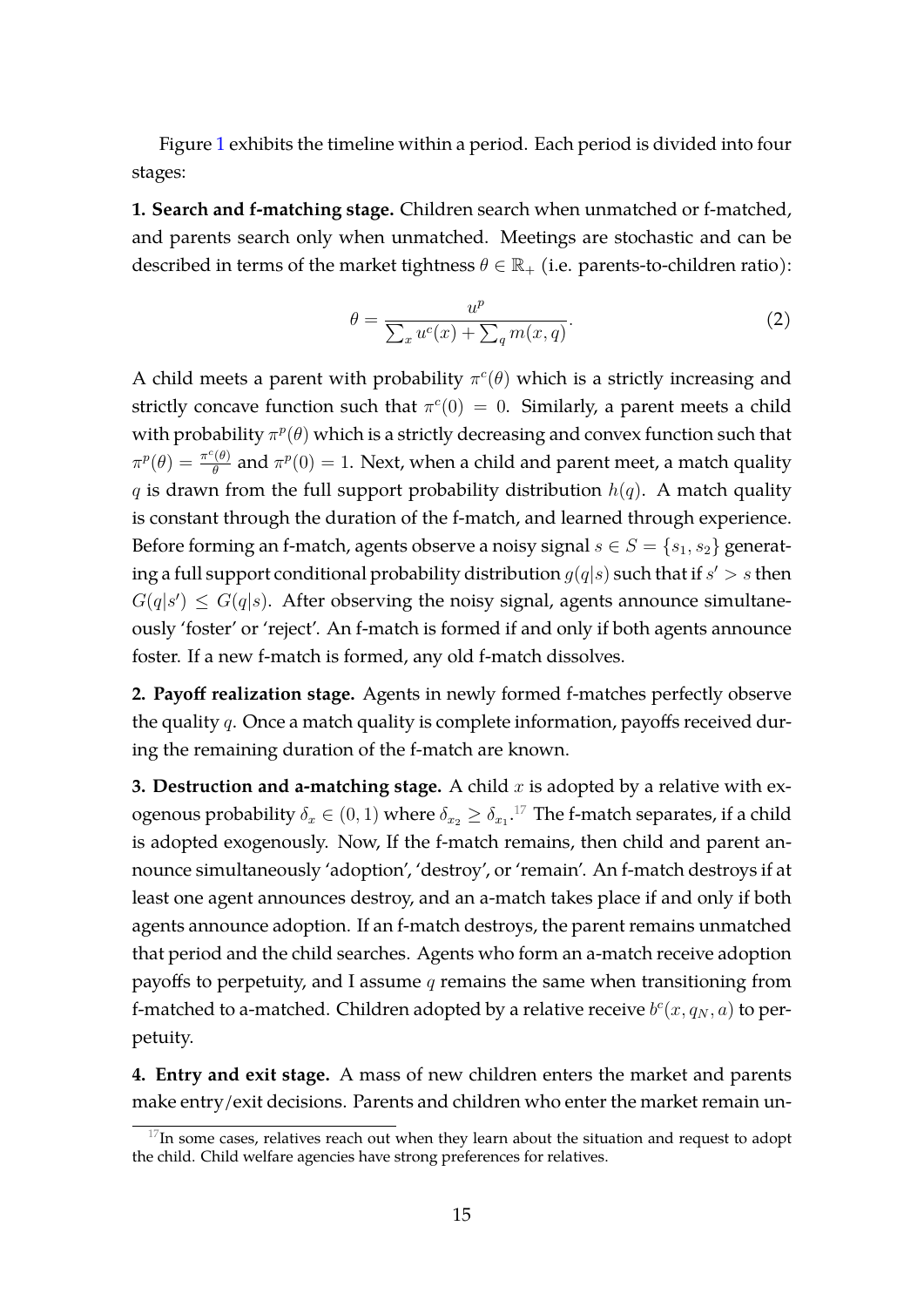matched that period. Agents who formed an a-match during the previous stage leave the market, and only unmatched parents can decide to exit the market.

I restrict attention to stationary pure symmetric Markov strategies. Strategies depend on the aggregate state of the market  $\phi$ , and to simplify notation I suppress it. I refer to a parent f-matched to child x with match quality q as **parent**  $(x,q)$ . For each parent, a strategy consists of the tuple  $(in,out, f<sup>p</sup>, d<sup>p</sup>, a<sup>p</sup>)$  where  $in \ \{no, yes\}$  is the entry strategy,  $out \in \{no, yes\}$  is the exit strategy,  $f^p(x, s)$ :  $X \times S \rightarrow \{reject, foster\}$  is the decision to form an f-match with child x after observing signal  $s, d^p: X \times Q \to \{0, 1\}$  is the decision to destroy the f-match such that  $d^p(x,q) = 1$  when parent  $(x,q)$  announces destroy, and  $a^p : X \times Q \rightarrow \{0,1\}$  is the decision to form an a-match such that  $a^p(x,q) = 1$  when parent  $(x,q)$  announces adoption. Now, refer to child x f-matched with quality q as child  $(x,q)$ , and refer to an unmatched child x as **child**  $(x,q_0)$ . To make reference to a child's match status, I define an auxiliary set  $\overline{Q} = Q \cup \{q_0\}$ . For each child x, a strategy consists of the triple  $(f^c, d^c, a^c)$  where  $f^c: X \times \bar{Q} \times S \to \{reject, foster\}$  is the decision to form a new f-match after child  $(x, \bar{q})$  observes signal s, and  $d^c: X \times Q \rightarrow \{0, 1\}$ and  $a^c: X \times Q \rightarrow \{0, 1\}$  are the destruction and adoption decisions, respectively.

Lastly, let  $d(x, q) = d^c(x, q) + (1 - d^c(x, q))d^p(x, q)$  and  $a(x, q) = a^c(x, q)a^p(x, q)$ denote the joint destruction and adoption decisions of an f-match  $(x, q)$ , and define the f-matching correspondence as follows:

**Definition 1.** *A foster-matching correspondence is a map*  $M : X \times \bar{Q} \mapsto S$  *such that*  $s \in \mathcal{M}(x, \bar{q})$  *if and only if (i) child*  $(x, \bar{q})$  *is willing to form an f-match after observing signal* s*, and (ii) unmatched parent is willing to form an f-match after meeting child* x *and observing signal* s*.*

#### **3.2 Value Functions**

#### **Value Functions for Children**

Let  $\mathcal{C}(x, \bar{q})$  denote the value function for child  $(x, \bar{q})$  at the end of a period, and define  $\hat{\mathcal{C}}(x,\bar{q})$  as the search value for child  $(x,\bar{q})$  at the beginning of the search and f-matching stage. The search value function is specified by Equation [3.](#page-16-0) At the beginning of the search and f-matching stage, child  $(x, \bar{q})$  meets a parent with endogenous probability  $\pi^c(\theta)$ . If no meeting takes place, status-quo is preserved and she receives the continuation value  $\mathcal{C}(x, \bar{q})$ . If a meeting takes place, a noisy signal s is realized where  $f(s)$  is the probability distribution over signals derived from  $h(q)$  and  $g(q|s)$ . If at least one agent announces reject after observing s, then the status-quo is preserved. If both agents announce foster after observing  $s$ , then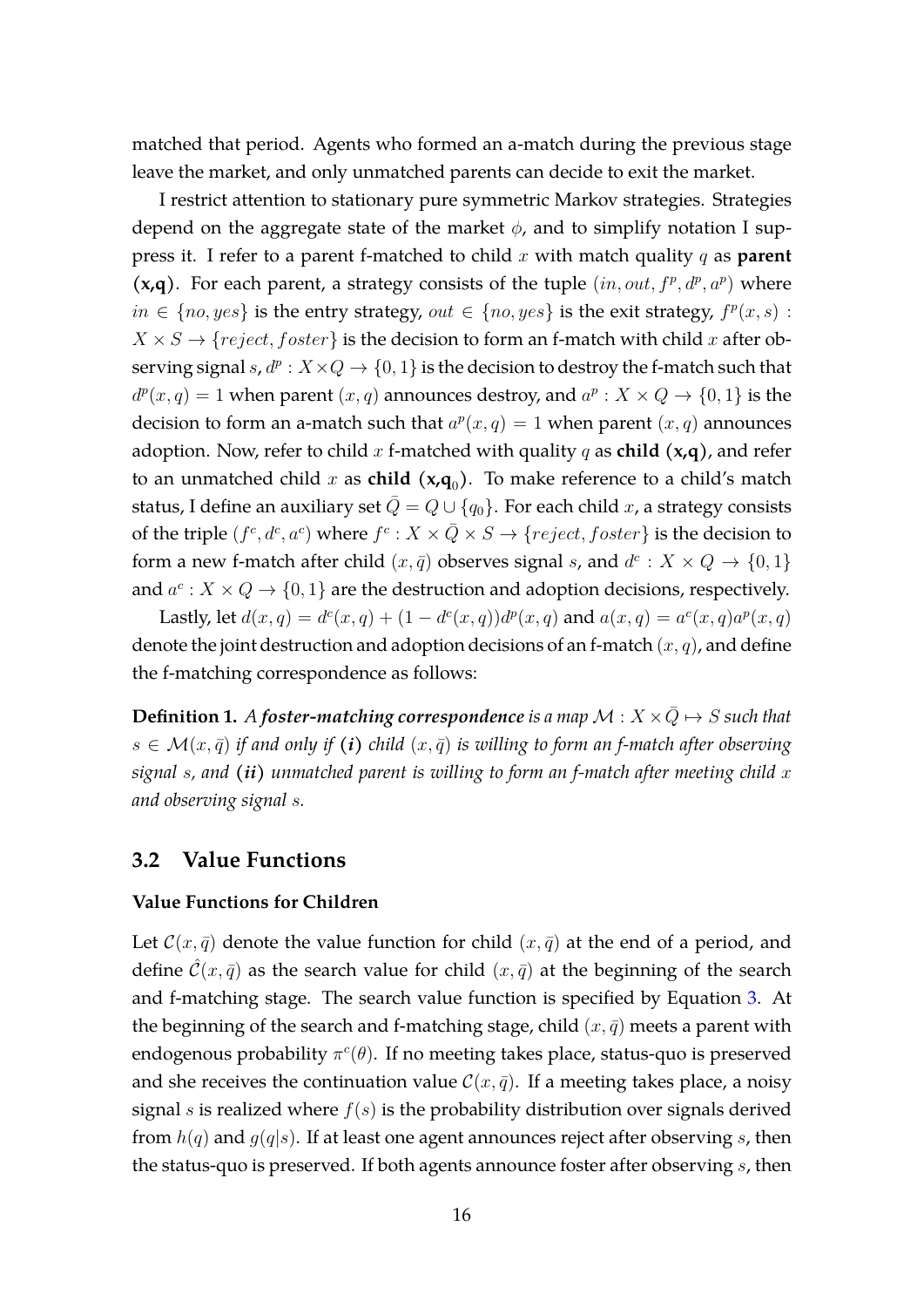the child receives the conditional expected value  $\mathbb{E}_s[\mathcal{C}(x,q)] = \sum_q \mathcal{C}(x,q)g(q|s)$ .

<span id="page-16-0"></span>
$$
\hat{\mathcal{C}}(x,\bar{q}) = \left(1 - \pi^c(\theta) \sum_{\mathcal{M}(x,\bar{q})} f(s)\right) \mathcal{C}(x,\bar{q}) + \pi^c(\theta) \sum_{\mathcal{M}(x,\bar{q})} \mathbb{E}_s[\mathcal{C}(x,q)] f(s) \tag{3}
$$

Thus, child  $(x, \bar{q})$  announces foster after observing s if and only if the conditional expected value of forming a new f-match is greater than the continuation value of the status-quo i.e.  $\mathbb{E}_s[\mathcal{C}(x,q)] \geq \mathcal{C}(x,\bar{q})$ . For child x who is unmatched at the end of a period, the value function is:

<span id="page-16-2"></span><span id="page-16-1"></span>
$$
\mathcal{C}(x,q_0) = \beta \delta_x \frac{b^c(x,q_N,a)}{1-\beta} + \beta(1-\delta_x)\hat{\mathcal{C}}(x,q_0)
$$
\n(4)

Now, consider a child  $x$  f-matched with quality  $q$  at the end of a period. Child  $(x, q)$ 's value function is specified by Equation [5.](#page-16-1) In the current period, she receives the f-match payoff  $b^c(x, q, f)$ . At the beginning of the next period, she is adopted by a relative with probability  $\delta_x$ . If the f-match remains, child and parent decide between transit to an a-match, destroy the f-match, or remain f-matched. In each case, child  $(x, q)$ 's possible continuation values are  $\frac{b^c(x,q,a)}{1-\beta}$  $\frac{(x,q,a)}{1-\beta}$ ,  $\hat{\mathcal{C}}(x,q_0)$ , and  $\mathcal{C}(x,q)$  respectively.

$$
\mathcal{C}(x,q) = b^{c}(x,q,f) + \beta \delta_{x} \frac{b^{c}(x,q_{N},a)}{1-\beta} + \beta (1-\delta_{x}) \left[ d^{p}(x,q) \hat{\mathcal{C}}(x,q_{0}) + a^{p}(x,q) \max \left\{ \frac{b^{c}(x,q,a)}{1-\beta}, \hat{\mathcal{C}}(x,q_{0}), \hat{\mathcal{C}}(x,q) \right\} + \left( 1 - d^{p}(x,q) - a^{p}(x,q) \right) \max \left\{ \hat{\mathcal{C}}(x,q_{0}), \hat{\mathcal{C}}(x,q) \right\} \right] \tag{5}
$$

Thus, child  $(x, q)$  chooses adoption if and only if the value of being adopted is greater than the value of continue searching while unmatched and the value of continue searching while f-matched when the quality is  $q$ . Hence, a child faces the following trade-off: receive a higher adoption payoff but forgo the opportunity of finding a 'better' match. Similarly, child  $(x, q)$  chooses destroy if and only if the value of searching while unmatched is greater than the value of being adopted and the value of continue searching while f-matched. Hence, when a child decides to destroy a f-match, she is destroying a 'bad' match.

### **Value Functions for Parents**

At the end of a period, let  $\mathcal{P}^u$  denote the value function for an unmatched parent and  $\mathcal{P}(x, q)$  denote the value function for parent  $(x, q)$ . For an unmatched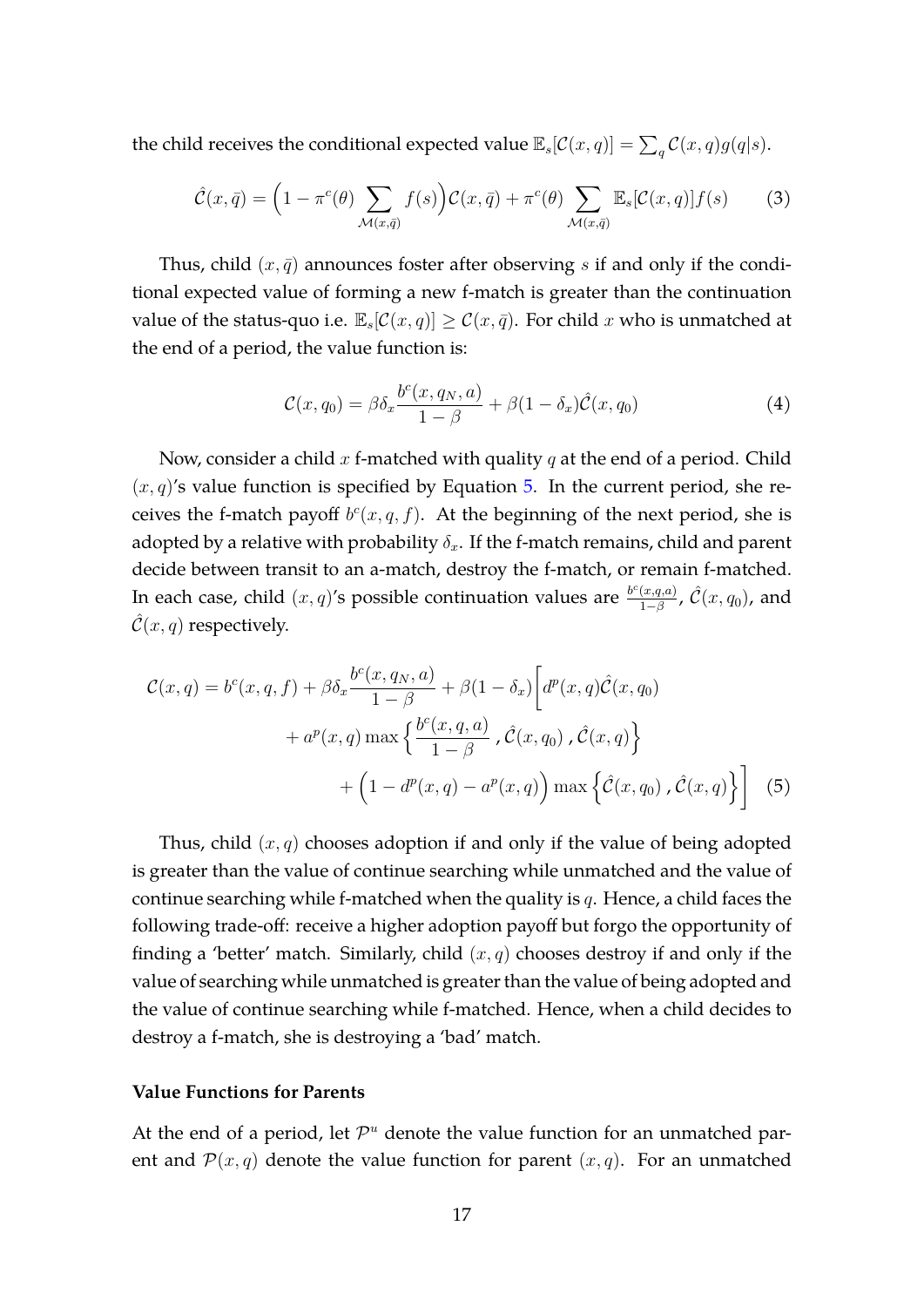parent, the value function is presented in Equation [6.](#page-17-0) In the current period, the unmatched parent incurs in the per-period cost  $k$  of holding a license. Next, the parent decides between stay or exit the market. If she exits her payoff is zero, and if she stays she meets a child with probability  $\pi^p(\theta)$ . When no meeting takes place, the parent remains unmatched. When a meeting takes place, a child is drawn from the endogenous probability distribution  $\hat{m}(x, \bar{q})$  derived from  $u^c$  and  $m$  (for detail see Appendix [C.1\)](#page-37-0). After meeting child  $(x, \bar{q})$ , agents observe some signal. If at least one agent announces reject, then the parent remains unmatched. If both announce foster, then the parent receives  $\mathbb{E}_s[\mathcal{P}(x, q)]$ .

<span id="page-17-0"></span>
$$
\mathcal{P}^{u} = \max \left\{ 0, \frac{-k + \beta \pi^{p}(\theta) \sum_{\mathcal{M}(x,\bar{q})} \sum_{x,\bar{q}} \mathbb{E}_{s} [\mathcal{P}(x,q)] \hat{m}(x,\bar{q}) f(s)}{1 - \beta \left( 1 - \pi^{p}(\theta) \sum_{\mathcal{M}(x,\bar{q})} \sum_{x,\bar{q}} \hat{m}(x,\bar{q}) f(s) \right)} \right\}
$$
(6)

Thus, an unmatched parent forms an f-match with child  $(x, \bar{q})$  after observing signal  $s$  if and only if the conditional expected value of forming the f-match is greater than the unmatched value.

For parent  $(x, q)$ , the value function is Equation [7.](#page-17-1) In this period, she receives the f-match payoff  $b^p(x, q, f)$ . Next period, she becomes unmatched with exogenous probability  $\delta_x$ . If the f-match remains, child and parent decide between transit to adoption, destroy the f-matched or remain f-matched. When transiting to adoption, the parent receives  $\frac{b^p(x,q,a)}{q}$  $\frac{(x,q,a)}{1-\beta}$ . When the f-match destroys, the parent receives the unmatched value  $\mathcal{P}^u$ . Lastly, when the f-match remains, her continuation value depends on the outcome of the search and f-matching stage: with probability  $\pi^c(\theta) \sum_{\mathcal{M}(x,q)} f(s)$  she becomes unmatched due to the child forming a new f-match, and with probability  $\left(1 - \pi^c(\theta) \sum_{\mathcal{M}(x,q)} f(s)\right)$  the f-match remains.

$$
\mathcal{P}(x,q) = b^p(x,q,f) + \beta \delta_x \mathcal{P}^u + \beta (1 - \delta_x) \left[ d^c(x,q) \mathcal{P}^u \right.\n+ a^c(x,q) \max \left\{ \frac{b^p(x,q,a)}{1-\beta}, \mathcal{P}^u, \left(1 - \pi^c(\theta) \sum_{\mathcal{M}(x,q)} f(s) \right) \mathcal{P}(x,q) + \pi^c(\theta) \sum_{\mathcal{M}(x,q)} f(s) \mathcal{P}^u \right\}\n+ \left(1 - d^c(x,q) - a^c(x,q) \right) \max \left\{ \mathcal{P}^u, \left(1 - \pi^c(\theta) \sum_{\mathcal{M}(x,q)} f(s) \right) \mathcal{P}(x,q) + \pi^c(\theta) \sum_{\mathcal{M}(x,q)} f(s) \mathcal{P}^u \right\} \right] \tag{7}
$$

<span id="page-17-1"></span>When parent  $(x, q)$  is deciding to adopt she faces the following trade-off: eliminate the likelihood that the f-match is destroyed but forgo part of the per-period payoff.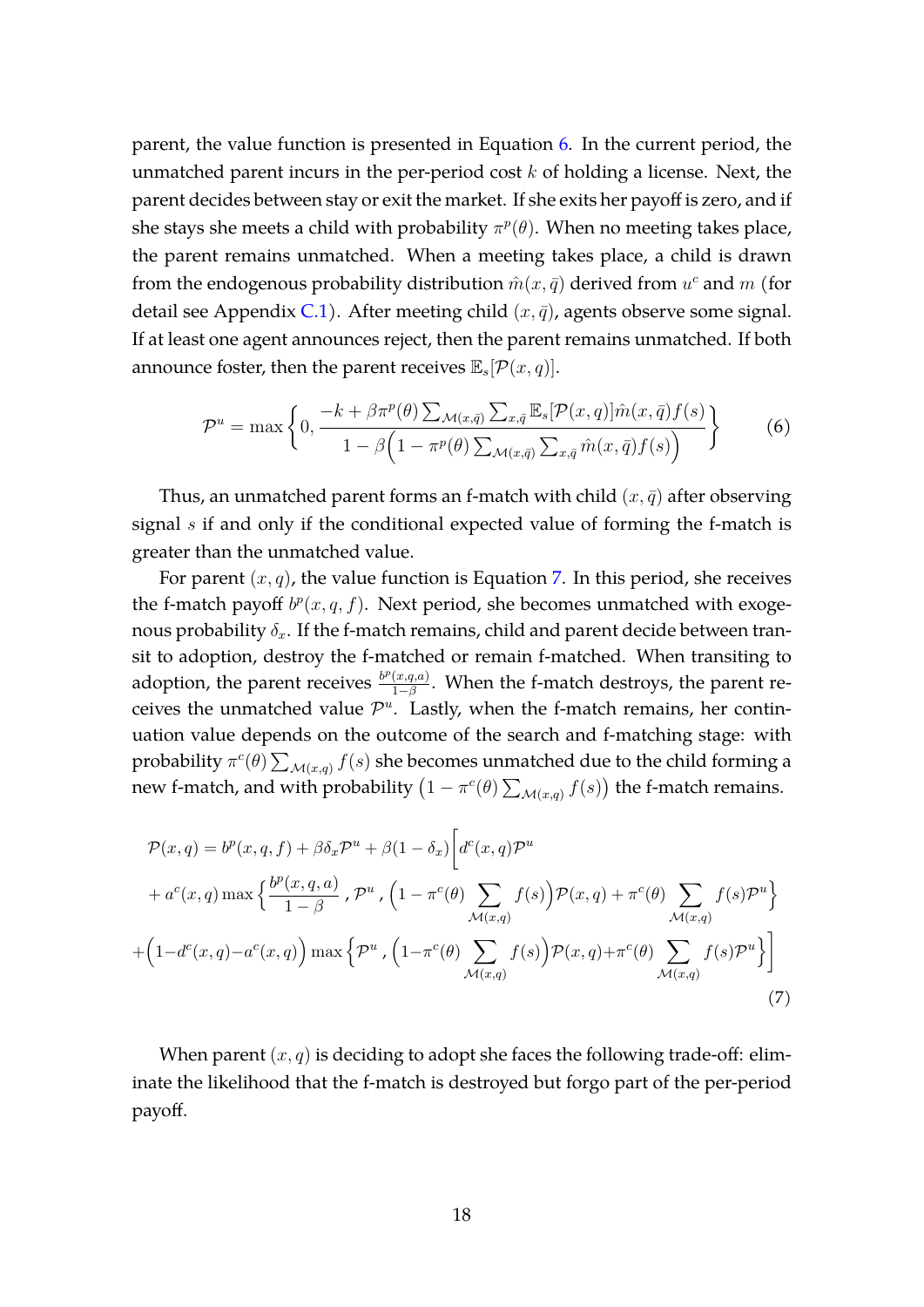### **3.3 Aggregate State of the Market**

The distribution of unmatched parents in the market depends on the entry and exit strategies of parents. Thus, the stationary mass of unmatched parents  $u^p$  satisfies the following inequality:

<span id="page-18-0"></span>
$$
\pi^p\left(\frac{u^p}{\sum_x u^c(x) + \sum_q m(x, q)}\right) \le \frac{k}{\beta \sum_{\mathcal{M}(x, \bar{q})} \sum \mathbb{E}_s[\mathcal{P}(x, q)] \hat{m}(x, \bar{q}) f(s)} \tag{8}
$$

with equality if  $u^p$  is strictly positive. For distributions  $u^c(x)$  and  $m(x, q)$  to be time invariant, the mass destruction and mass creation must exactly balance (for detail see Appendix [C.2\)](#page-37-1).

## **3.4 Definition of Equilibrium**

I use the following equilibrium definition:

**Definition 2.** A foster care equilibrium consists of tuple  $(\mathcal{M}, d^c, d^p, a^c, a^p, in, \mathcal{C}, \mathcal{P}^u, \mathcal{P}, \phi)$ *such that the following properties are satisfied:*

- *(1) Value Functions.*
	- (a) Given  $(M, d^c, d^p, a^c, a^p, \phi)$ , value functions  $\mathcal{C}(x, q_0)$  and  $\mathcal{C}(x, q)$  are specified *by Equations [4](#page-16-2) and [5,](#page-16-1) respectively.*
	- (b) Given  $(M, d^c, d^p, a^c, a^p, in, \phi)$ , value functions  $\mathcal{P}^u$  and  $\mathcal{P}(x, q)$  are specified *by Equations [6](#page-17-0) and [7,](#page-17-1) respectively.*
- *(2) Strategies.*
	- (a) *Given*  $(d^c, d^p, a^c, a^p, \mathcal{C}, \mathcal{P}^u, \mathcal{P}, \phi)$ ,  $s \in \mathcal{M}(x, \bar{q})$  *if and only if*  $\mathbb{E}_s[\mathcal{P}(x, q)] \geq$  $\mathcal{P}^u$  and  $\mathbb{E}_s[\mathcal{C}(x,q)] \geq \mathcal{C}(x,\bar{q}).$
	- (b) *Given*  $(M, d^p, a^p, \mathcal{C}, \phi)$ ,  $a^c(x, q) = 1$  *if and only if Equation [C.4](#page-38-0) holds*, and  $d^c(x, q) = 1$  *if and only if Equation [C.5](#page-38-1) holds.*
	- (c) *Given*  $(M, d^c, a^c, \mathcal{P}^u, \mathcal{P}, \phi)$ *, in = yes if and only if [C.6](#page-38-2) holds,*  $a^p(x, q) = 1$  *if* and only if Equation [C.7](#page-38-3) holds, and  $d^p(x,q)$  is one if and only if Equation [C.8](#page-38-4)  $\,$ *holds.*
- *(3) Aggregate state of the market.*
	- (a) *Given*  $(M, d^c, d^p, a^c, a^p, in, \mathcal{P}^u, \mathcal{P}, u^c, m)$ *, u<sup>p</sup> satisfies Equation [8.](#page-18-0)*
	- (b) *Given*  $(M, d^c, d^p, a^c, a^p)$ , for each x,  $u^c(x)$  and  $\{m(x, q_i)\}_{i=1}^N$  solve the system *of equations given by Equations [C.2](#page-37-2) and [C.3.](#page-37-3)*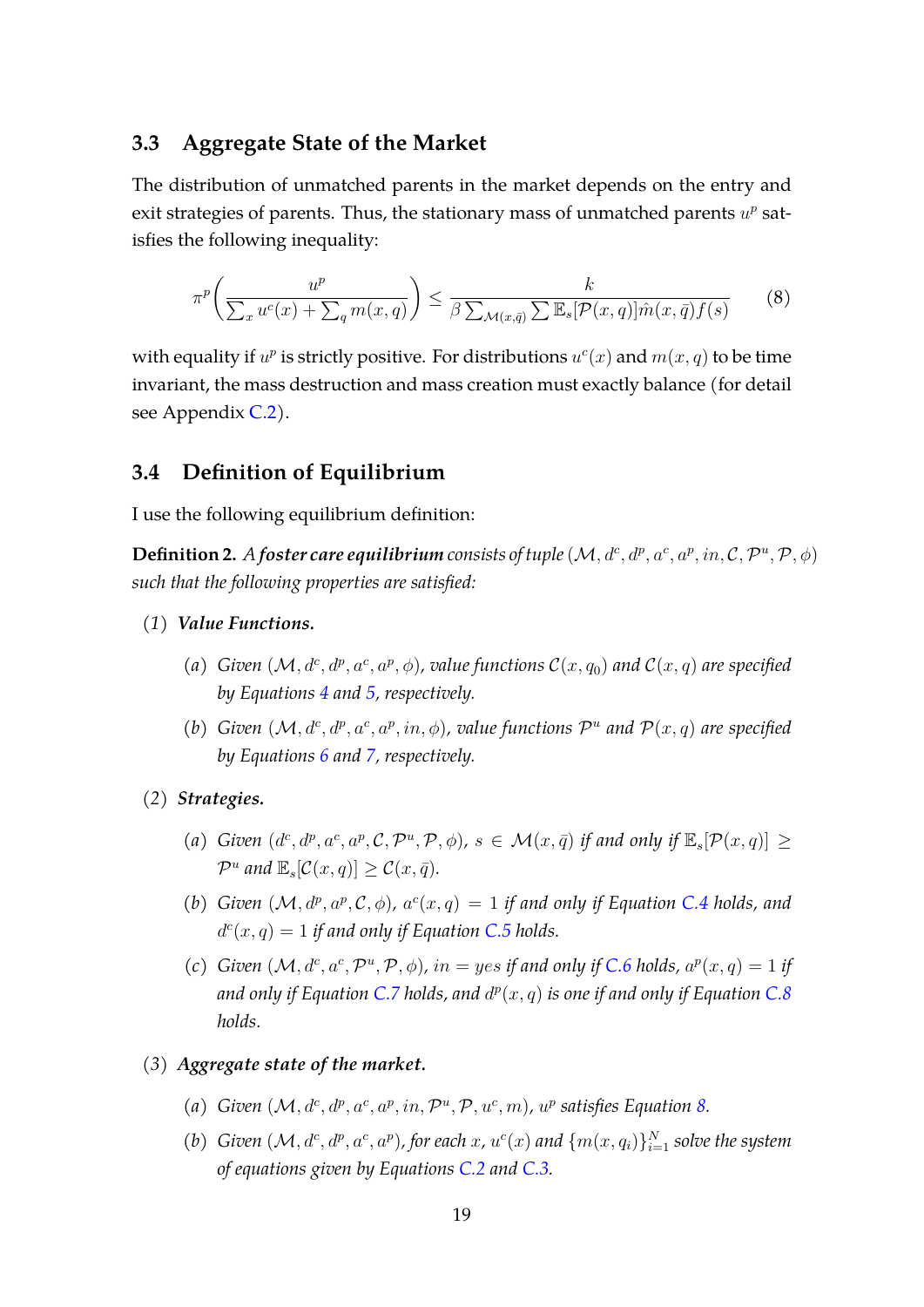# <span id="page-19-0"></span>**4 Theoretical Analysis**

I first derive equilibrium properties and identify the driving forces behind the empirical results estimated in section [2.](#page-5-0) Afterwards, I use these properties to ensure that the stylized facts arise in equilibrium and carry out model predictions.

## **4.1 Equilibrium Analysis**

The analysis focuses on foster care equilibria with a positive mass of parents in the market i.e  $u^p > 0$  which implies that  $\mathcal{P}^u = 0$  [from equations [\(6\)](#page-17-0) and [\(8\)](#page-18-0)]. Moreover, I assume that for each child, there is at least one signal such that parents receive a positive expected foster payoff.

<span id="page-19-3"></span>**Assumption 3.** For each x, there exists  $\hat{s}$  such that  $\mathbb{E}_{\hat{s}}[b^p(x, q, f)] \geq 0$ .

Proposition [1](#page-19-1) exhibits how the destruction of f-matches varies with disability and match quality. First, I show that f-matches involving children with a disability destroy more than f-matches involving children without a disability. Formally, if the f-match  $(x_2, q)$  is destroyed then the f-match  $(x_1, q)$  is also destroyed. Recall that, an f-match can be destroyed by either the child or the parent,  $d(x, q) =$  $d^c(x,q) + (1 - d^c(x,q)) d^p(x,q)$  $d^c(x,q) + (1 - d^c(x,q)) d^p(x,q)$  $d^c(x,q) + (1 - d^c(x,q)) d^p(x,q)$ . By assumption 1[\(a\),](#page-12-1) it follows that children never destroy an f-match. Thus, in equilibrium, the destruction is driven by parents, which is consistent with the anecdotal evidence suggesting that when a child moves from foster home to institutional care is generally due to the request of the foster parent. Now, by assumption  $2(b)$  $2(b)$ , it follows that if  $d^p(x_2, q) = 1$  then  $d^p(x_1, q) = 1$  for all q.

<span id="page-19-1"></span>**Proposition 1** (**Destruction**)**.** *Assume children' payoffs satisfy assumption [1](#page-0-0)[\(a\),](#page-12-1) and parents' payoffs satisfy assumptions [2](#page-0-0)[\(a\)](#page-13-0) to [\(c\).](#page-13-2) In any foster care equilibrium:*

- <span id="page-19-4"></span>*(i) Disability. F-match destruction is greater for children with a disability,*  $d(x_1, q) \ge$  $d(x_2, q)$  *for all q.*
- <span id="page-19-2"></span>*(ii) Match Quality. F-match destruction is greater for low quality matches,*  $d(x, q_1) \ge$  $d(x, q_2)$  *for all x.*

*Proof.* See Appendix [D.1.](#page-39-0)

Proposition  $1(i)$  $1(i)$  states that if the f-match  $(x, q_1)$  is destroyed, then f-matches  $(x, q_2)$  is also destroyed. In words, if a parent f-matched to child x when the quality is  $q_2$  is not willing to continue providing care, then a parent f-matched to child x when the quality is  $q_1$  is also not willing to continue providing care. This follows from assumption  $2(c)$  $2(c)$ .

 $\Box$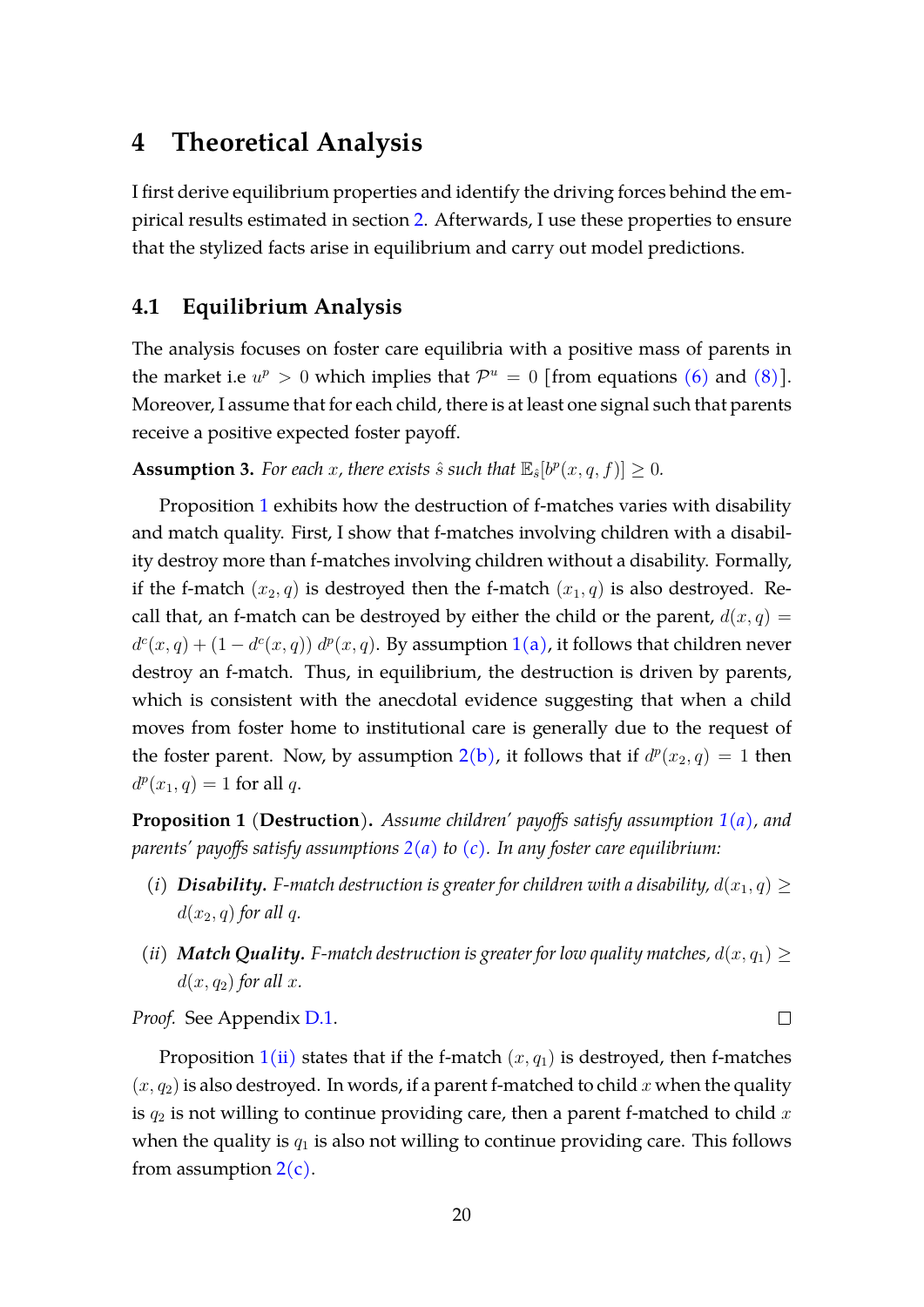<span id="page-20-0"></span>**Assumption 4.** For each  $(s, x)$ , if  $\mathbb{E}_s[b^p(x, q)] < 0$  then the following condition on prim*itives holds:*

$$
\sum_{q} b^{p}(x,q) g(q|s) + \beta (1 - \delta_{x}) \sum_{q} \max \left\{ \frac{b_{a}^{p}(x,q)}{1 - \beta}, 0, \frac{b^{p}(x,q)}{1 - \beta (1 - \delta_{x})} \right\} g(q|s) < 0
$$

To establish the empirical facts later on, I ensure that parents' strategies satisfy the following: (1) if a parent is willing to form an f-match with child  $x_1$  after observing signal  $s$ , then he is also willing to form an f-match with child  $x_2$  after observing signal s; and (2) if a parent is willing to adopt child  $x_1$  when the quality is q, then he is also willing to adopt child  $x_2$  when the quality is q. Since (1) might contradict (2), I impose assumption [4](#page-20-0) which allows me to characterize parents' fmatch formation strategies using the per-period payoffs. This assumption ensures that, if the conditional expected payoff received by a parent f-matched to child  $(x_2, q)$  is negative then the conditional expected value of being f-matched to child  $(x_1, q)$  is also negative.

<span id="page-20-1"></span>**Proposition 2** (**F-match formation of unmatched children**)**.** *Assume children' payoffs satisfy assumption [1](#page-0-0)[\(a\),](#page-12-1) parents' payoffs satisfy assumptions [2](#page-0-0)[\(b\)](#page-13-1)[\(c\),](#page-13-2) [3](#page-19-3) and [4.](#page-20-0) In any foster care equilibrium:*

- <span id="page-20-2"></span>*(i) Disability. Formation of new f-matches is lower for unmatched children with a disability,*  $\mathcal{M}(x_1, q_0) \subseteq \mathcal{M}(x_2, q_0)$ . Moreover,  $\mathcal{M}(x, q_0)$  is non-empty for all x.
- <span id="page-20-3"></span>*(ii) Match Quality.* Formation of new f-matches is greater for higher signals,  $s_1 \in$  $\mathcal{M}(x, q_0)$  *implies*  $s_2 \in \mathcal{M}(x, q_0)$  *for all x.*

 $\Box$ 

*Proof.* See Appendix [D.2.](#page-42-0)

Proposition [2](#page-20-1) exhibits how the formation of f-matches involving unmatched children varies with disability and match quality. Recall that f-matches must be mutually agreed upon, that is,  $s \in \mathcal{M}(x,q_0)$  if and only if  $s \in F^p(x)$  and  $s \in F^c(x, q_0)$ . By assumption  $1(a)$  $1(a)$ , it follows that children always announce foster after observing signal s. Intuitively, as the law requires, children are placed in foster family homes whenever possible. Thus, the formation of an f-match depends on the parent's decision. First, I show that conditional on observing signal s, if a parent is willing to foster a child with a disability, then he must also be willing to foster a child without a disability [if  $s \in F^p(x_1)$  then  $s \in F^p(x_2)$ ]. This follows from assumption  $2(b)$  $2(b)$ . In words, children with a disability are less likely to find a parent willing to foster them. Second, I show that if a parent announces foster after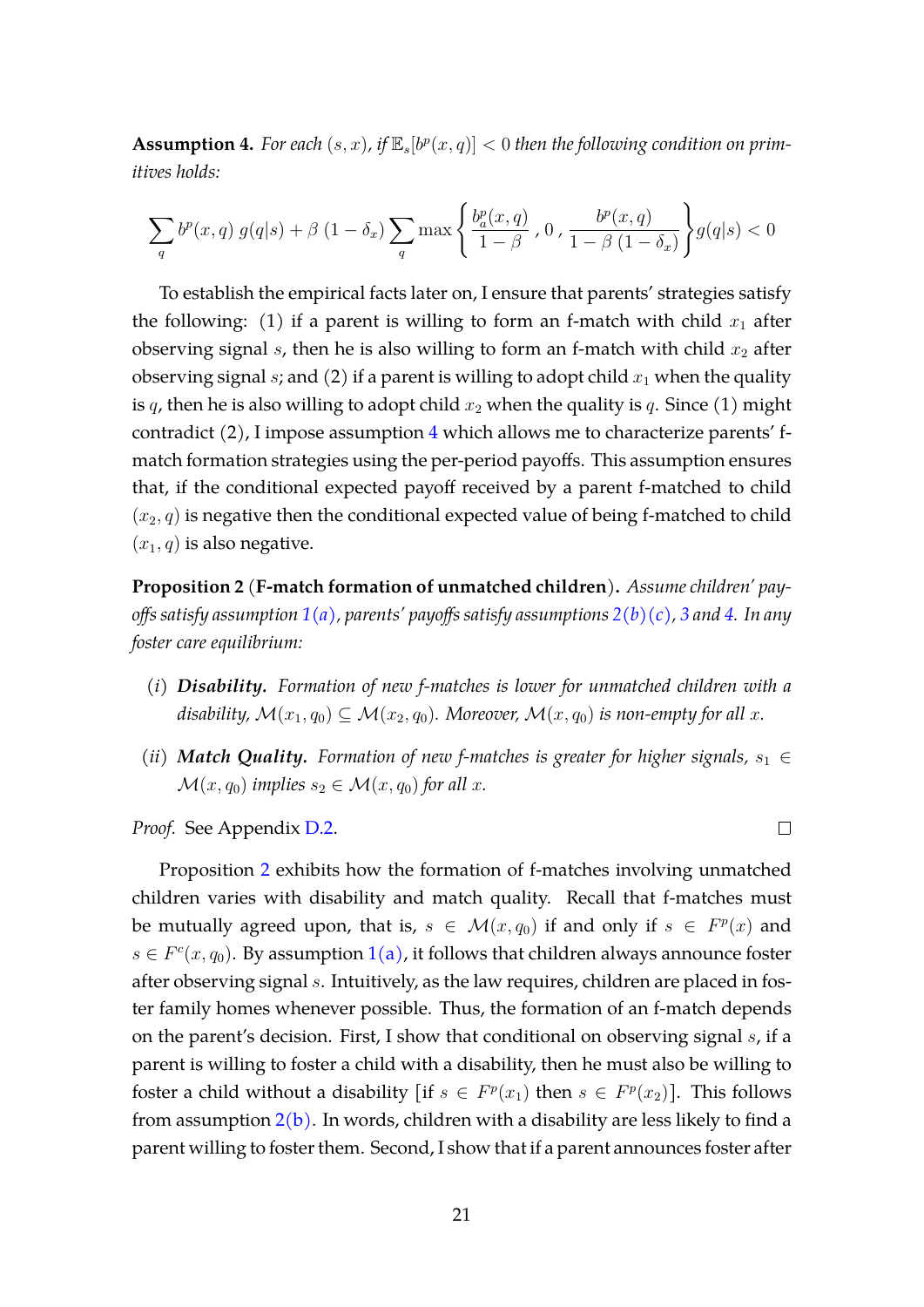meeting child x and observing signal  $s<sub>1</sub>$ , then he also announces foster after observing signal  $s_2$  $s_2$ . The result follows from assumption  $2(c)$ . Since  $G(q|s)$  first-order stochastically dominates  $G(q|s')$ , it follows that the conditional expected value received by a parent when fostering a child is increasing in the signal.

<span id="page-21-0"></span>**Proposition 3** (**F-match formation of f-matched children**)**.** *Assume children' payoffs satisfy assumptions [1](#page-0-0)[\(a\)](#page-12-1)[\(c\)](#page-12-3)[\(d\),](#page-12-4) and parents' payoffs satisfy assumptions [2](#page-0-0)[\(a\)](#page-13-0)[\(b\)](#page-13-1)[\(c\),](#page-13-2) [3](#page-19-3) and [4.](#page-20-0) In any foster care equilibrium:*

- <span id="page-21-1"></span>*(i) Disability. Formation of new f-matches is lower for children with a disability,*  $\sum_{\mathcal{M}(x_2,\overline{q})}f(s)\geq \sum_{\mathcal{M}(x_1,\overline{q})}f(s)$  for all  $\overline{q}.$
- <span id="page-21-2"></span>*(ii) Quality. Formation of new f-matches is greater when the old match is low quality,*  $\sum_{\mathcal{M}(x,q_1)} f(s) \geq \sum_{\mathcal{M}(x,q_2)} f(s) = 0$  for all x.

 $\Box$ 

*Proof.* See Appendix [D.3.](#page-44-0)

Proposition [3](#page-21-0) exhibits how f-match formation involving f-matched children varies with disability and match quality. Item [\(i\)](#page-21-1) states that children without a disability are more likely to form a new f-match than children with a disability. The result is driven by the parents' decision: children without a disability are more demanded by foster parents. Item  $(ii)$  shows that low-quality matches are more likey to form new f-matches than high-quality matches. The result is driven by the children' decision. By assumption  $1(d)$  $1(d)$ , children value more quality than the adoption status, thus they have no incentives to separate high-quality matches.

<span id="page-21-4"></span><span id="page-21-3"></span>Assumption 5. Assume children' payoffs satisfy the following:  
\n(a) 
$$
\frac{\delta_{x_1}}{\delta_{x_2}} > \frac{b_a^c(x_2, q_2) - b_a^c(x_2, q_1)}{b_a^c(x_1, q_2) - b_a^c(x_1, q_1)}
$$
;  
\n(b)  $\frac{\{b^c(x_1, q_2) - b_a^c(x_1, q_1)\}(1 - \beta(1 - \delta_{x_1})) - \{b_a^c(x_1, q_2) - b^c(x_1, q_2)\}\beta(1 - \delta_{x_1})}{1 - \beta(1 - \delta_{x_1})} > b^c(x_2, q_2) - b_a^c(x_2, q_1)$ ;  
\n(c)  $\frac{\{b^c(x_1, q_2) - b_a^c(x_1, q_1)\}\beta\delta_{x_1} - \{b_a^c(x_1, q_2) - b^c(x_1, q_2)\}\}(1 - \beta)}{g(q_2|s_1)} > b^c(x_2, q_2)(1 - \beta) + b_a^c(x_2, q_2)\beta - b_a^c(x_2, q_1)$ .

<span id="page-21-5"></span>Due to Proposition  $3(i)$  $3(i)$ , children with a disability are more willing to announce adoption after observing a low-quality match because their search opportunities are lower. However, the intuition suggests that social workers might be pickier when searching for an adoptive parent for a child with a disability since these children benefit more from higher quality matches. Thus, to ensure that this intuition arises in equilibrium, I impose stronger conditions specify in assumptions  $5(a)$  $5(a)$  to [\(c\).](#page-21-5) These conditions will help to ensure that if a child with a disability is willing to give up the opportunity of continue searching for a highquality match, then children without a disability will also be willing to give up this opportunity.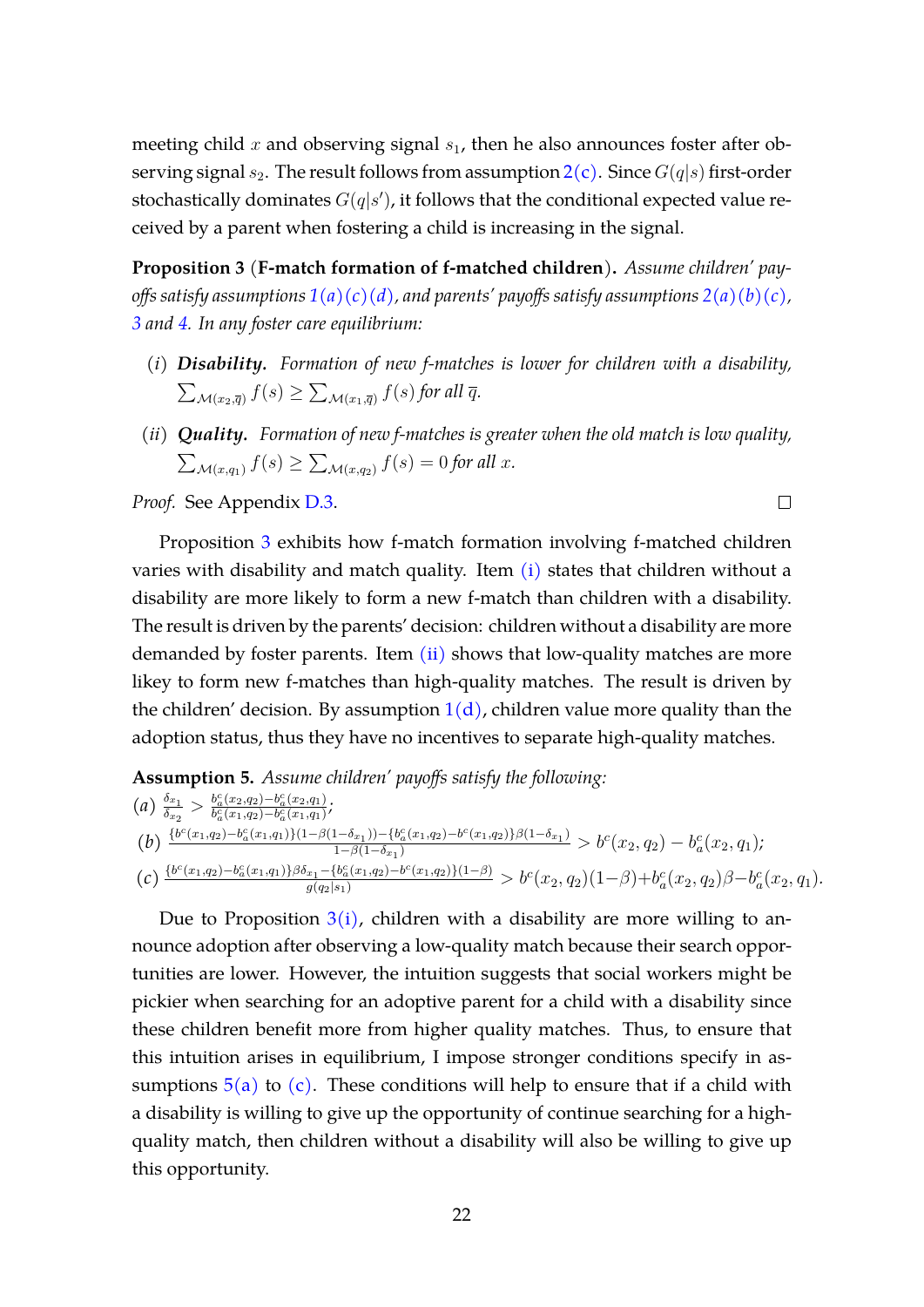<span id="page-22-0"></span>**Proposition 4** (**Adoption**)**.** *Assume children' payoffs satisfy assumptions [1](#page-0-0)[\(a\)](#page-12-1) to [\(g\)](#page-12-7) and [5](#page-21-3)[\(a\)](#page-21-4) to [\(c\),](#page-21-5) parents' payoffs satisfy assumptions [2](#page-0-0)[\(a\)](#page-13-0) to [\(e\),](#page-13-4) [3](#page-19-3) and [4.](#page-20-0) In any foster care equilibrium:*

- <span id="page-22-1"></span>*(i)* **Disability.** A-match formation is lower for children with a disability,  $a(x_2, q) \geq$  $a(x_1, q)$  *for all q.*
- <span id="page-22-2"></span>*(ii) Match Quality. A-match formation is greater for low quality matches,*  $a(x, q_1) \geq$  $a(x, q_2)$  *for all x.*

*Proof.* See Appendix [D.4.](#page-45-0)

Proposition [4](#page-22-0) exhibits how adoption outcomes vary with disability and match quality. Item [\(i\)](#page-22-1) states that children with a disability transit to adoption less than children without a disability. Both parents' and children's decisions drive the result. Item  $(ii)$  shows that if the probability that the child leaves the f-match is sufficiently low, then high-quality matches do not transit to adoption due to the parents' decision. Thus, high-quality matches transit to adoption less than lowquality matches.

### **4.2 Stylized Facts and Model Predictions**

Now, I establish sufficient conditions on primitives such that the empirical results estimated in section [2](#page-5-0) emerge in equilibrium, and analyze the role of match quality in the empirical facts.

#### **Probability of Being Adopted**

The probability that a child is adopted depends on whether she is unmatched or fmatched. Consider a child  $(x, \bar{q})$  at the beginning of a period (after the exogenous adoption is realized), and let  $A(x, \bar{q})$  denote the probability that she becomes amatched next period.

$$
A(x,\bar{q}) = \begin{cases} \pi^c(\theta) \sum_{\mathcal{M}(x,q_0)} f(s) \sum_{q'} g(q'|s) \left[\delta_x + (1-\delta_x)a(x,q')\right] \text{ if } \bar{q} = q_0\\ a(x,q) + d(x,q)\pi^c(\theta) \sum_{\mathcal{M}(x,q_0)} f(s) \sum_{q'} g(q'|s) \left[\delta_x + (1-\delta_x)a(x,q')\right] \text{ if } \bar{q} = q\\ + (1-a(x,q) - d(x,q))\pi^c(\theta) \sum_{\mathcal{M}(x,q)} f(s) \sum_{q'} g(q'|s) \left[\delta_x + (1-\delta_x)a(x,q')\right] \end{cases}
$$

In the first case, the probability that a child  $(x, q_0)$  is adopted endogenously depends on: child forming an f-match during the search and f-matching stage, and

 $\Box$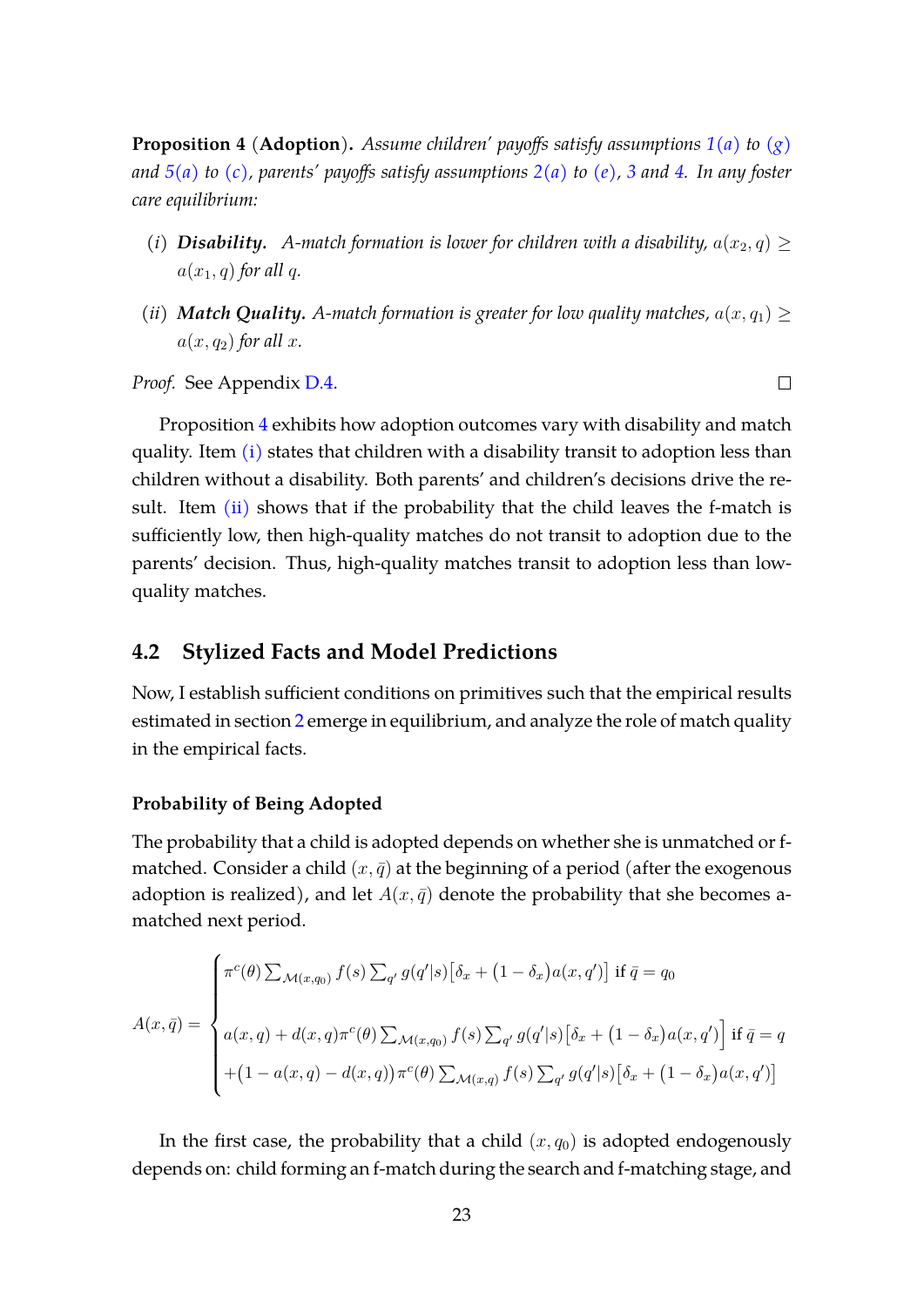both agents announcing adoption after observing some quality  $q$ . In the second case, the probability that child  $(x, q)$  is adopted endogenously can be decomposed in three events: (a) the f-match  $(x, q)$  transits to adoption, (b) the f-match  $(x, q)$ destroys and the unmatched child transits to an a-match with another parent, and (c) the f-match  $(x, q)$  remains but the child dissolves the f-match and transits to an a-match with another parent.

<span id="page-23-0"></span>**Corollary 1.** *In any foster care equilibrium:*

- <span id="page-23-1"></span> $(i)$  *Disability.* 1−δx<sup>1</sup> > π *then disability decreases the probability of being adopted.*
- <span id="page-23-2"></span>(*ii*) *Match Quality.* If  $b_a^p(x, q_1) > 0$  and  $\frac{b_a^p(x, q_2)}{b^p(x, q_2)}$  $\frac{b_{a}^{p}(x,q_{2})}{b^{p}(x,q_{2})} \leq \frac{1-\beta}{1-\beta(1-\beta)}$  $\frac{1-\beta}{1-\beta(1-\delta_x)}$  then the probability of *being adopted is decreasing in match quality.*

Corollary  $1(i)$  $1(i)$  exhibits sufficient conditions for fact 1 to arise in equilibrium. I say that disability decreases the probability of being adopted if  $A(x_2, \bar{q}) \geq A(x_1, \bar{q})$ for all  $\bar{q}$ . That is, children with a disability are less likely to form an f-matched, and if they do, they are less likely to transit to adoption.

Corollary  $1(ii)$  $1(ii)$  presents the impact of match quality on the probability of being adopted. I say that the probability of being adopted is decreasing in match quality if  $A(x, q_1) \geq A(x, q_2)$  for all x. In the presence of the adoption penalty, when the exhibited conditions are satisfied, high-quality matches are less likely to transit to an a-match than low-quality matches. Intuitively, if the separation of high-quality matches is low enough, then parents have no incentives to choose adoption. Note that this result strongly depends on the presence of the adoption penalty, that is, in the absence of the adoption penalty it breaks down.

#### **Probability of Foster Match Separation**

Consider a child  $(x, q)$  at the beginning of a period (after the exogenous adoption is realized), and let  $D(x, q)$  denote the probability that the f-match separates next period.

$$
D(x, q) = (1 - a(x, q)) [d(x, q) + (1 - d(x, q)) \pi^{c}(\theta) \sum_{\mathcal{M}(x, q)} f(s)(1 - \delta_x)]
$$

The probability that an f-match  $(x, q)$  separates is decomposed in two events. First, if the f-match  $(x, q)$  destroys during the destruction and a-matching stage. Second, if the f-match  $(x, q)$  remains but, during the search and f-matching stage, child  $x$  forms a new f-match with some parent after observing signal  $s$ . In words,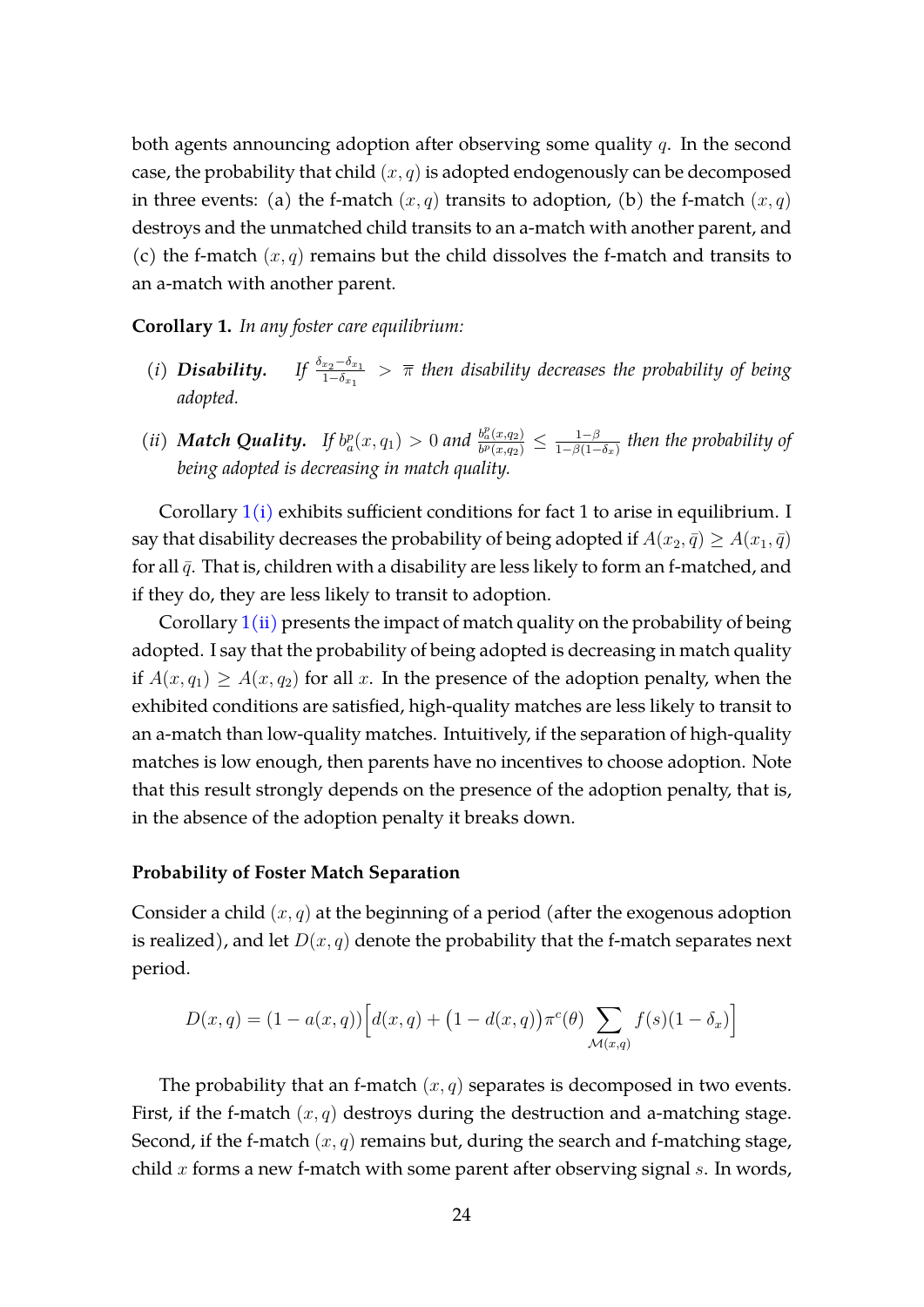an f-match separates because it is 'bad', or due to the search of the child to find a 'better' parent.

<span id="page-24-0"></span>**Corollary 2.** *In any foster care equilibrium:*

- <span id="page-24-1"></span>(*i*) *Disability.* If  $\frac{\delta_{x_2}-\delta_{x_1}}{1-\delta_{x_1}} \geq f(s_1)$  then disability increases the probability of foster *match separation.*
- <span id="page-24-2"></span>*(ii) Match Quality.* If  $a(x, q_1) = 0$  and  $a(x, q_2) = 0$  then the probability of foster *match separation is decreasing in match quality.*

Corollary  $2(i)$  $2(i)$  exhibits sufficient conditions for fact 2 to arise in equilibrium. I say that disability increases the probability of foster match separation if  $D(x_2, q) \geq$  $D(x_1, q)$  for all q. This depends on two forces working on opposite directions, and the empirical result sheds light on which of the driving forces prevails in equilibrium. On the one hand, Proposition  $1(i)$  $1(i)$  shows that children with a disability are more likely to have an f-matched destroyed, which by itself makes them more likely to separate On the contrary, proposition  $3(i)$  $3(i)$  shows that children with a disability are less likely to form a new f-match which by itself makes them less likely to separate. In other words, foster separation involving children with a disability are mainly driven by the uncertainty on the quality of the match, while foster separations affecting children without a disability are driven mostly by the search to improve the match quality.

Corollary  $2(ii)$  $2(ii)$  presents sufficient conditions such that the probability of foster match separation is decreasing in match quality,  $D(x,q_1) \geq D(x,q_2)$  for all x. In this case, the driving forces behind separation are aligned. Specifically, as long as agents' payoffs are increasing in the match quality (along with other conditions), the probability of separation is decreasing in match quality.

#### **Probability of Becoming Foster Matched**

Consider child  $x$  who is unmatched at the beginning of a period, then the probability that child x becomes f-matched is denoted as  $M(x)$  and equal to:

$$
M(x) = \pi^{c}(\theta) \sum_{\mathcal{M}(x,q_0)} f(s) \sum_{q} g(q|s) (1 - d(x,q))
$$

Corollary [3](#page-25-0) describes the sufficient conditions for stylized fact 3 to arise in equilibrium. I say that disability decreases the probability of becoming foster matched if  $M(x_2) \geq M(x_1)$ . First, children with a disability are less likely to form an fmatch. Second, if they form an f-match, children with a disability are more likely to have it destroyed.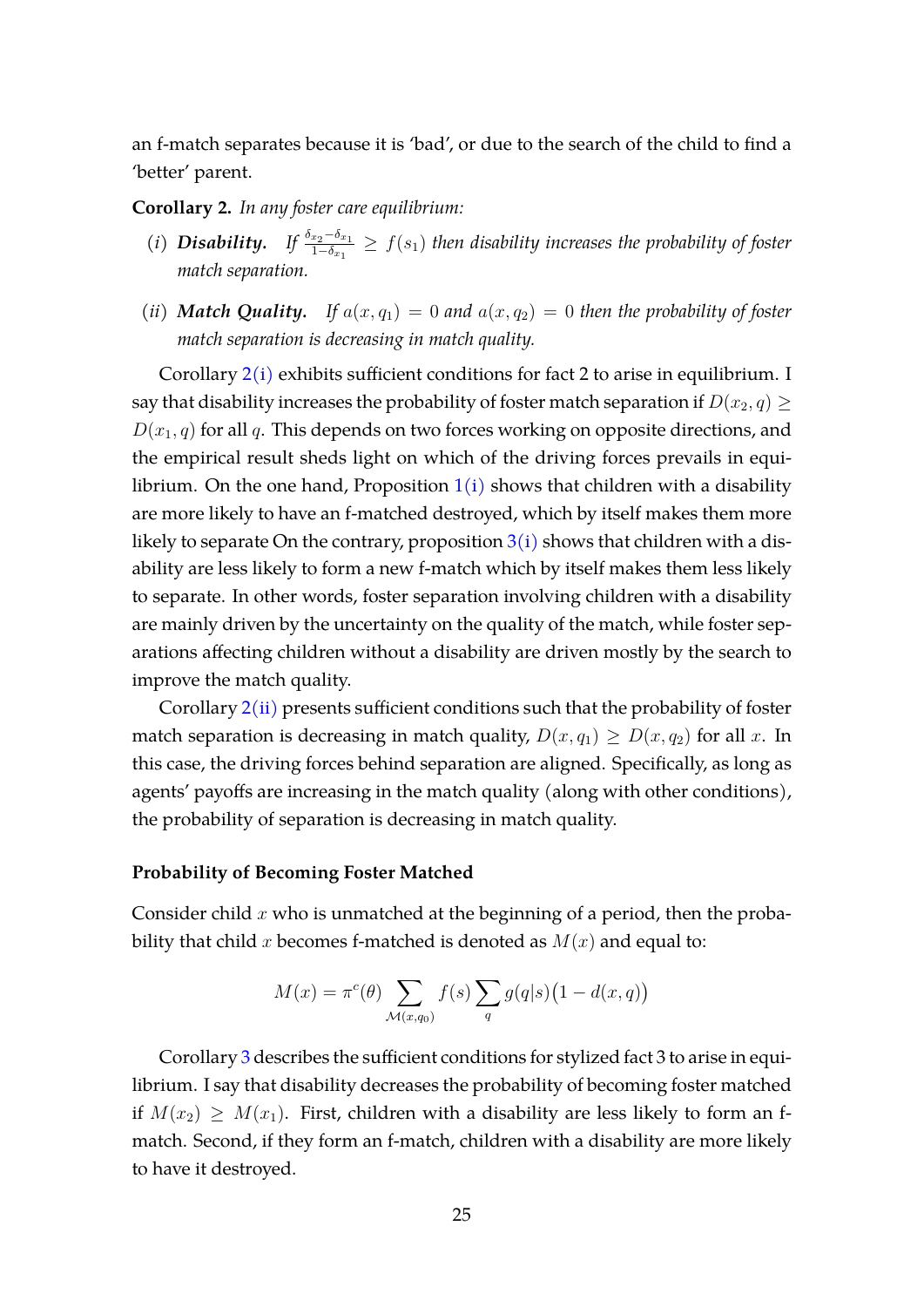<span id="page-25-0"></span>**Corollary 3.** *In any foster care equilibrium, disability decreases the probability of becoming foster matched.*

#### **Probability of Becoming Unmatched**

Consider child x who is f-matched when the quality is q at the beginning of a period. Let  $U(x, q)$  denote the probability that child x f-matched when the quality is  $q$  becomes unmatched specified as:

$$
U(x,q) = (1 - \delta_x)(1 - a(x,q)) \left\{ d(x,q) \left[ 1 - \pi^c(\theta) \sum_{\mathcal{M}(x,q_0)} f(s) \sum_{q'} g(q'|s) (1 - d(x,q')) \right] + (1 - d(x,q)) \pi^c(\theta) \sum_{\mathcal{M}(x,q)} f(s) \sum_{q'} g(q'|s) d(x,q') \right\}
$$

Child  $x$  f-matched when the quality is  $q$  becomes unmatched in two cases. First, if the f-match  $(x, q)$  is destroyed and she remains unmatched after the search and f-matching stage. Second, if the f-match  $(x, q)$  dissolves and the new f-match is later on destroyed.

#### <span id="page-25-1"></span>**Corollary 4.** *In any foster care equilibrium:*

- <span id="page-25-2"></span>(*i*) *Disability.* If  $\frac{\delta_{x_2}-\delta_{x_1}}{1-\delta_{x_1}} \ge f(s_1)$  and  $\frac{1-\delta_{x_1}}{2-\delta_{x_1}-\delta_{x_2}} > \overline{\pi}$  then disability increases the *probability of becoming unmatched.*
- <span id="page-25-3"></span>*(ii) Match Quality.* If  $a(x, q_1) = 0$  and  $a(x, q_2) = 0$  then the probability of becoming *unmatched is decreasing in match quality.*

Corollary  $4(i)$  $4(i)$  exhibits sufficient conditions for fact 4 to arise in equilibrium. I say that disability increases the probability of becoming unmatched if  $U(x_1, q) \geq$  $U(x_2, q)$  for all q. There are potentially two driving forces working on opposite directions in this case. On the one hand, by Proposition  $1(i)$  $1(i)$  and Corollary [3,](#page-25-0) children with a disability are more likely to destroy an f-match and more likely to remain unmatched, which makes them more likely to become unmatched. On the other hand, by Propositions  $1(i)$  $1(i)$  and  $3(i)$  $3(i)$ , children with a disability are less likely to form a new f-match but are more likely to destroy the new f-match later on, thus is not clear who is more likely to become unmatched.

Corollary  $4(ii)$  $4(ii)$  shows that the probability of becoming unmatched is decreasing in match quality,  $U(x, q_1) \geq U(x, q_2)$  for all x. In this case, the driving forces behind becoming unmatched are aligned.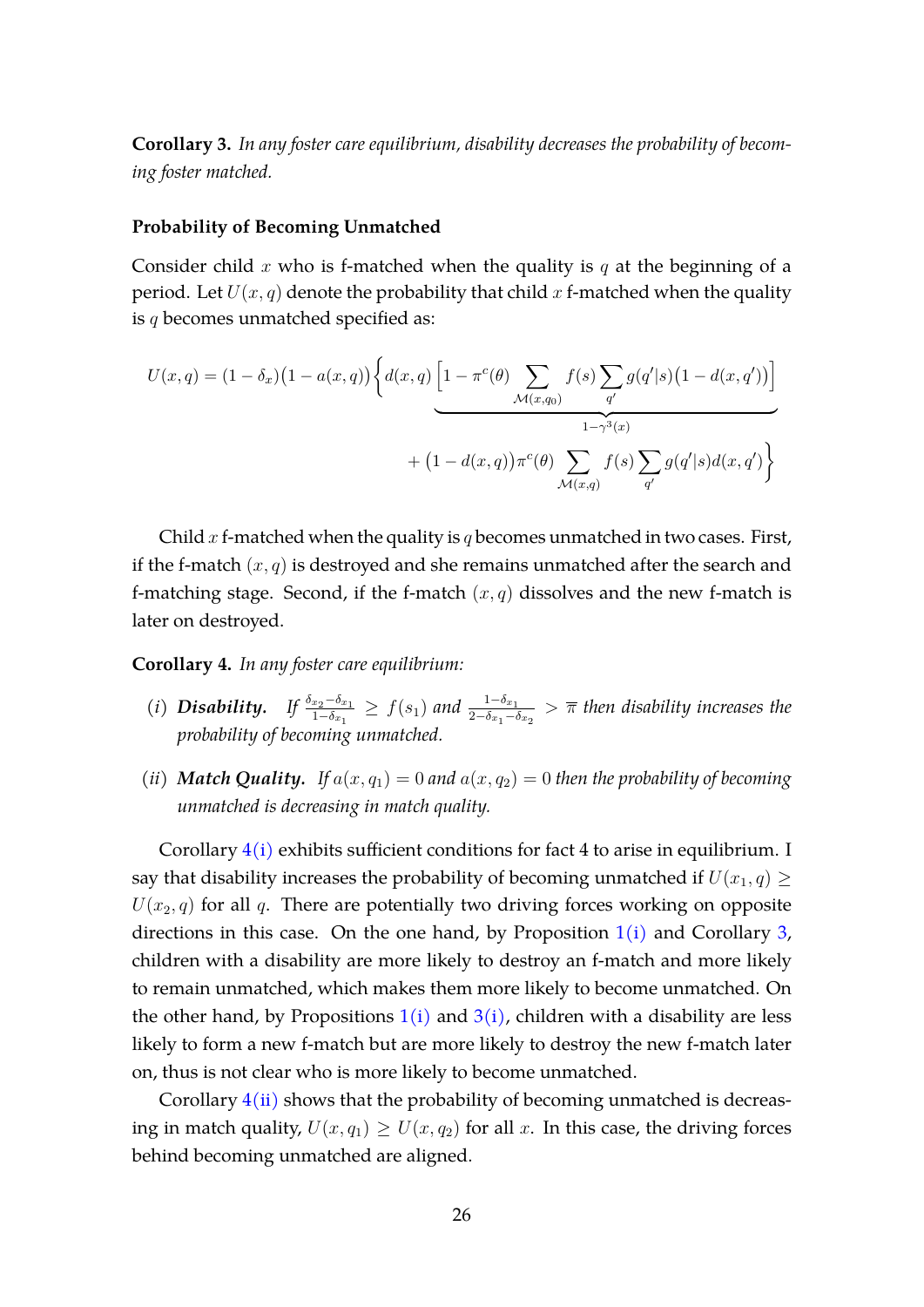# <span id="page-26-0"></span>**5 Concluding Remarks**

This paper provides an extensive analysis of the match transitions and exit through adoption of children relinquished for adoption in the US foster care system. For policymakers, the primary concerns regarding foster care are to decrease foster match separation, and increase permanency via adoption. Yet, I find that foster match separation play a crucial role in adoption by influencing the incentives of foster parents to adopt. Due to the presence of the financial penalty on adoption, parents face the following trade-off when deciding to adopt: accept the penalty in exchange for eliminating the likelihood that the child breaks the foster match in the future. Moreover, I show that foster separation allow agents to avoid 'bad matches', and more importantly, enables children to search for 'better matches' while in a foster environment.

Concerning the child's observable characteristics, I show that foster separation involving children with a disability are mainly driven by the uncertainty on the quality of the match, while foster separation involving children without a disability are driven to improve the match quality. Also, I find that high-quality matches are less likely to be separated. For adoption, I show that the adoption penalty not only exacerbates the intrinsic disadvantage faced by children with a disability, but it also creates incentives for high-quality matches to not transit to adoption.

**Acknowledgment.** Data used were made available by the National Data Archive on Child Abuse and Neglect, Cornell University, Ithaca, NY, and have been used with permission. Data from the Adoption and Foster Care Analysis and Reporting System (AFCARS) were originally collected by the Children's Bureau. The collector of the original data, the funder, the Archive, Cornell University, and their agents or employees bear no responsibility for the analyses or interpretations presented here.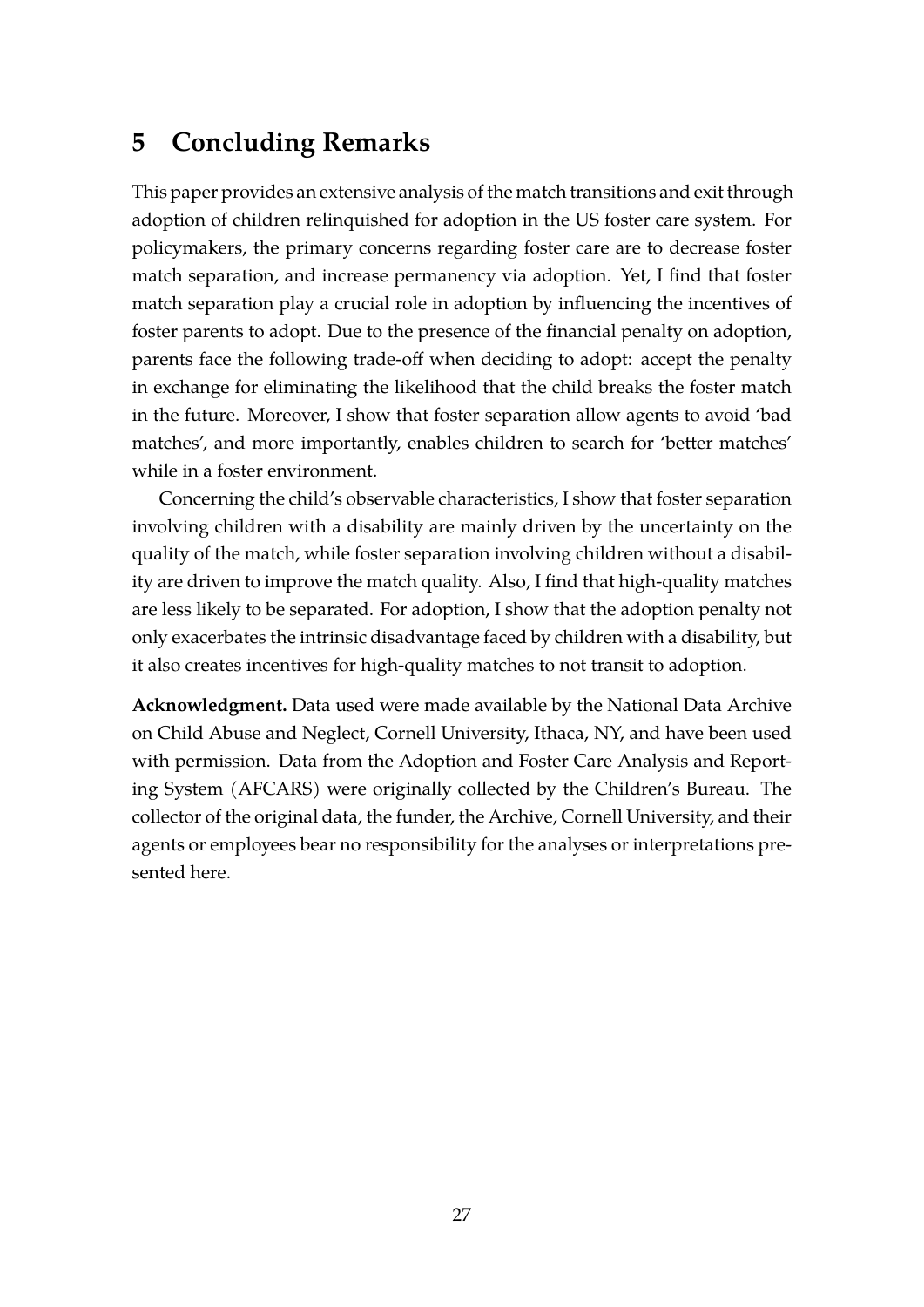# **References**

- <span id="page-27-2"></span>Akbarpour, M., S. Li, and S. O. Gharan (2020): "Thickness and Information in Dynamic Matching Markets," *Journal of Political Economy*, 128, 783–815.
- <span id="page-27-5"></span>Akin, B. (2011): "Predictors of Foster Care Exits to Permanency: A Competing Risk Analysis of Reunification, Guardianship, and Adoption," *Child and Youth Services Review*, 33, 999–1011.
- <span id="page-27-1"></span>Anderson, R., I. Ashlagi, D. Gamarnik, and Y. Kanoria (2015): "A Dynamic Model of Barter Exchange," *Proceedings of the Twenty-Sixth Annual ACM-SIAM Symposium on Discrete Algorithms*, 1925–1933.
- <span id="page-27-0"></span>Argys, L. and B. Duncan (2012): "Economic Incentives and Foster Child Adoption," *Demography*, 50, 933–954.
- <span id="page-27-3"></span>Baccara, M., S. Lee, and L. Yariv (2020): "Optimal Dynamic Matching," *Theoretical Economics*, 15, 1221–1278.
- <span id="page-27-10"></span>Barth, R. (1993): "Fiscal Issues and Stability in Special-needs Adoption," *Public Welfare*, 51, 21–28.
- <span id="page-27-4"></span> $-$  (1997): "Effects of Age and Race on the Odds of Adoption Versus Remaining in Long-term Out-of-Home Care," *Child Welfare*, 76, 285–308.
- <span id="page-27-8"></span> $-$  (2002): "Institutions vs. Foster Homes: The Empirical Base for a Century of Action," *Chapel Hill, NC: UNC, School of Social Work, Jordan Institute for Families*.
- <span id="page-27-11"></span>BARTH, R., C. LEE, J. WILDFIRE, AND S. GUO (2006): "A Comparison of the Governmental Cost of Long-term Foster Care and Adoption," *Social Service Review*, 80, 127–158.
- <span id="page-27-9"></span>BERRICK, J., M. COURTNEY, AND R. BARTH (1993): "Specialized Foster Care and Group Home Care: Similarities and Differences in the Characteristics of Children in Care," *Children and Youth Services Review*, 15, 453–473.
- <span id="page-27-7"></span>Brehm, M. (2017): "The Effects of Federal Adoption Incentive Awards for Older Children on Adoptions from US Foster Care," *Journal of Policy Analysis and Management*, 37, 301–330.
- <span id="page-27-6"></span>Buckles, K. (2013): "Adoption Subsidies and Placement Outcomes for Children in Foster Care," *Journal of Human Resources*, 48, 596–627.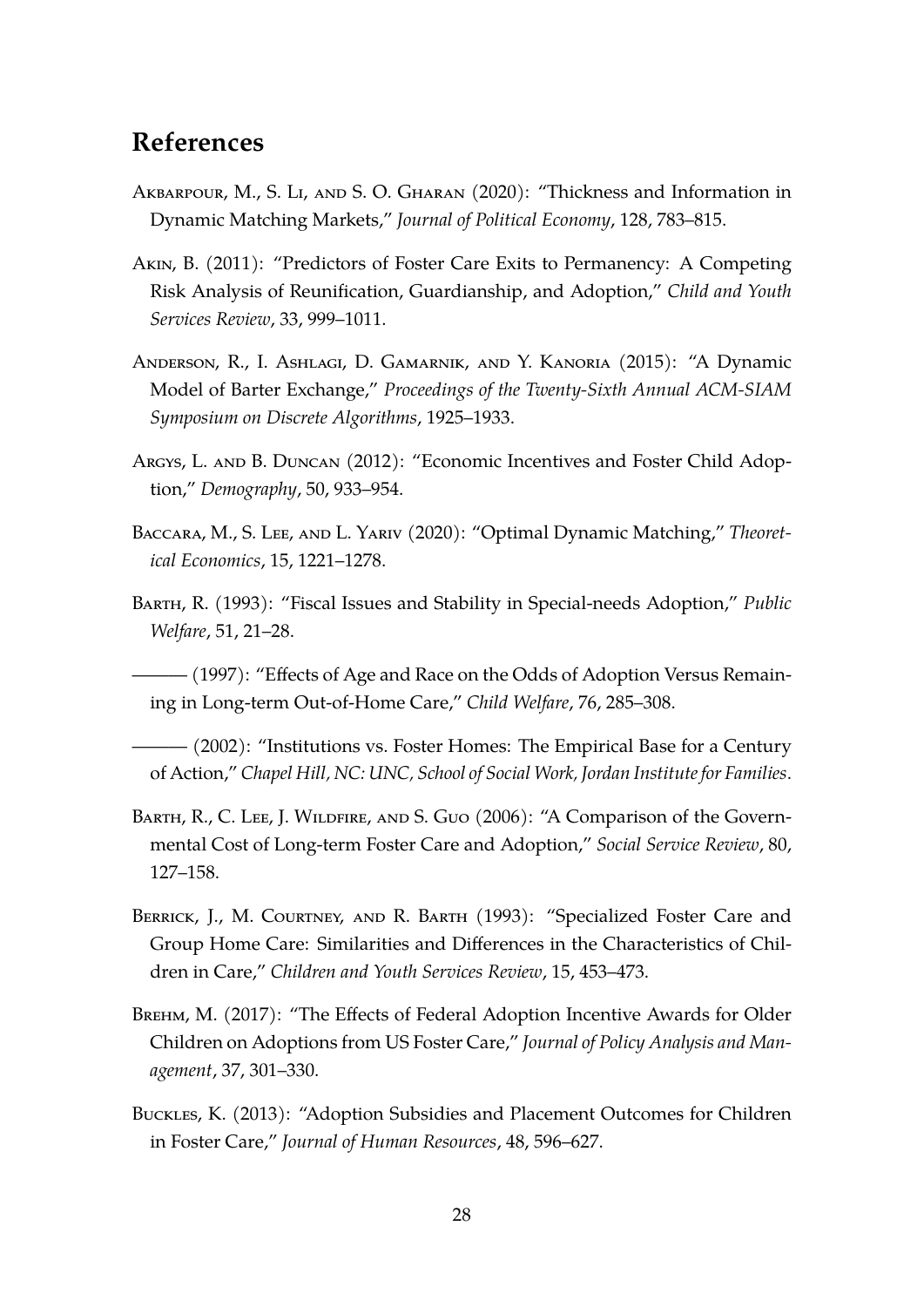- <span id="page-28-2"></span>BURDETT, K. AND M. COLES (1997): "Marriage and Class," *The Quarterly Journal of Economics*, 112, 141–168.
- <span id="page-28-4"></span>Chade, H. (2001): "Two-sided Search and Perfect Segregation with Fixed Search Costs," *Mathematical Social Sciences*, 42, 31–51.

<span id="page-28-5"></span>——— (2006): "Matching with Noise and the Acceptance Curse," *Journal of Economic Theory*, 129, 81–113.

- <span id="page-28-10"></span>Courtney, M. and Y.-L. Wong (1996): "Comparing the Timing of Exits from Substitute Care," *Children and Youth Services Review*, 18, 307–334.
- <span id="page-28-6"></span>Damiano, E. and R. Lam (2005): "Stability in Dynamic Matching Markets," *Games and Economic Behavior*, 52, 34–53.
- <span id="page-28-14"></span>DeVooght, K. and D. Blazey (2013): "Family Foster Care Reimbursement Rate in the US: A Report from a 2012 National Survey on Family Foster Care Provider Classifications and Rates," *Child Trends Publications*.
- <span id="page-28-0"></span>Doval, L. (2021): "Dynamically Stable Matching," *Mimeo*.
- <span id="page-28-12"></span>DREGAN, A. AND M. GULLIFORD (2012): "Foster Care, Residential Care and Public Care Placement Patterns are Associated with Adult Life Trajectories: Population-based Cohort Study," *Social Psychiatry and Psychiatric Epidemiology*, 47, 1517–1526.
- <span id="page-28-3"></span>Eeckhout, J. (1999): "Bilateral Search and Vertical Heterogeneity," *International Economic Review*, 40, 869–887.
- <span id="page-28-13"></span>Hansen, M. (2008): "The value of Adoption," *Adoption Quarterly*, 10, 65–87.
- <span id="page-28-11"></span>James, S. (2004): "Why do Foster Care Placement Disrupt? An Investigation of Reasons for Placement Change in Foster Care," *Social Service Review*, 78, 601– 627.
- <span id="page-28-8"></span>KADAM, S. AND M. KOTOWSKI (2018): "Multiperiod Matching," *International Economic Review*, 59, 1927–1947.
- <span id="page-28-7"></span>Kurino, M. (2009): "Credibility, Efficiency, and Stability: A Theory of Dynamic Matching Markets," *Jena economic research papersw*.
- <span id="page-28-1"></span>Leshno, J. (2021): "Dynamic Matching in Overloaded Waiting Lists," *Mimeo*.
- <span id="page-28-9"></span>Liu, C. (2021): "Stability in Repeated Matching Markets," *Mimeo*.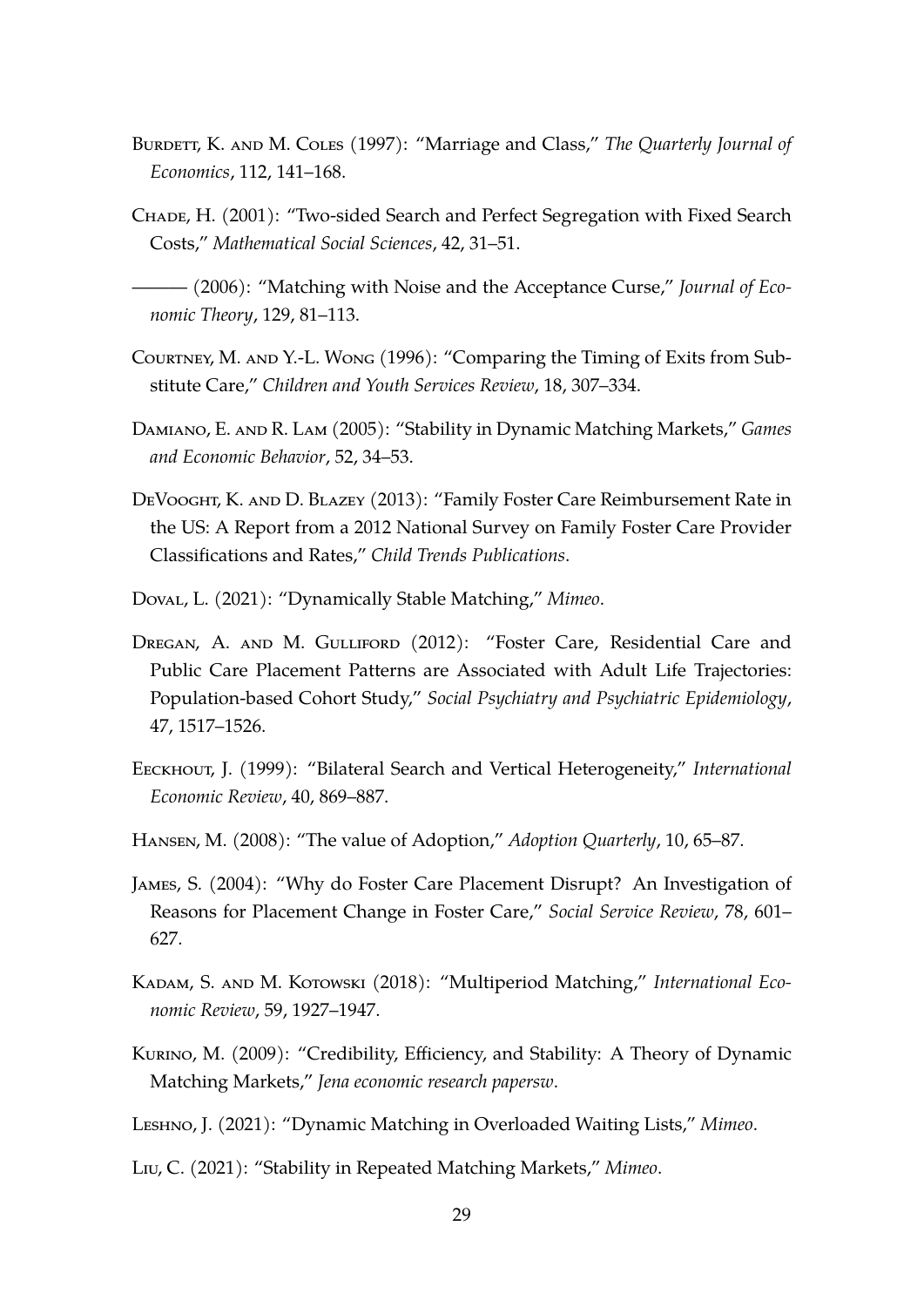- <span id="page-29-8"></span>Mech, E., C. Ludy-Dobson, and F. Hulseman (1994): "Life-skills Knowledge: A Survey of Foster Adolescents in Three Placement Settings," *Children and Youth Services Review*, 16, 181–200.
- <span id="page-29-10"></span>Newton, R., A. Litrownik, and J. Landsverk (2000): "Children and Youth in Foster Care: Disentangling their Relationship Between Problem Behaviors and Number of Placements," *Child Abuse and Neglect*, 24, 1363–1374.
- <span id="page-29-0"></span>UNVER, U. (2010): "Dynamic Kidney Exchange," *Review of Economic Studies*, 77, 372– 414.
- <span id="page-29-5"></span>PARK, J. M. AND J. RYAN (2009): "Placement and Permanency Outcomes for Children in Out-of-home Care by Prior Inpatient Mental Health Treatment," *Research on Social Work Practice*, 19, 42–51.
- <span id="page-29-4"></span>POTTER, C. AND S. KLEIN-ROTHSCHILD (2002): "Getting Home on Time: Predicting Timely Permanence for Young Children," *Child Welfare*, 81, 123–150.
- <span id="page-29-7"></span>ROSINSKY, K. AND D. CONNELLY (2016): "Child Welfare Financing SFY 2014: A Survey of Federal, State, and Local Expenditures," *Child Trend Publications*.
- <span id="page-29-9"></span>Ryan, J., J.-M. Marshall, D. Herz, and P. Hernandez (2008): "Juvenile Delinquency in Child Welfare: Investigating Group Home Effects," *Children and Youth Services Review*, 30, 1088–1099.
- <span id="page-29-11"></span>Ryan, J. and M. Testa (2005): "Child Maltreatment and Juvenile Delinquency: Investigating the Role of Placement and Placement Instability," *Children and Youth Services Review*, 27, 227–249.
- <span id="page-29-1"></span>Shimer, R. and L. Smith (2000): "Assortative Matching and Search," *Econometrica*, 68, 343–369.
- <span id="page-29-6"></span>SMITH, B. (2003): "After Parental Rights are Terminated: Factors Associated with Exiting Foster Care," *Children and Youth Services Review*, 25, 965–985.
- <span id="page-29-2"></span>Smith, L. (2006): "The Marriage Model with Search Frictions," *Journal of Political Economy*, 114, 1124–1144.
- <span id="page-29-3"></span>Snowden, J., S. Leon, and J. Sieracki (2008): "Predictors of Children in Foster Care Being Adopted: A Classification Tree Analysis," *Children and Youth Services Review*, 30, 1318–1327.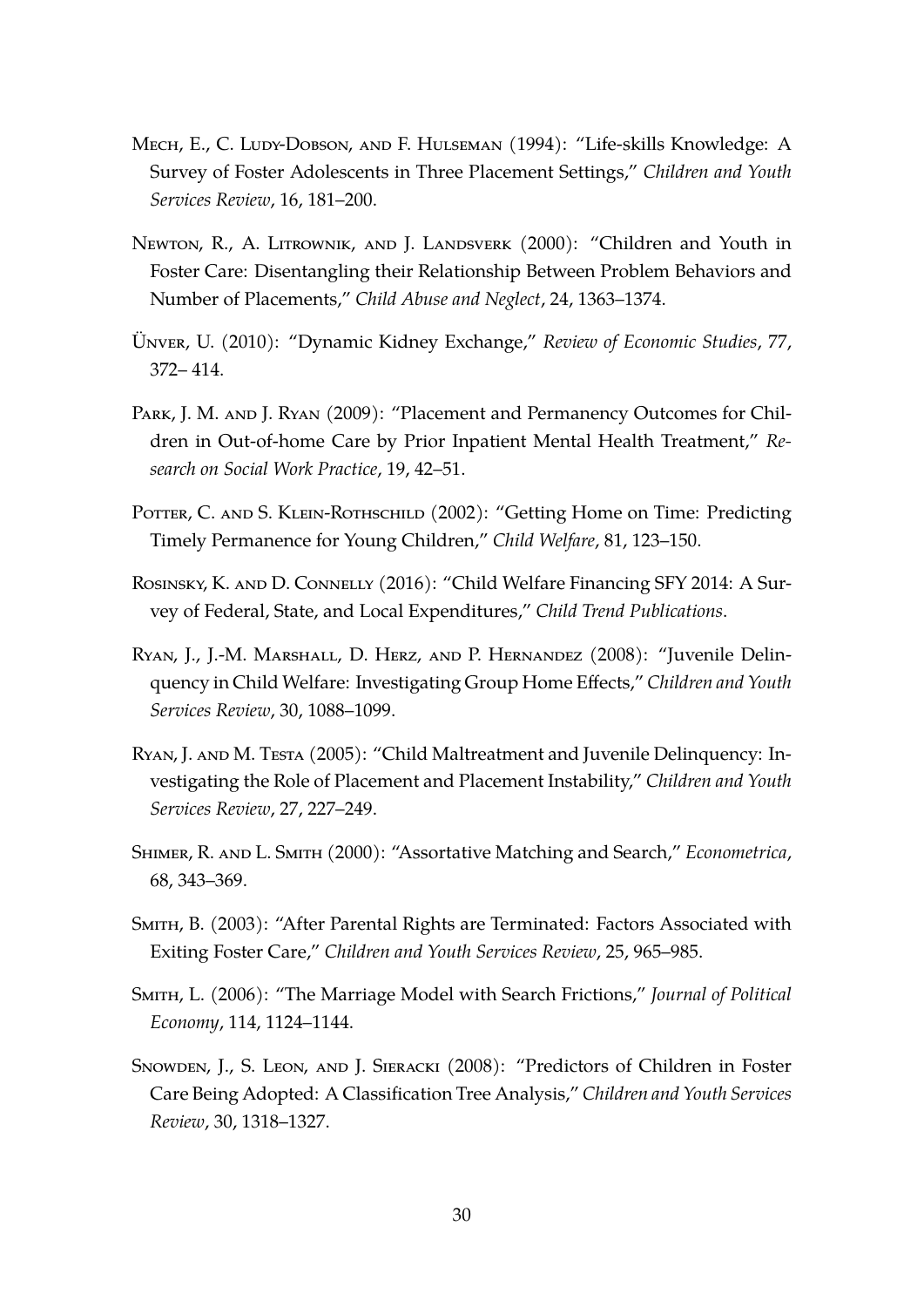- <span id="page-30-2"></span>Triseliotis, J. (2002): "Long-term Foster Care or Adoption? The Evidence Examined," *Child and Family Social Work*, 7, 23–33.
- <span id="page-30-1"></span>U.S. Department of Health and Human Services (2014): "The AFCARS Reports," Retrieved from [https://www.acf.hhs.gov/cb/research-data-technology/](https://www.acf.hhs.gov/cb/research-data-technology/statistics-research/afcars) [statistics-research/afcars](https://www.acf.hhs.gov/cb/research-data-technology/statistics-research/afcars).
- <span id="page-30-0"></span>WULCZYN, F., J. KOGAN, AND B. HARDEN (2003): "Placement Stability and Movement Trajectories," *Social Service Review*, 77, 212–236.
- <span id="page-30-3"></span>Zima, B., R. Bussing, S. Freeman, X. Yang, T. Belin, and S. Forness (2000): "Behavior Problems, Academic Skills Delays and School Failure Among School-aged Children in Foster Care: Their Relationship to Placement Characteristic," *Journal of Child and Family Studies*, 9, 87–103.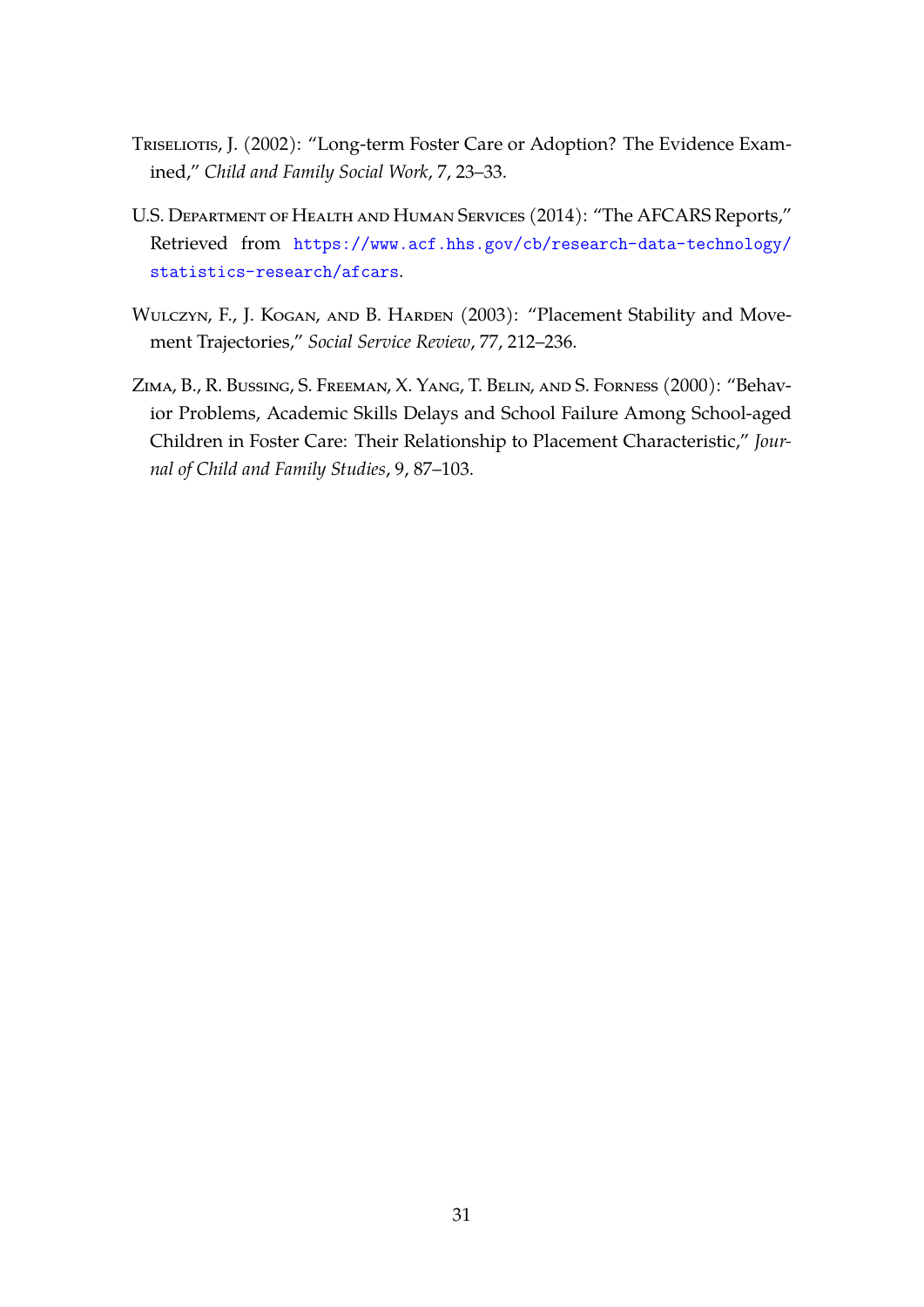# <span id="page-31-0"></span>**A Appendix: Foster Care in the US**

### **A.1 Overview**

Foster care is authorized by title IV-E of the Social Security Act, and all states are eligible to participate in the program and receive federal funding. According to [Rosinsky and Connelly](#page-29-7) [\(2016\)](#page-29-7), the national spending on child welfare in 2014 was approximately \$29.1, out of which \$12.8 billion was federally funded, and the remaining was financed directly by states.<sup>[18](#page-31-1)</sup> Furthermore,  $47\%$  of the national spending was destined to out of home placement expenditure (including payments to foster parents and their training), and 17% was intended to finance adoption and guardianship programs (including monthly payments to adoptive parents and adoption fees).

Researchers and child welfare agencies have focused their attention on three significant issues: children' placements while in foster care, children' exit from foster care through adoption, and placement separation.

#### **Foster Homes and Institutional Care**

Foster parents provide the highest source of out-of-home care.<sup>[19](#page-31-2)</sup> At the end of the federal fiscal year of 2014, the number of children in foster care was 415,129, out of which 79% were placed with foster parents, and 14% were placed in institutional care [\(U.S. Department of Health and Human Services,](#page-30-1) [2014\)](#page-30-1). Federal and state child welfare agencies have a strong preference for foster homes over institutional care  $^{20}$  $^{20}$  $^{20}$ , and research supports this preference. First, evidence shows that institutional care is between six to ten times more expensive than foster family homes [\(Barth,](#page-27-8) [2002\)](#page-27-8). Second, research shows that children placed in institutional care have lower academic outcomes, lower levels of education, higher risk to engage in delinquent behavior, and a higher risk of criminal convictions when adults [\(Berrick et al.,](#page-27-9) [1993;](#page-27-9) [Mech et al.,](#page-29-8) [1994;](#page-29-8) [Ryan et al.,](#page-29-9) [2008;](#page-29-9) [Dregan and Gulliford,](#page-28-12) [2012\)](#page-28-12).

<span id="page-31-1"></span> $18$ Federal fund sources include Title IV-E and Title IV-B of the Social Security Act, Medicaid, Social Services Block Grant, Temporary Assistance for Needy Families, and other federal grants and awards.

<span id="page-31-2"></span> $19$ Foster homes are divided in relative and non-relative. In a relative foster home, the foster parent is a relative or someone with a prior connection to the child who joins the program to care for a particular child. In a non-relative foster-home, the foster parent joins the program without prior connection to any child and later on is matched to a child to care for.

<span id="page-31-3"></span><sup>&</sup>lt;sup>20</sup>The Adoption Assistance and Child Welfare Act of 1980 (AACWA) requires children to be placed in the most family-like placement when possible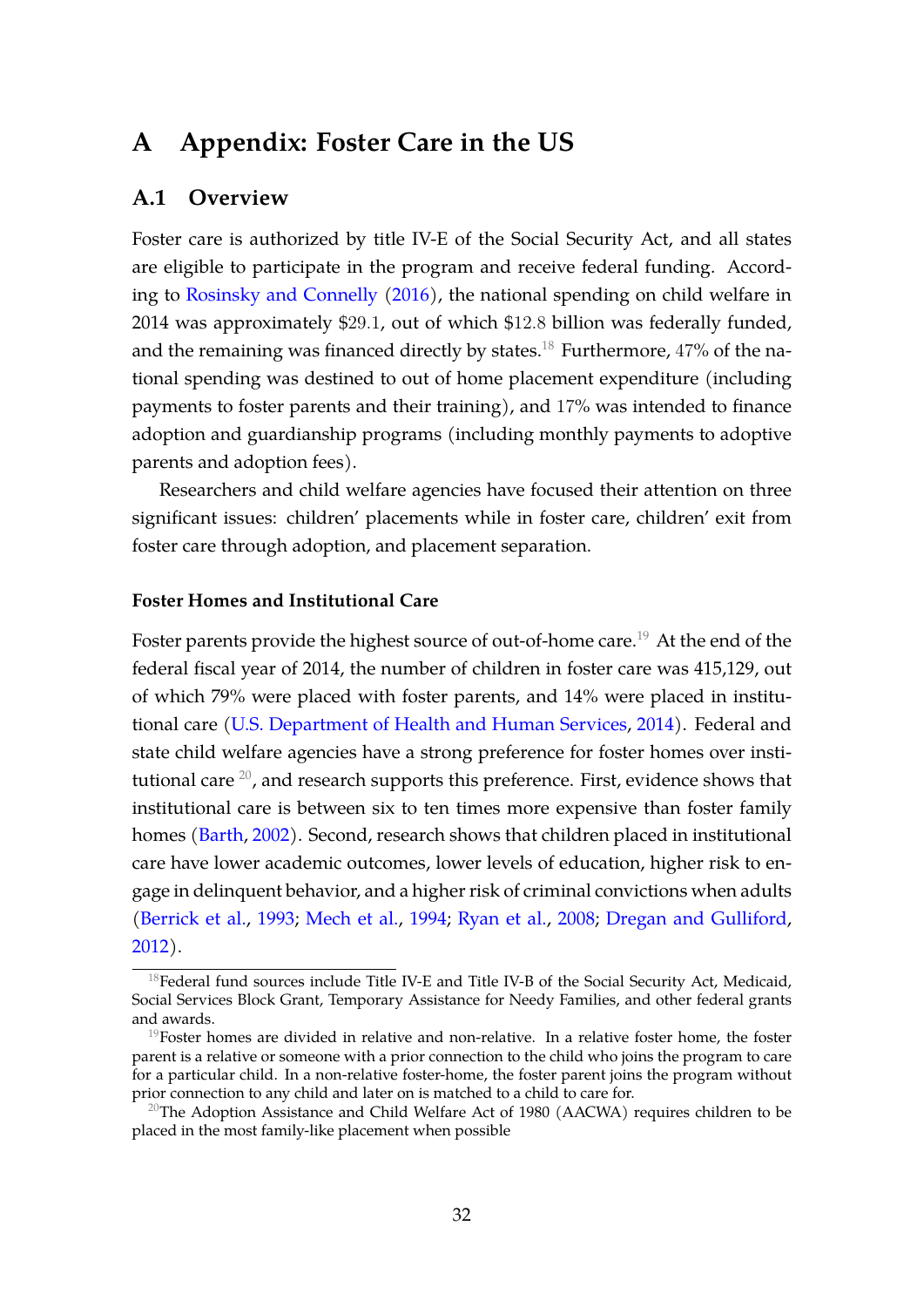#### **Adoption and Long-term Care**

At the end of the federal fiscal year of 2014, 18% of children in foster care had their parental rights terminated, out of which 41% were adopted [\(U.S. Depart](#page-30-1)[ment of Health and Human Services,](#page-30-1) [2014\)](#page-30-1). Research suggests that adoption is a better alternative to long-term care for two main reasons. First, maintaining a child in long-term care is more expensive than adoption [\(Barth,](#page-27-10) [1993;](#page-27-10) [Barth et al.,](#page-27-11) [2006;](#page-27-11) [Hansen,](#page-28-13) [2008\)](#page-28-13). Second, adoption generates better outcomes for children. [Triseliotis](#page-30-2) [\(2002\)](#page-30-2) and [Hansen](#page-28-13) [\(2008\)](#page-28-13) show that children who are adopted exhibit better social and educational outcomes. Since adoption from foster care is a major concern for policy markets, laws have been enacted to increase adoption. In particular, AACWA created the Adoption Assistance Program, which mandates states to make adoption assistance payments to parents who adopt children with special needs, including disability. $21$ 

#### **Placement Separation**

Research shows that an increase in the number of placements can delay academic skills formation, increase problematic behavior among children, and increase the risk of delinquency among male children [\(Zima et al.,](#page-30-3) [2000;](#page-30-3) [Newton et al.,](#page-29-10) [2000;](#page-29-10) [Ryan and Testa,](#page-29-11) [2005\)](#page-29-11). At the end of the federal fiscal year of 2014, children ex-hibited in average 2.7 placements for a single foster care episode.<sup>[22](#page-32-1)</sup> This is above the ideal number set by the Children's Bureau that defines adequate placement stability as limiting the number of placements for a child to no more than two for a single foster care episode. This paper focuses on the role that placement separation plays on adoption, which has not been addressed in the literature.

## **A.2 Matching Process**

Foster care is conducted and administered at the state level by Child Protective Services (CPS). When an allegation concerning a child's well-being is received, CPS assigns a social worker to the case and initiates an investigation. If sufficient evidence supporting an accusation is found, the case is presented to a juvenile or family court, where a judge decides whether the child is removed from her birthfamily home and placed in foster care. If the social worker believes that the child

<span id="page-32-0"></span><sup>&</sup>lt;sup>21</sup> AACWA states that 'a child with special needs is a child who: can not be returned to her birthfamily home, has a special condition such that the child can not be placed for adoption without providing assistance, and has not been able to be placed for adoption without assistance'.

<span id="page-32-1"></span> $22A$  child can enter foster care multiple times, each time a child enters foster care is a different foster care episode.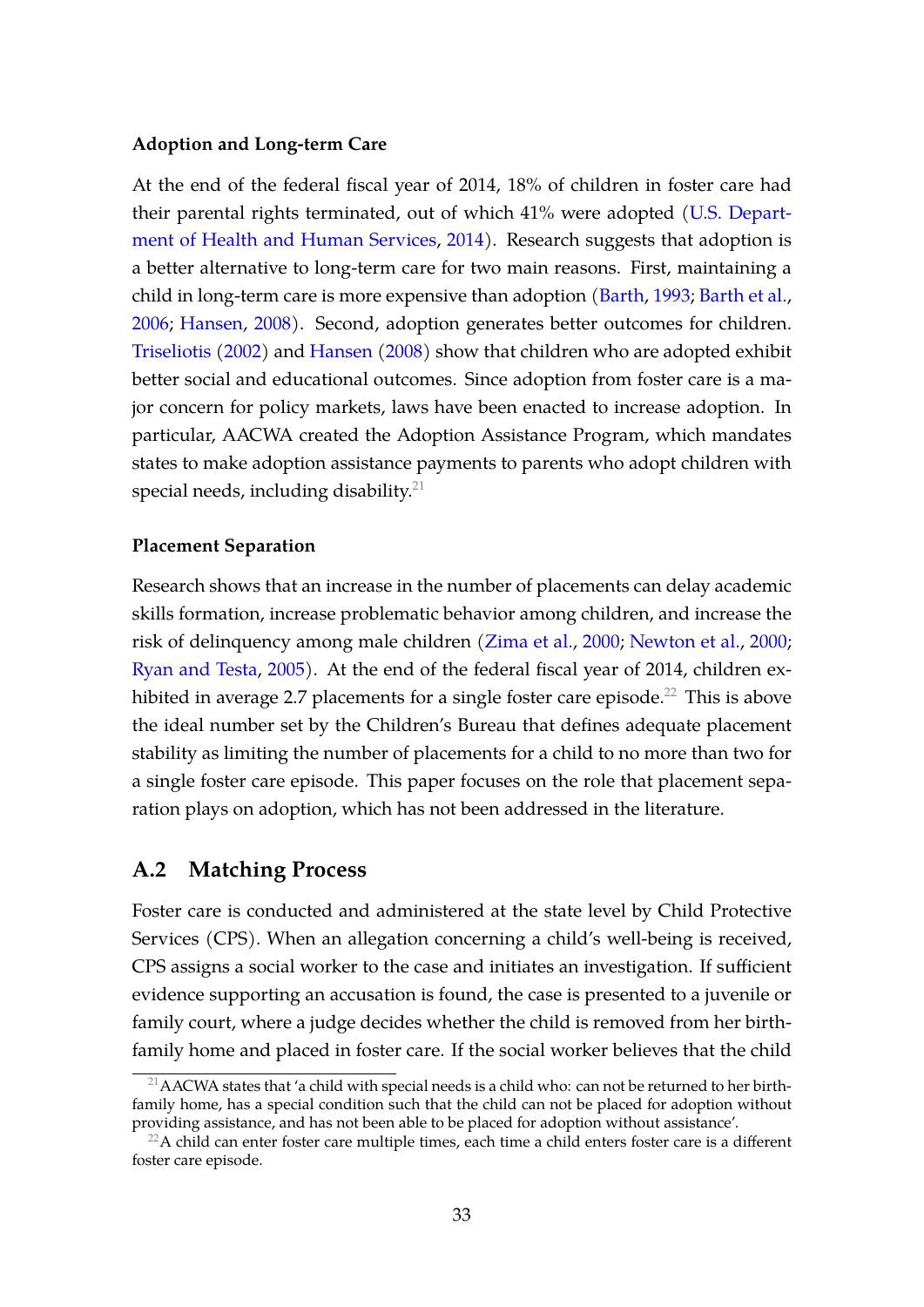is in serious or imminent danger; she is allowed to execute an emergency removal without the court's approval. Yet, the decision must be later on approved by the judge.

In most states, decisions concerning children' placements are made by social workers. On behalf of a child, the social worker (a) searches and contacts foster parents, (b) arranges a meeting between the foster parent and child in order to obtain information of whether the foster parent is a good fit for the child, and (c) decides where to place the child. A placement in a foster home must be mutually agreed upon between the foster parent and social worker. The social worker can switch a child from one foster home to another or from a foster home to institutional care. Similarly, foster parents can request the child's removal from their home. Adoptions must be mutually agreed upon between the foster parent and social worker. Once the child is adopted, she exits foster care. It is essential to mention that an increasing number of states require parents to foster a child before adopting. For example, some states mandate that the child must reside in the foster home for at least six months before foster parents can adopt.

Foster parents must hold a license to provide care for children. The licensing process includes a home study and training requirements. The home study ensures that the foster parent's house is clean, in good condition, and free from danger. The initial training (15 to 30 hours of mandatory classes) addresses topics such as agency policies and procedures, roles and responsibilities of foster parents, and behavior management. Also, most states require ongoing post-training to maintain the license.

Foster parents receive financial transfers when a child is placed on their care, which differ on whether the parent is fostering or adopting. While in foster, the parent receives financial payments for the duration of the placement. If the child is adopted, the parent gets monthly financial payments until the child reaches at least 18 years old. Each state has its own payment scheme, but as a rule-of-thumb, foster parents who provide care for a child with higher needs receive higher payments and adoption payments are lower than foster payments. For more detail on payment schemes, see [DeVooght and Blazey](#page-28-14) [\(2013\)](#page-28-14).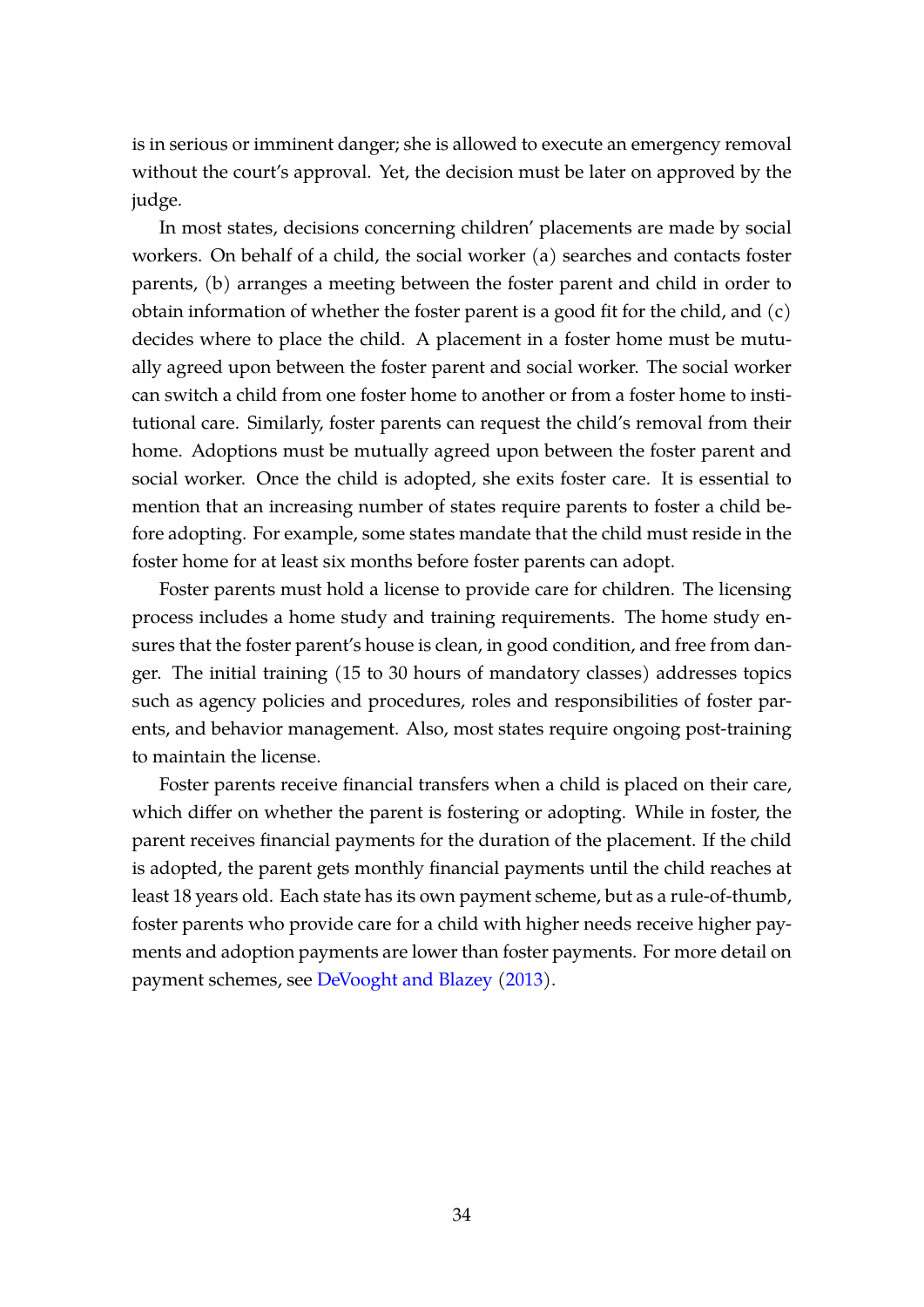# <span id="page-34-0"></span>**B Appendix: Tables**

|                        | Sample $\overline{A}$ |                | Sample B         |                | Sample $\overline{C}$ |                |
|------------------------|-----------------------|----------------|------------------|----------------|-----------------------|----------------|
|                        | $obs = 1, 165, 818$   |                | $obs = 659, 253$ |                | $obs = 65,970$        |                |
| Disability             | Yes                   | N <sub>o</sub> | Yes              | N <sub>o</sub> | Yes                   | N <sub>o</sub> |
| Adopted                | 0.22                  | 0.32           |                  |                |                       |                |
|                        | (0.41)                | (0.47)         |                  |                |                       |                |
| Foster matched         | 0.89                  | 0.96           | 1.00             | 1.00           | 0.00                  | 0.00           |
|                        | (0.31)                | (0.19)         | (0.00)           | (0.00)         | (0.00)                | (0.00)         |
| Becomes foster matched |                       |                |                  |                | 0.22                  | 0.28           |
|                        |                       |                |                  |                | (0.41)                | (0.45)         |
| Becomes unmatched      |                       |                | 0.03             | 0.01           |                       |                |
|                        |                       |                | (0.18)           | (0.11)         |                       |                |
| Foster match separates |                       |                | 0.19             | 0.18           |                       |                |
|                        |                       |                | (0.40)           | (0.38)         |                       |                |
| Age in years           | 7.96                  | 6.01           | 7.79             | 6.07           | 12.34                 | 11.81          |
|                        | (4.45)                | (4.23)         | (4.35)           | (4.22)         | (2.56)                | (3.22)         |
| Male                   | 0.57                  | 0.50           | 0.60             | 0.50           | 0.65                  | 0.58           |
|                        | (0.50)                | (0.50)         | (0.50)           | (0.50)         | (0.48)                | (0.49)         |
| White                  | 0.43                  | 0.44           | 0.41             | 0.42           | 0.45                  | 0.42           |
|                        | (0.49)                | (0.50)         | (0.49)           | (0.50)         | (0.50)                | (0.49)         |
| <b>Black</b>           | 0.25                  | 0.23           | 0.27             | 0.24           | 0.26                  | 0.29           |
|                        | (0.43)                | (0.42)         | (0.44)           | (0.43)         | (0.44)                | (0.45)         |
| Hispanic               | 0.22                  | 0.22           | 0.22             | 0.23           | 0.19                  | 0.21           |
|                        | (0.41)                | (0.41)         | (0.41)           | (0.42)         | (0.39)                | (0.41)         |
| Title IV-E eligible    | 0.49                  | 0.47           | 0.53             | 0.50           | 0.45                  | 0.50           |
|                        | (0.50)                | (0.50)         | (0.50)           | (0.50)         | (0.50)                | (0.50)         |
| Months in foster care  | 41.20                 | 30.53          | 40.91            | 30.23          | 55.94                 | 46.99          |
|                        | (28.66)               | (19.80)        | (28.62)          | (20.37)        | (37.34)               | (34.54)        |
| Months since PRT*      | 21.71                 | 13.91          | 20.09            | 13.29          | 44.14                 | 37.34          |
|                        | (26.53)               | (18.83)        | (25.27)          | (18.92)        | (37.02)               | (36.09)        |
| Months in current      | 16.67                 | 15.64          | 18.18            | 16.64          | 11.03                 | 10.47          |
| placement              | (17.32)               | (14.51)        | (18.16)          | (14.72)        | (14.67)               | (12.38)        |

Table A1: Descriptive Statistics by Disability, All Samples

*Notes:* Data are from Adoption and Foster Care Analysis and Reporting System (AFCARS). Means and standard deviations are calculated for child-period observations. Sample A is the full sample containing all children younger than age 16 whose parental rights have been terminated and who are either foster matched or unmatched. Sample B and Sample C are subsamples of A. Sample B (sample C) keeps only those child-period observations such that the child is foster matched (unmatched) at the beginning of the period and still in foster care at the end of the period.

? PRT stands for Parental Rights Terminated.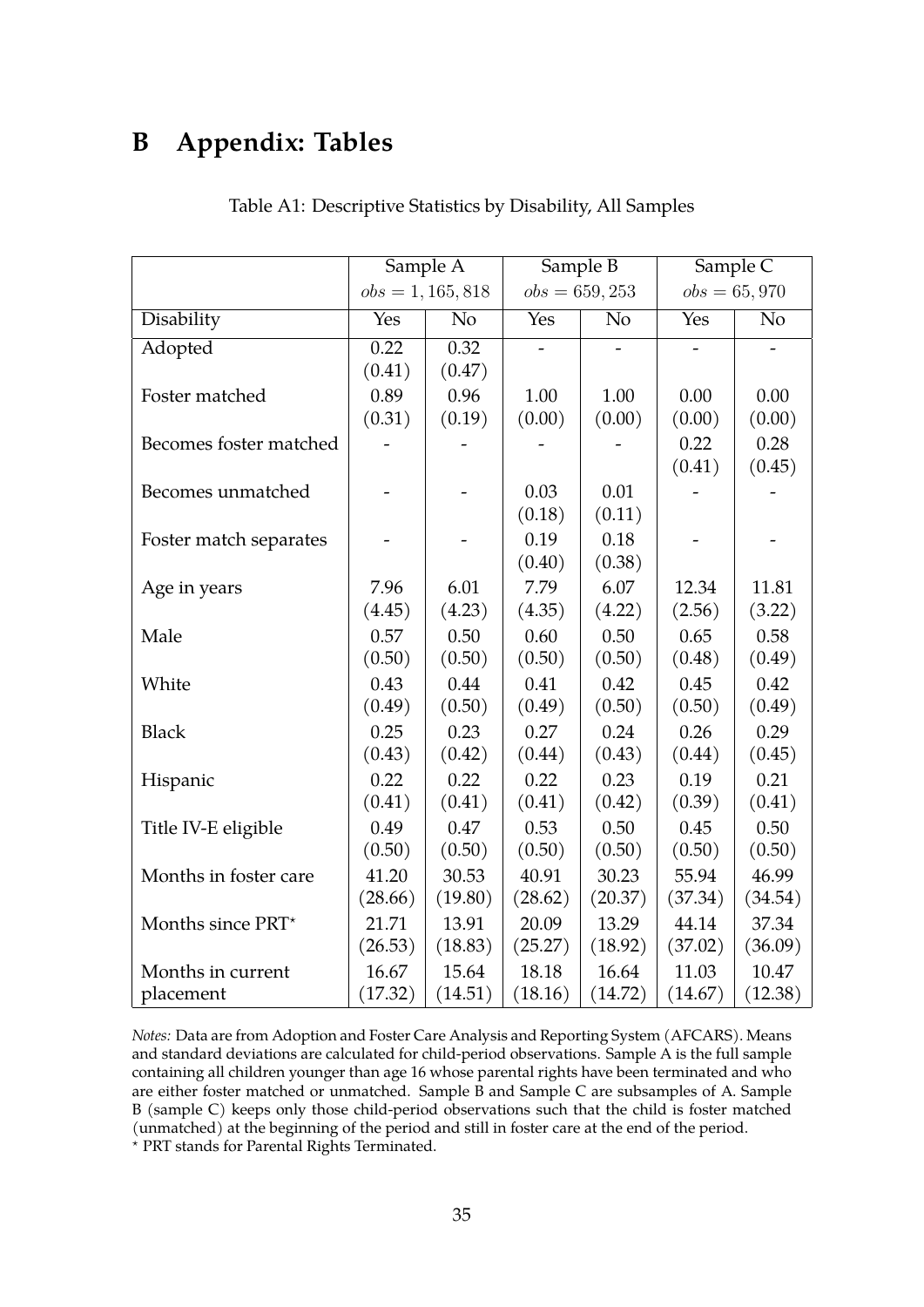|                                        | Foster                 |
|----------------------------------------|------------------------|
|                                        | matched                |
| Disability $\gamma$                    | $-0.043***$<br>(0.002) |
| Mean of dependent<br>variable          | 0.934                  |
| Number of child-period<br>observations | 1,165,818              |

### <span id="page-35-0"></span>Table A2: Stylized Facts from Foster Care - Effect of Disability

*Notes:* Data are from Adoption and Foster Care Analysis and Reporting System (AFCARS). All specifications control for child's demographics, states indicators and period indicators. The first and second columns consider sample A, third and fifth columns use sample B, and the fourth column uses sample C. Standard errors are cluster at the state-period level and shown in parentheses. \*\*\*P < 0.01;  $*^{\bullet}P$  < 0.05; \*P < 0.10.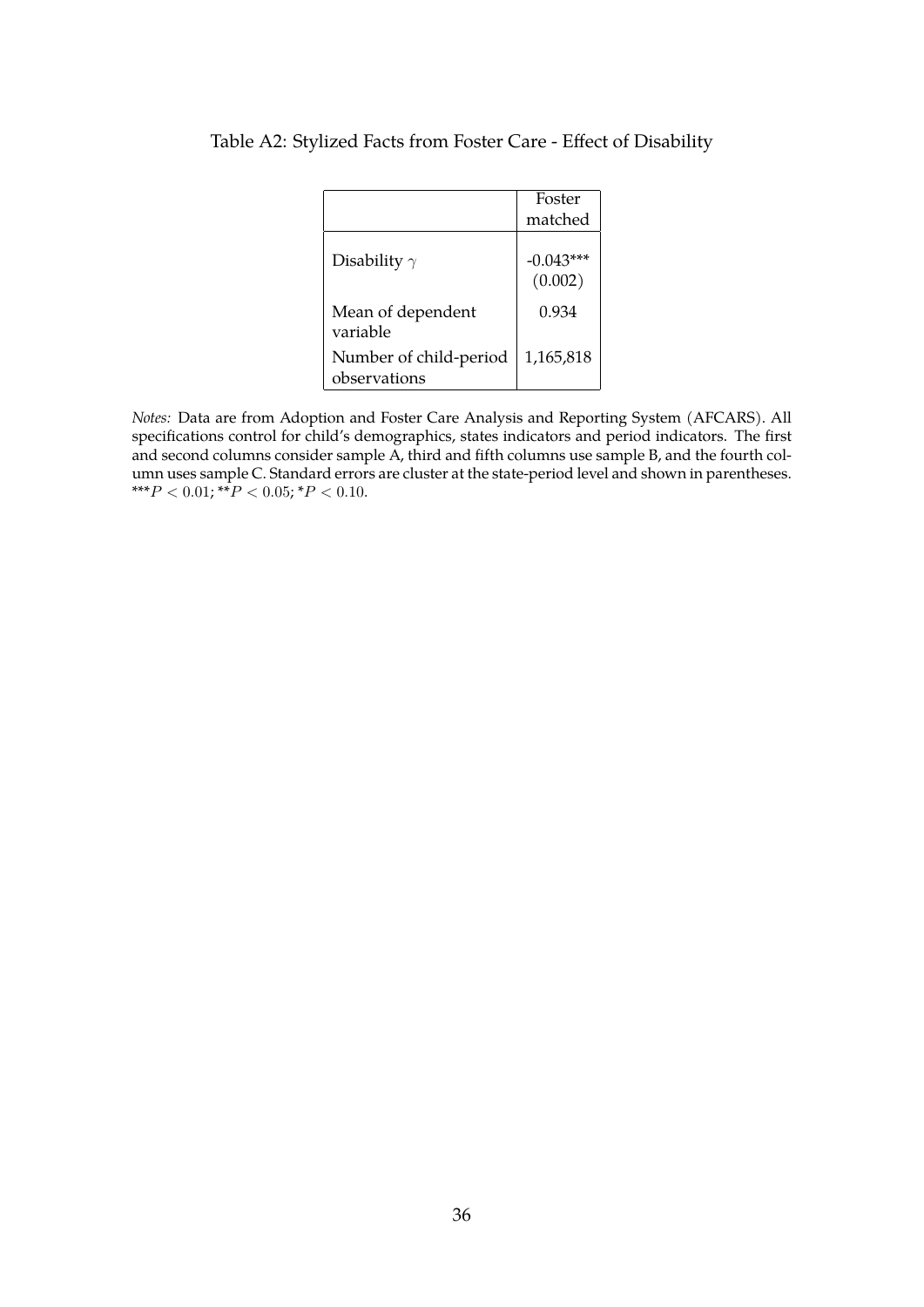<span id="page-36-0"></span>

|                                        | Adoption    | Foster match | <b>Becomes</b> | Becomes     |
|----------------------------------------|-------------|--------------|----------------|-------------|
|                                        |             | Separation   | Foster matched | Unmatched   |
|                                        | I           | П            | III            | IV          |
| Age in years                           | $-0.002***$ | $0.001***$   | $-0.002***$    | $0.000***$  |
|                                        | (0.000)     | (0.000)      | (0.000)        | (0.000)     |
| Disability                             | $-0.059***$ | $0.023***$   | $-0.045***$    | $0.011***$  |
|                                        | (0.005)     | (0.002)      | (0.006)        | (0.001)     |
| Male                                   | $-0.011***$ | $-0.003***$  | $-0.030***$    | $0.003***$  |
|                                        | (0.001)     | (0.001)      | (0.004)        | (0.000)     |
| White                                  | $0.022**$   | $-0.006**$   | $-0.002$       | 0.001       |
|                                        | (0.002)     | (0.002)      | (0.007)        | (0.001)     |
| <b>Black</b>                           | $-0.025***$ | 0.005        | $-0.009$       | 0.000       |
|                                        | (0.003)     | (0.003)      | (0.007)        | (0.001)     |
| Hispanic                               | $0.007***$  | $-0.004$     | $-0.007$       | $-0.001$    |
|                                        | (0.003)     | (0.002)      | (0.009)        | (0.001)     |
| Receiving Title IV-E                   | $-0.079***$ | $-0.002$     | $0.013***$     | $-0.000$    |
|                                        | (0.005)     | (0.002)      | (0.004)        | (0.001)     |
| Months in foster care                  | $0.002***$  | $-0.000***$  | $-0.000***$    | $-0.000***$ |
|                                        | (0.000)     | (0.000)      | (0.000)        | (0.000)     |
| Months since PRT*                      | $-0.001***$ | $0.000***$   | $-0.001***$    | $-0.000***$ |
|                                        | (0.000)     | (0.000)      | (0.000)        | (0.000)     |
| Months in the                          |             | $-0.002***$  | $-0.001***$    | $-0.001***$ |
| current placement                      |             | (0.000)      | (0.000)        | (0.000)     |
| Mean of dependent<br>variable          | 0.279       | 0.185        | 0.236          | 0.021       |
| Number of child-period<br>observations | 1,165,818   | 659,253      | 65,970         | 659,253     |
| R-square<br>observations               | 0.073       | 0.113        | 0.053          | 0.046       |

Table A3: Regression Output

*Notes:* Data are from Adoption and Foster Care Analysis and Reporting System (AFCARS). All specifications control for child's demographics, states indicators and period indicators. The first and second columns consider sample A, third and fifth columns use sample B, and the fourth column uses sample C. Standard errors are cluster at the state-period level and shown in parentheses. \*\*\* $P < 0.01$ ; \*\* $P < 0.05$ ; \* $P < 0.10$ .

\*PRT stands for Parental Rights Terminated.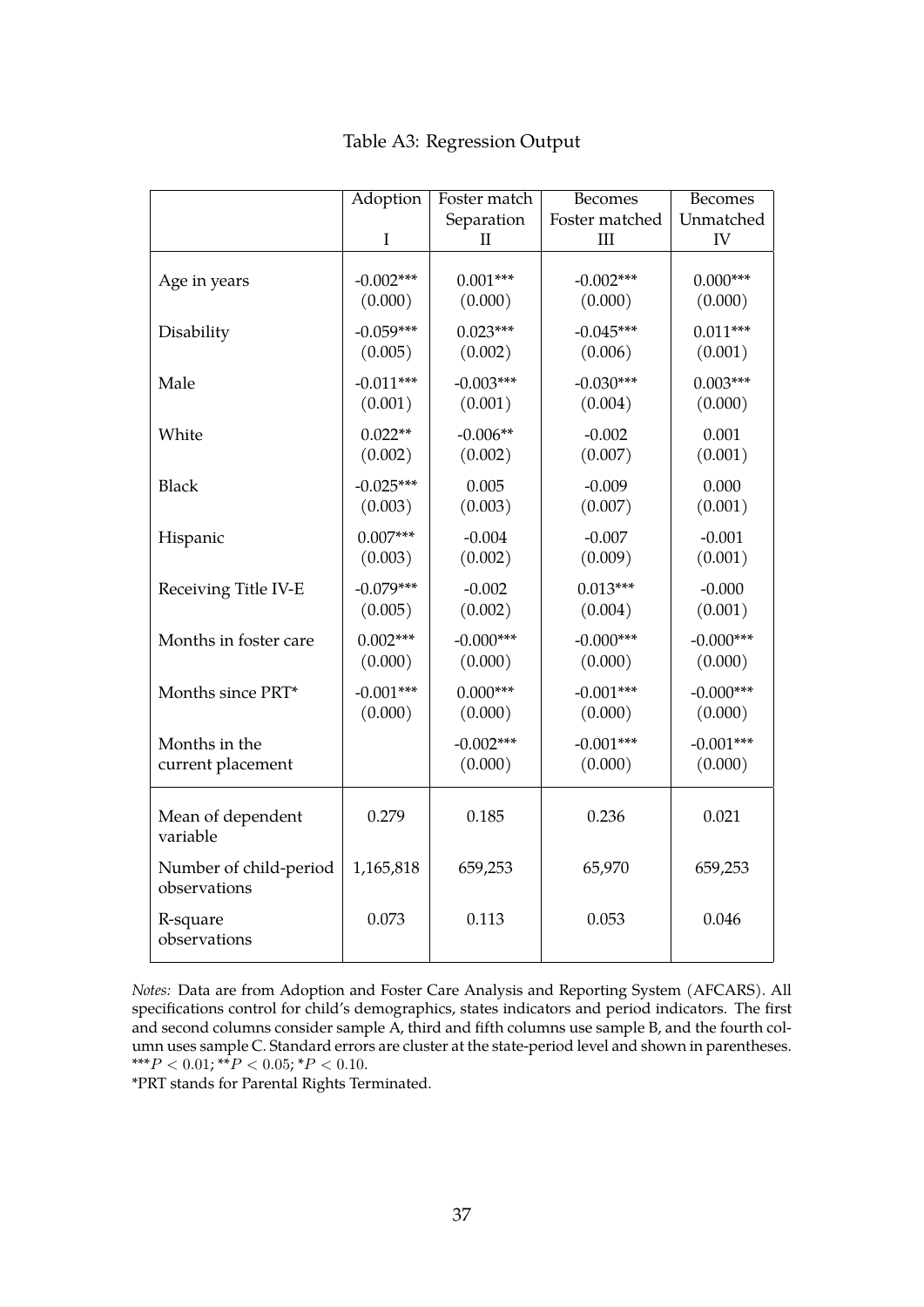# **C Appendix: Omitted Equations**

## <span id="page-37-0"></span>**C.1 Endogenous Distribution of Children**

A parent can meet a child who is unmatched or f-matched with quality  $q$ . Thus, an unmatched parent meets a child  $(x, \bar{q})$  according to the probability distribution  $\hat{m}(x, \bar{q})$  where:

$$
\hat{m}(x,\bar{q}) = \begin{cases}\n\frac{u^c(x)}{\sum_x u^c(x) + \sum_q m(x,q)} & \text{if } \bar{q} = q_0 \\
\frac{m(x,q)}{\sum_x u^c(x) + \sum_q m(x,q)} & \text{if } \bar{q} = q\n\end{cases}
$$
\n(C.1)

Therefore, a parent meets an unmatched child  $x$  with total probability  $\pi^p(\theta) \hat{m}(x,q_0)$ . Similarly, a parent meets a child  $(x, q)$  with total probability  $\pi^p(\theta) \hat{m}(x, q)$ .

## <span id="page-37-1"></span>**C.2 Aggregate State of the Market**

For each  $x$ ,  $u^c(x)$  satisfies the following equality:

$$
\underbrace{u^c(x)\left\{\pi^c(\theta)\sum_{\mathcal{M}(x,q_0)}f(s)\sum_q\left[\delta_x+\left(1-\delta_x\right)\left(1-d(x,q)\right)g(q|s)\right]+\left(1-\pi^c(\theta)\sum_{\mathcal{M}(x,q_0)}f(s)\right)\delta_x\right\}}_{mass\, destruction}
$$
\n
$$
\underbrace{\sum_q m(x,q)\left(1-\delta_x\right)\left\{\pi^c(\theta)\sum_{\mathcal{M}(x,q)}f(s)\sum_{q'}g(q'|s)d(x,q')+\left(1-\pi^c(\theta)\sum_{\mathcal{M}(x,q)}f(s)\right)d(x,q)\right\}+\rho l(x)}_{mass\,creation}
$$
\n(C.2)

For each  $(x, q)$ ,  $m(x, q)$  satisfies the following equality:

$$
m(x,q)\left\{\pi^{c}(\theta)\sum_{\mathcal{M}(x,q)}f(s)+\left(1-\pi^{c}(\theta_{t})\sum_{\mathcal{M}(x,q)}f(s)\right)\left[\delta_{x}+(1-\delta_{x})d(x,q)a(x,q)\right]\right\}=\n\overset{mass\,distribution}{\longrightarrow}\n\frac{u^{c}(x)\pi^{c}(\theta)\sum_{\mathcal{M}(x,q_{0})}f(s)g(q|s)\left(1-\delta_{x}\right)\left(1-d(x,q)\right)\left(1-a(x,q)\right)}{\times\left(\frac{q'}{q'}\right)\pi^{c}(\theta)\sum_{\mathcal{M}(x,q')}f(s)g(q|s)\left(1-\delta_{x}\right)\left(1-d(x,q)\right)\left(1-a(x,q)\right)}\n\overset{\text{(C.3)}}{\longrightarrow}\n\overset{\text{(C.3)}}{\longrightarrow}\n\overset{\text{(D.4)}}{\longrightarrow}\n\frac{u^{c}(x)}{q'}\left(\frac{1}{\mathcal{M}(x,q')}\right)
$$

<span id="page-37-3"></span><span id="page-37-2"></span>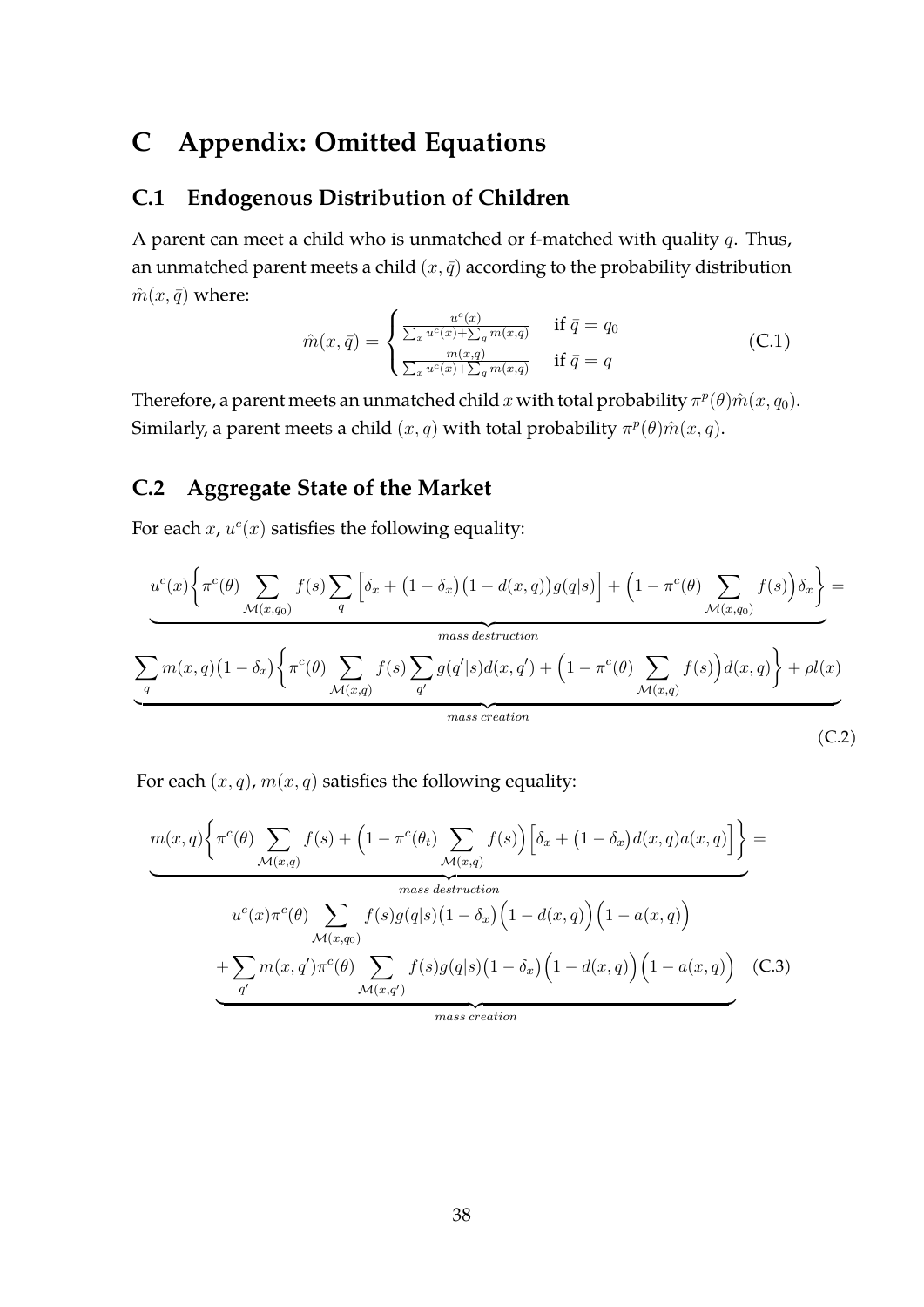## **C.3 Children' Decision Conditions**

Child  $(x, q)$  chooses  $a^c(x, q) = 1$  if and only if:

<span id="page-38-0"></span>
$$
\frac{b^{c}(x, q, a)}{1 - \beta} > \max \left\{ \left( 1 - \pi^{c}(\theta) \sum_{\mathcal{M}(x, q_{0})} f(s) \right) \mathcal{C}(x, q_{0}) + \pi^{c}(\theta) \sum_{\mathcal{M}(x, q_{0})} \mathbb{E}_{s}[\mathcal{C}(x, q)] f(s) \right\}
$$
\n
$$
\left( 1 - \pi^{c}(\theta) \sum_{\mathcal{M}(x, q)} f(s) \right) \mathcal{C}(x, q) + \pi^{c}(\theta) \sum_{\mathcal{M}(x, q)} \mathbb{E}_{s}[\mathcal{C}(x, q)] f(s) \right\} \quad \text{(C.4)}
$$

Child  $(x, q)$  chooses  $d^c(x, q) = 1$  if and only if:

$$
\left(1 - \pi^{c}(\theta) \sum_{\mathcal{M}(x,q_{0})} f(s)\right) \mathcal{C}(x,q_{0}) + \pi^{c}(\theta) \sum_{\mathcal{M}(x,q_{0})} \mathbb{E}_{s}[\mathcal{C}(x,q)]f(s) > \max\left\{\frac{b^{c}(x,q,a)}{1-\beta},\right\}
$$
\n
$$
\left(1 - \pi^{c}(\theta) \sum_{\mathcal{M}(x,q)} f(s)\right) \mathcal{C}(x,q) + \pi^{c}(\theta) \sum_{\mathcal{M}(x,q)} \mathbb{E}_{s}[\mathcal{C}(x,q)]f(s)\right\}
$$
\n(C.5)

## **C.4 Parents' Decision Conditions**

A parent chooses  $in = 1$  if and only if:

<span id="page-38-2"></span><span id="page-38-1"></span>
$$
-k + \beta \pi^{p}(\theta) \sum_{\mathcal{M}(x,\bar{q})} \sum_{x,\bar{q}} \mathbb{E}_{s}[\mathcal{P}(x,q)] \hat{m}(x,\bar{q}) f(s) > 0
$$
 (C.6)

Parent  $(x, q)$  chooses  $a^p(x, q) = 1$  if and only if:

<span id="page-38-3"></span>
$$
\frac{b^p(x,q,a)}{1-\beta} > \max\left\{ \left(1 - \pi^c(\theta) \sum_{\mathcal{M}(x,q)} f(s) \right) \cdot \frac{b^p(x,q,f)}{1 - \beta(1 - \delta_x)(1 - \pi^c(\theta) \sum_{\mathcal{M}(x,q)} f(s))}, \mathcal{P}^u \right\}
$$
(C.7)

Parent  $(x, q)$  chooses  $d^p(x, q) = 1$  if and only if:

<span id="page-38-4"></span>
$$
\mathcal{P}^u > \max \left\{ \left(1 - \pi^c(\theta) \sum_{\mathcal{M}(x,q)} f(s)\right) \cdot \frac{b^p(x,q,f)}{1 - \beta(1 - \delta_x)\left(1 - \pi^c(\theta) \sum_{\mathcal{M}(x,q)} f(s)\right)}, \frac{b^p(x,q,a)}{1 - \beta} \right\}
$$
(C.8)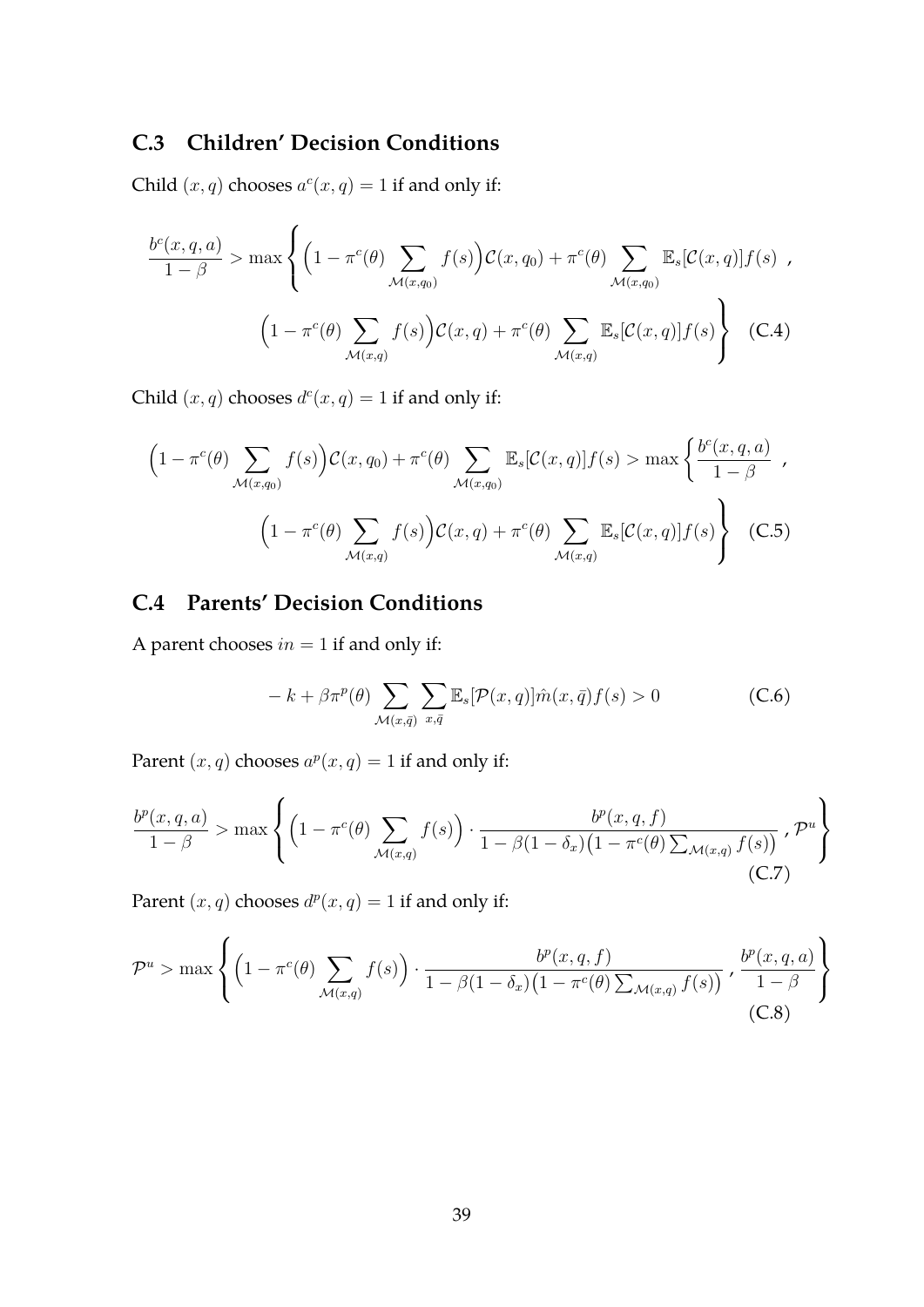# **D Appendix: Proofs of Theoretical Analysis**

### <span id="page-39-0"></span>**D.1 Proof of Proposition [1](#page-19-1)**

I start by describing the destruction strategies of children and parents. Lemma [1](#page-39-1) states that, in any foster care equilibrium, child  $x$  does not destroy an f-match of quality q if  $b^c(x, q, f)$  is non-negative.

<span id="page-39-1"></span>**Lemma 1** (Destruction Strategies of Children). In any foster care equilibrium,  $d^c(x, q) =$ 0 *if*  $b^{c}(x, q, f) \ge 0$  *for each*  $(x, q)$ *.* 

*Proof.* Fix  $(x, q)$  and assume that  $b^c(x, q, f)$  is non-negative. By contradiction, suppose  $d^c(x,q) = 1$  then, by the equilibrium definition, it follows that  $\hat{\mathcal{C}}(x,q_0) >$  $\hat{\mathcal{C}}(x,q)$ . Equivalently, the following inequality must hold:

<span id="page-39-2"></span>
$$
\left(1 - \pi^{c}(\theta) \sum_{\mathcal{M}(x,q_{0})} f(s)\right) \mathcal{C}(x,q_{0}) + \pi^{c}(\theta) \sum_{\mathcal{M}(x,q_{0})} \mathbb{E}_{s}[\mathcal{C}(x,q)]f(s) >
$$

$$
\left(1 - \pi^{c}(\theta) \sum_{\mathcal{M}(x,q)} f(s)\right) \mathcal{C}(x,q) + \pi^{c}(\theta) \sum_{\mathcal{M}(x,q)} \mathbb{E}_{s}[\mathcal{C}(x,q)]f(s) \quad (D.1)
$$

By assumption  $\hat{\mathcal{C}}(x,q_0) > \hat{\mathcal{C}}(x,q)$ , then the value function for child x f-matched when the quality is  $q$  is equal to:

$$
\mathcal{C}(x,q) = b^c(x,q,f) + \beta \delta_x \frac{b^c(x,q_N,a)}{1-\beta} \n+ \beta(1-\delta_x) \Big[ \Big(1-\pi^c(\theta) \sum_{\mathcal{M}(x,q_0)} f(s) \Big) \mathcal{C}(x,q_0) + \pi^c(\theta) \sum_{\mathcal{M}(x,q_0)} \mathbb{E}_s[\mathcal{C}(x,q)] f(s) \Big]
$$

Since  $b^c(x, q, f)$  is non-negative, it follows that:

$$
\mathcal{C}(x,q) = b^{c}(x,q,f) + \beta \delta_{x} \frac{b^{c}(x,q_{N},a)}{1-\beta}
$$
  
+  $\beta(1-\delta_{x}) \Big[ \Big(1-\pi^{c}(\theta) \sum_{\mathcal{M}(x,q_{0})} f(s) \Big) \mathcal{C}(x,q_{0}) + \pi^{c}(\theta) \sum_{\mathcal{M}(x,q_{0})} \mathbb{E}_{s}[\mathcal{C}(x,q)]f(s) \Big]$   

$$
\geq \beta \delta_{x} \frac{b^{c}(x,q_{N},a)}{1-\beta}
$$
  
+  $\beta(1-\delta_{x}) \Big[ \Big(1-\pi^{c}(\theta) \sum_{\mathcal{M}(x,q_{0})} f(s) \Big) \mathcal{C}(x,q_{0}) + \pi^{c}(\theta) \sum_{\mathcal{M}(x,q_{0})} \mathbb{E}_{s}[\mathcal{C}(x,q)]f(s) \Big]$   
=  $\mathcal{C}(x,q_{0})$ 

Before continuing, let me do the following remark. In equilibrium,  $s \in \mathcal{M}(x, \bar{q})$  if and only if  $\mathbb{E}_s[\mathcal{C}(x,q)] \ge \mathcal{C}(x,\bar{q})$  and  $\mathbb{E}_s[\mathcal{P}(x,q)] \ge \mathcal{P}^u$ . Thus, if  $\mathcal{C}(x,q) \ge \mathcal{C}(x,q_0)$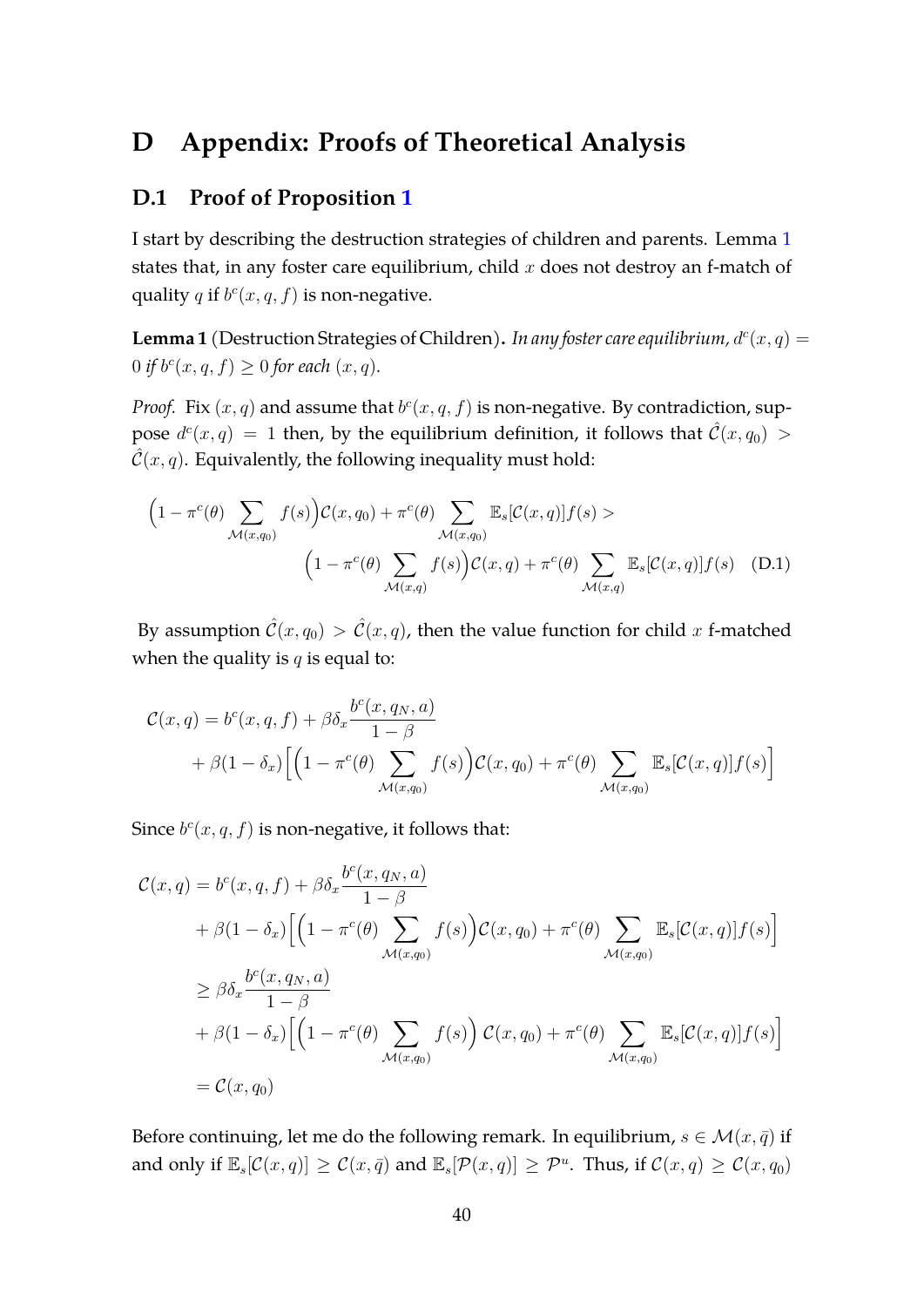then  $\mathcal{M}(x, q) \subset \mathcal{M}(x, q_0)$ . Now, I show that  $\mathcal{C}(x, q) > \mathcal{C}(x, q_0)$  contradicts  $\hat{\mathcal{C}}(x, q_0)$  $\hat{\mathcal{C}}(x,q)$ . For this, I analyze two cases:  $\mathcal{C}(x,q) = \mathcal{C}(x,q_0)$  and  $\mathcal{C}(x,q) > \mathcal{C}(x,q_0)$ .

 $\blacktriangleright$  Case 1: If  $\mathcal{C}(x,q) = \mathcal{C}(x,q_0)$  then  $\mathcal{M}(x,q) = \mathcal{M}(x,q_0)$ . Thus  $\hat{\mathcal{C}}(x,q) = \hat{\mathcal{C}}(x,q_0)$ which implies that  $d^c(x,q) = 0$ . A contradiction.

 $\blacktriangleright$  Case 2: If  $\mathcal{C}(x,q) > \mathcal{C}(x,q_0)$  then  $\mathcal{M}(x,q) \subset \mathcal{M}(x,q_0)$ . Here I define the set  $\hat{\mathcal{M}}(x,q) = \{s \in S | s \in \mathcal{M}(x,q_0) \setminus \mathcal{M}(x,q)\}.$  Thus, the following holds:

$$
\hat{\mathcal{C}}(x,q) = \left(1 - \pi^{c}(\theta)\sum_{\mathcal{M}(x,q)}f(s)\right)\mathcal{C}(x,q) + \pi^{c}(\theta)\sum_{\mathcal{M}(x,q)}\mathbb{E}_{s}[\mathcal{C}(x,q)]f(s)
$$
\n
$$
= \left(1 - \pi^{c}(\theta)\right)\mathcal{C}(x,q) + \pi^{c}(\theta)\sum_{s\notin\mathcal{M}(x,q)}f(s)\mathcal{C}(x,q) + \pi^{c}(\theta)\sum_{\mathcal{M}(x,q)}\mathbb{E}_{s}[\mathcal{C}(x,q)]f(s)
$$
\n
$$
= \left(1 - \pi^{c}(\theta)\right)\mathcal{C}(x,q) + \pi^{c}(\theta)\sum_{s\notin\mathcal{M}(x,q_0)}f(s)\mathcal{C}(x,q) + \pi^{c}(\theta)\sum_{s\in\mathcal{M}(x,q)}f(s)\mathcal{C}(x,q)
$$
\n
$$
+ \pi^{c}(\theta)\sum_{\mathcal{M}(x,q)}\mathbb{E}_{s}[\mathcal{C}(x,q)]f(s)
$$
\n
$$
> \left(1 - \pi^{c}(\theta)\right)\mathcal{C}(x,q_{0}) + \pi^{c}(\theta)\sum_{s\notin\mathcal{M}(x,q_0)}f(s)\mathcal{C}(x,q_{0}) + \pi^{c}(\theta)\sum_{s\in\mathcal{M}(x,q)}f(s)\mathcal{C}(x,q)
$$
\n
$$
+ \pi^{c}(\theta)\sum_{\mathcal{M}(x,q)}\mathbb{E}_{s}[\mathcal{C}(x,q)]f(s)
$$

By definition, if  $s \in \mathcal{M}(x, q)$  then  $\mathcal{C}(x, q) > \mathbb{E}_s[\mathcal{C}(x, q)] > \mathcal{C}(x, q_0)$ . Thus, the following holds:

$$
\hat{\mathcal{C}}(x,q) > (1 - \pi^c(\theta))\mathcal{C}(x,q_0) + \pi^c(\theta)\sum_{s \notin \mathcal{M}(x,q_0)} f(s)\mathcal{C}(x,q_0) + \pi^c(\theta)\sum_{s \in \hat{\mathcal{M}}(x,q)} f(s)\mathcal{C}(x,q) \n+ \pi^c(\theta)\sum_{\mathcal{M}(x,q)} \mathbb{E}_s[\mathcal{C}(x,q)]f(s) \n> (1 - \pi^c(\theta)\sum_{\mathcal{M}(x,q_0)} f(s)\mathcal{C}(x,q_0) + \pi^c(\theta)\sum_{\mathcal{M}(x,q_0)} \mathbb{E}_s[\mathcal{C}(x,q)]f(s) = \hat{\mathcal{C}}(x,q_0)
$$

which contradicts equation [D.1.](#page-39-2) Hence, if  $b^c(x, q, f) \ge 0$  then  $d^c(x, q) = 0$ .  $\Box$ 

Lemma [2](#page-40-0) shows that a parent destroys an f-match of quality q with child  $x$  if and only if  $b^p(x, q, f)$  is negative.

<span id="page-40-0"></span>**Lemma 2** (Destruction Strategies of Parents)**.** *Assume parents' payoffs satisfy as-*sumption [2](#page-0-0)[\(a\).](#page-13-0) In any foster care equilibrium,  $d^p(x,q) = 1$  if and only if  $b^p(x,q,f) < 0$ *for each*  $(x, q)$ *.* 

*Proof.* ( $\Rightarrow$ ) Fix  $(x, q)$ . Assume  $d^p(x,q) = 1$  then the following inequality must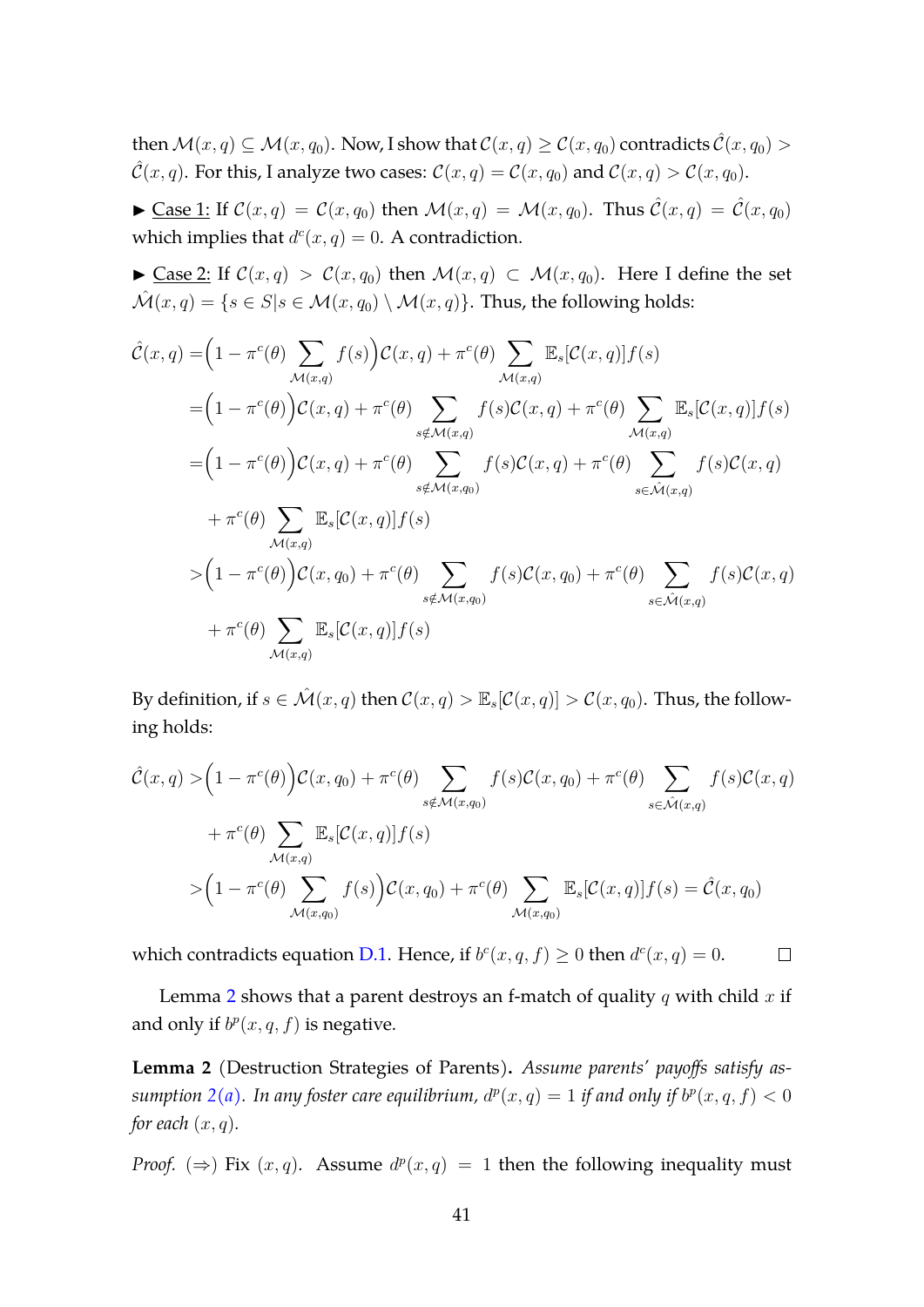hold:

$$
0 > \max \left\{ \left(1 - \pi^{c}(\theta) \sum_{\mathcal{M}(x,q)} f(s)\right) \cdot \frac{b^{p}(x,q,f)}{1 - \beta(1 - \delta_{x})(1 - \pi^{c}(\theta) \sum_{\mathcal{M}(x,q)} f(s))}, \frac{b^{p}(x,q,a)}{1 - \beta} \right\}
$$

By contradiction, suppose  $b^p(x, q, f)$  is non-negative. Since  $1-\pi^c(\theta) \sum_{\mathcal{M}(x,q)} f(s) \geq$ 0 and  $1 - \beta(1 - \delta_x)(1 - \pi^c(\theta) \sum_{\mathcal{M}(x,q)} f(s)) \geq 0$ , there is a contradiction. Hence,  $d^p(x,q) = 1$  only if  $b^p(x,q,f)$  is negative.

(  $\Leftarrow$  ) Fix (*x*, *q*) and assume that  $b^p(x, q, f)$  is negative. By contradiction, suppose  $d^p(x,q) = 0$ . There are two possible cases:  $a^p(x,q) = 1$  or  $a^p(x,q) = 0$ .

► Case 1: If  $a^p(x,q) = 1$  then  $\frac{b^p(x,q,a)}{1-\beta} > 0$  must hold. Since  $b^p(x,q,f)$  is negative then, by assumption  $2(a)$  $2(a)$ ,  $b^p(x, q, a)$  is also negative. Hence, there is a contradiction.

 $\blacktriangleright$  Case 2: If  $a^p(x,q) = 0$  and  $d^p(x,q) = 0$ , then the following inequality must hold:

$$
\left(1 - \pi^{c}(\theta) \sum_{\mathcal{M}(x,q)} f(s)\right) \cdot \frac{b^{p}(x,q,f)}{1 - \beta(1 - \delta_{x})(1 - \pi^{c}(\theta) \sum_{\mathcal{M}(x,q)} f(s))} \ge \max\left\{0, \frac{b^{p}(x,q,a)}{1 - \beta}\right\}
$$

Since  $b^p(x, q, f)$  is negative then, by assumption  $2(a)$  $2(a)$ ,  $b^p(x, q, a)$  is also negative. Thus, it must be that  $d^p(x,q) = 1$ . П

Now, I prove Proposition [1](#page-0-0) using Lemmas 1 and [2.](#page-40-0) By assumption  $1(a)$  $1(a)$  and lemma [1,](#page-39-1) it follows that  $d^c(x,q) = 0$  for all  $(x,q)$ . This implies that the total probability of destruction of an f-match  $(x, q)$  is  $d(x, q) = d^p(x, q)$ . In words, the destruction of f-matches depends on the destruction strategies of parents.

- (i) Fix some quality q. Suppose a parent f-matched to child  $x_2$  when the quality is q chooses  $d^p(x_2, q) = 1$  $d^p(x_2, q) = 1$  $d^p(x_2, q) = 1$ . Then, by lemma 2,  $b^p(x_2, q, f)$  is negative. By assumption  $2(b)$  $2(b)$ ,  $b^p(x_1, q, f)$  is also negative. Thus, by lemma [2,](#page-40-0)  $d^p(x_1, q) = 1$ . Hence,  $d(x_1, q) \geq d(x_2, q)$ .
- (ii) Fix some child x. Suppose a parent f-matched to child x when the quality is q chooses  $d^p(x,q) = 1$ . Then, by lemma [2,](#page-40-0)  $b^p(x,q,f)$  is negative. Now, consider some q' such that  $q > q'$ . By assumption  $2(c)$  $2(c)$ ,  $b^p(x, q', f)$  is also negative. Thus, by lemma [2,](#page-40-0)  $d^p(x,q') = 1$ . Hence,  $d(x,q') \geq d(x,q)$  whenever  $q > q'.$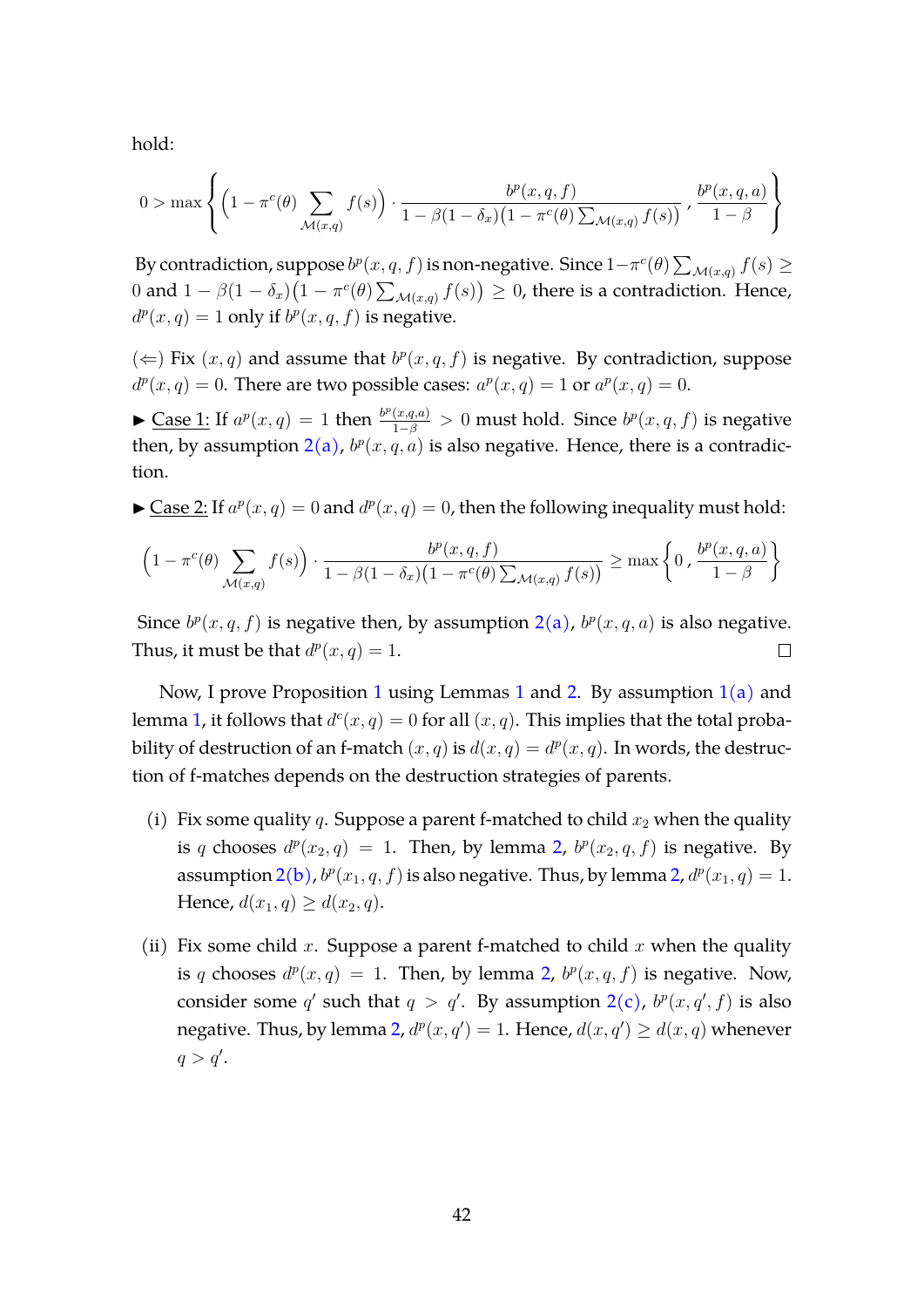### <span id="page-42-0"></span>**D.2 Proof of Proposition [2](#page-20-1)**

I start by describing the f-match formation strategies of unmatched children and parents. Lemma  $3$  shows that an unmatched child  $x$  announces foster after observing signal s if  $\mathbb{E}_s[b^c(x, q, f)]$  is non-negative.

<span id="page-42-1"></span>**Lemma 3** (F-match Formation Strategies of Unmatched Children)**.** *For each* (x, s)*, in any foster care equilibrium,*  $s \in F^c(x, q_0)$  *if*  $\mathbb{E}_s[b^c(x, q, f)] \ge 0$ .

*Proof.* Fix x. In any foster care equilibrium,  $s \in F^c(x, q_0)$  if and only if  $\mathbb{E}_s[\mathcal{C}(x, q)] \geq 0$  $\mathcal{C}(x,q_0)$ . Now, I show that if  $\mathbb{E}_s[b^c(x,q,f)] \geq 0$  then  $\mathbb{E}_s[\mathcal{C}(x,q)] \geq \mathcal{C}(x,q_0)$ , for all  $s \in S$ . Fix s and consider the conditional expected value  $\mathbb{E}_s[\mathcal{C}(x, q)]$  given by:

$$
\mathbb{E}_{s}[\mathcal{C}(x,q)] = \sum_{q} b^{c}(x,q,f)g(q|s) +
$$
  

$$
\beta \delta_{x} \frac{b^{c}(x,q_{N},a)}{1-\beta} + \beta(1-\delta_{x}) \sum_{q} \left[ d^{p}(x,q)\hat{\mathcal{C}}(x,q_{0}) + a^{p}(x,q) \max\left\{ \frac{b^{p}(x,q,a)}{1-\beta}, \hat{\mathcal{C}}(x,q_{0}), \hat{\mathcal{C}}(x,q) \right\} + (1-d^{p}(x,q) - a^{p}(x,q)) \max\left\{ \hat{\mathcal{C}}(x,q_{0}), \hat{\mathcal{C}}(x,q) \right\} \right] g(q|s)
$$

Since the destruction of f-matches is unilateral, the conditional expected value  $\mathbb{E}_s[\mathcal{C}(x,q)]$  is bounded bellow by  $\sum_q b^c(x,q,f)g(q|s)+\beta\delta_x \frac{b^c(x,q_N,a)}{1-\beta}+\beta(1-\delta_x)\hat{\mathcal{C}}(x,q_0).$ Given that  $\sum_q b^c(x,q,f)g(q|s)$  is non-negative, the following inequality holds:

$$
\mathbb{E}_{s}[\mathcal{C}(x,q)] \geq \sum_{q} b^{c}(x,q,f)g(q|s) + \beta \delta_{x} \frac{b^{c}(x,q_{N},a)}{1-\beta} + \beta(1-\delta_{x})\hat{\mathcal{C}}(x,q_{0})
$$

$$
\geq \beta \delta_{x} \frac{b^{c}(x,q_{N},a)}{1-\beta} + \beta(1-\delta_{x})\hat{\mathcal{C}}(x,q_{0}) = \mathcal{C}(x,q_{0})
$$

Hence, if  $\mathbb{E}_s[b^c(x, q, f)] \ge 0$  then  $\mathbb{E}_s[\mathcal{C}(x, q)] \ge \mathcal{C}(x, q_0)$ .

Lemma [4](#page-42-2) shows that an unmatched parent announces foster after observing signal s if and only if the conditional expected payoff of being f-matched is nonnegative.

 $\Box$ 

<span id="page-42-2"></span>**Lemma 4** (F-match Formation Strategies of Parents)**.** *Assume parents' payoffs satisfy* assumption [4.](#page-20-0) For each  $(x, s)$ , in any foster care equilibrium,  $s \in F<sup>p</sup>(x)$  if and only if  $\mathbb{E}_s[b^p(x, q, f)] \geq 0.$ 

*Proof.*  $(\Rightarrow)$  Fix x. In any foster care equilibrium,  $s \in F^p(x)$  if and only if  $\mathbb{E}_s[\mathcal{P}(x, q)] \geq 0$ 0. I show that if  $\mathbb{E}_s[b^p(x, q, f)] \ge 0$  then  $\mathbb{E}_s[\mathcal{P}(x, q)] \ge 0$ . Fix s and consider the con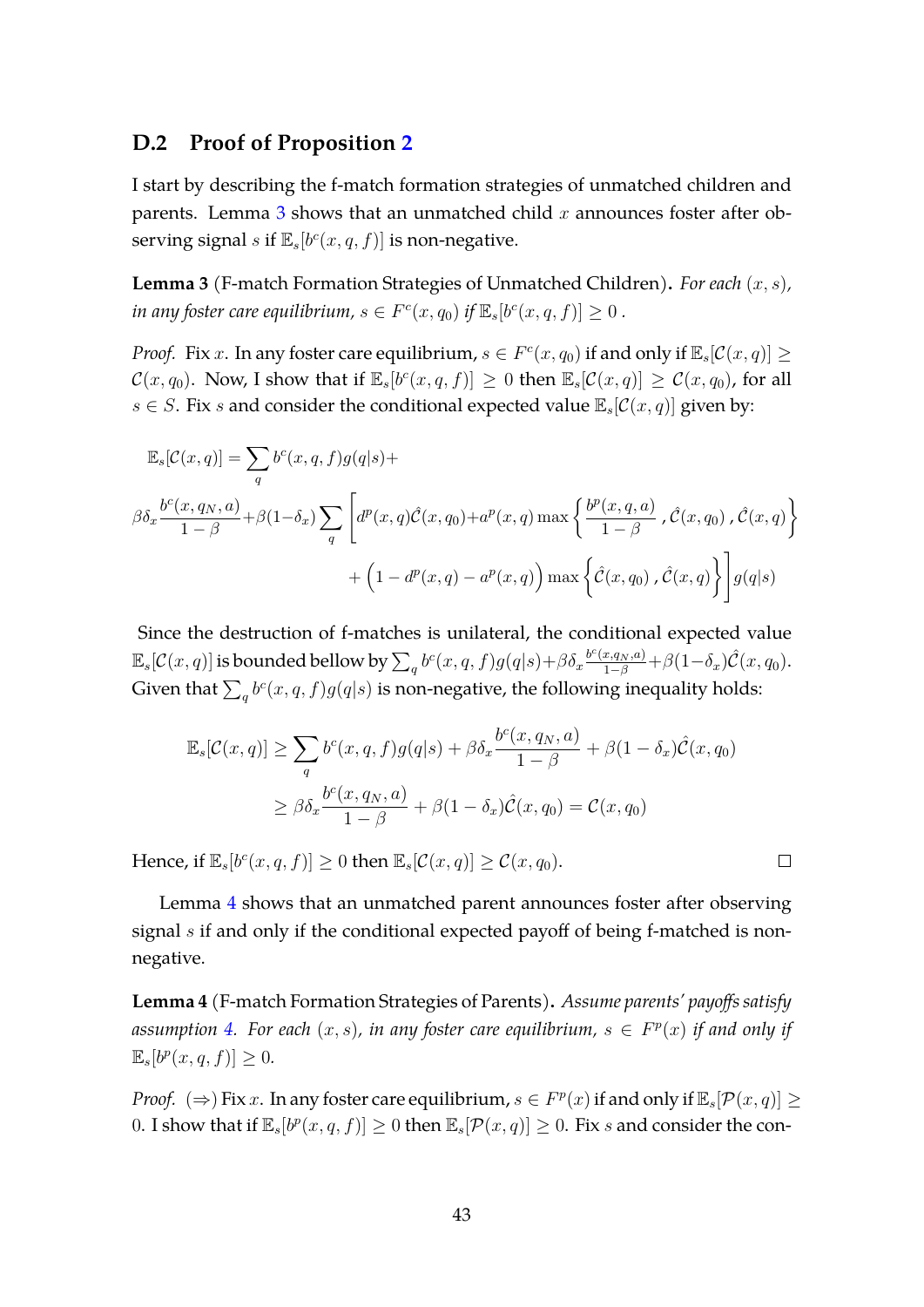ditional expected value  $\mathbb{E}_s[\mathcal{P}(x, q)]$  given by:

$$
\mathbb{E}_{s}[\mathcal{P}(x,q)] = \sum_{q} b^{p}(x,q,f)g(q|s)
$$
  
+  $\beta(1-\delta_{x})\sum_{q} \left[a^{c}(x,q) \max\left\{\frac{b^{p}(x,q,a)}{1-\beta},0,\frac{\left(1-\pi^{c}(\theta)\sum_{\mathcal{M}(x,q)}f(s)\right)b^{p}(x,q,f)}{1-\beta(1-\delta_{x})\left(1-\pi^{c}(\theta)\sum_{\mathcal{M}(x,q)}f(s)\right)}\right\}$   
+  $\left(1-d^{p}(x,q)-a^{p}(x,q)\right)\max\left\{0,\frac{\left(1-\pi^{c}(\theta)\sum_{\mathcal{M}(x,q)}f(s)\right)b^{p}(x,q,f)}{1-\beta(1-\delta_{x})\left(1-\pi^{c}(\theta)\sum_{\mathcal{M}(x,q)}f(s)\right)}\right\}g(q|s)$ 

Since f-match destruction is unilateral, the conditional expected value  $\mathbb{E}_s[\mathcal{P}(x, q)]$ is bounded bellow by  $\sum_q b^p(x,q,f)g(y|s).$  Thus, if  $\mathbb{E}_s[b^p(x,q,f)]\geq 0$  then  $\mathbb{E}_s[\mathcal{P}(x,q)]\geq 0$  $0$ .

( ← ) Fix  $(x, s)$ . I show that, if  $\mathbb{E}_s[b^p(x, q, f)]$  is negative then  $\mathbb{E}_s[\mathcal{P}(x, q)]$  is also negative. Note that  $\sum_q \mathcal{P}(x,q) g(q|s)$  is bounded above by the following expression:

$$
\sum_{q} \overline{\mathcal{P}(x,q)} g(q|s) = \sum_{q} b^{p}(x,q,f)g(q|s)
$$
  
+  $\beta(1-\delta_x) \sum_{q} \left[ \max \left\{ \frac{b^{p}(x,q,a)}{1-\beta}, 0, \frac{b^{p}(x,q,f)}{1-\beta(1-\delta_x)} \right\} \right] g(q|s)$ 

Since  $\sum_q b^p(x,q)g(q|s)$  is negative, by assumption [4,](#page-20-0)  $\sum_q \overline{\mathcal{P}(x,q)}g(q|s)$  is also negative.  $\Box$ 

Now, I prove Proposition [3](#page-21-0) using Lemmas [3](#page-42-1) and [4.](#page-42-2) By definition, f-matches must be mutually agreed upon  $s \in \mathcal{M}(x,q_0)$  if and only if  $s \in F^c(x,q_0)$  and  $s \in F^c(x,q_0)$  $F<sup>p</sup>(x)$ . First, I analyze f-match formation strategies of children. By assumption  $1(a)$  $1(a)$ , it follows that  $\mathbb{E}_s[b^c(x, q, f)] \ge 0$  for all  $s \in S$ . Hence, by lemma [3,](#page-42-1)  $F^c(x, q_0) =$ S.

(i) Fix signal s, I show that if  $s \in F^p(x_1)$  then  $s \in F^p(x_2)$ . Suppose  $s \in F^p(x_1)$ then, by lemma [4,](#page-42-2) it follows that  $\mathbb{E}_s[b^p(x_1, q, f)]$  must be non-negative. Since  $b^p(x_2, q, f) \geq b^p(x_1, q, f)$  $b^p(x_2, q, f) \geq b^p(x_1, q, f)$  $b^p(x_2, q, f) \geq b^p(x_1, q, f)$  for all q [assumption 2[\(b\)\]](#page-13-1), then  $\mathbb{E}_s[b^p(x_2, q, f)]$  is also non-negative. Thus, by lemma  $4$ ,  $s \in F^p(x_2)$ . By assumption [3,](#page-19-3) it follows that  $F^p(x_1)$  and  $F^p(x_2)$  are non-empty. Hence,  $\mathcal{M}(x, q_0)$  is non-empty for all x, and  $\mathcal{M}(x_1, q_0) \subseteq \mathcal{M}(x_2, q_0)$ .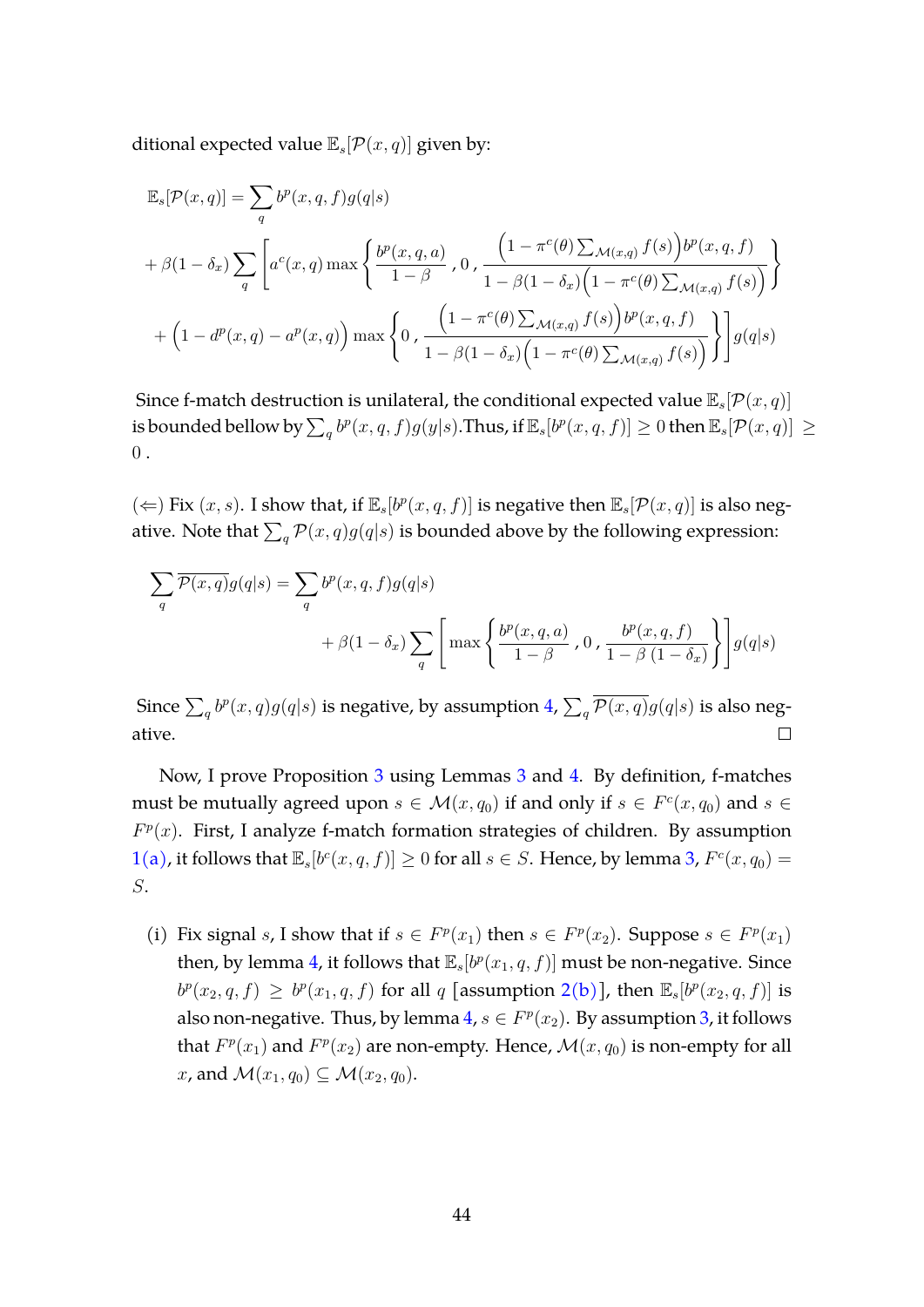### <span id="page-44-0"></span>**D.3 Proof of Proposition [3](#page-21-0)**

First I show that, as a best-response, children with and without a disability choose the same f-match formation strategy, and both are more willing to separate from an f-match of low-quality  $q_1$  than a high-quality match  $q_2$ . Formally:

<span id="page-44-1"></span>**Lemma 5** (F-match formation strategies of f-matched children)**.** *Assume children'* payoffs satisfy assumptions  $1(a)(c)(d)$  $1(a)(c)(d)$  $1(a)(c)(d)$  $1(a)(c)(d)$ . If  $d(x, q_1) \ge d(x, q_2)$  for all  $x$ , then  $F^c(x_1, q_1) =$  $F^{c}(x_2, q_1) = \{s_1, s_2\}$  and  $F^{c}(x_1, q_2) = F^{c}(x_2, q_2) = \{\emptyset\}.$ 

*Proof.* For each x, it follows that  $F^c(x,q_2) \cap F^c(x,q_1) = \{s_1,s_2\}$  or  $F^c(x,q_2) \cap F^c(x,q_3)$  $F^c(x, q_1) = \{\emptyset\}.$  The reason is the following. For each signal  $s, s \in F^c(x, q_2)$  if and only if  $\mathbb{E}_s[\mathcal{C}(x,q)] = \mathcal{C}(x,q_1)g(q_1|s) + \mathcal{C}(x,q_2)g(q_2|s) \geq \mathcal{C}(x,q_2)$ . Then, it must be that  $\mathcal{C}(x,q_1) > \mathcal{C}(x,q_2)$  independent of the distributions. Now, if  $\mathcal{C}(x,q_1) > \mathcal{C}(x,q_2)$ then  $s \notin F^c(x,q_1)$ , and if  $\mathcal{C}(x,q_1) = \mathcal{C}(x,q_2)$  then  $s \in F^c(x,q_1)$ . Hence, there are three possible cases: (1)  $F^c(x,q_2) = F^c(x,q_1) = \{s_1,s_2\}$ , (2)  $F^c(x,q_2) = \{s_1,s_2\}$ and  $F^c(x,q_1) = \{\emptyset\}$ , and (3)  $F^c(x,q_2) = \{\emptyset\}$  and  $F^c(x,q_1) = \{s_1, s_2\}.$ 

Fix x. I show that  $\mathcal{C}(x, q_2) > \mathcal{C}(x, q_1)$  holds, thus only the third case is feasible. Since  $d(x, q_1) \geq d(x, q_2)$ , the following cases might arise:

- ► Case a: Suppose  $a(x, q_1) = 1$  then  $C(x, q_1) = b^c(x, q_1, f) + \beta \delta_x \frac{b^c(x, q_2, a)}{1 \beta} + \beta (1 \delta_x)^{\frac{b^c(x,q_1,a)}{1-\beta}}$  $1-\beta$
- (a1) if  $a(x, q_2) = 1$  then  $\mathcal{C}(x, q_2) \mathcal{C}(x, q_1) = b^c(x, q_2, f) b^c(x, q_1, f) + \beta(1 \delta_x)\Big[\frac{b^c(x,q_2,a)}{1-\beta}-\frac{b^c(x,q_1,a)}{1-\beta}$  $\left[\frac{x,q_1,a)}{1-\beta}\right]$
- (a2) if  $a(x, q_2) = 0$  and  $d(x, q_2) = 0$  then  $C(x, q_2) C(x, q_1) = b^c(x, q_2, f) b^c(x, q_1, f) +$  $\beta(1-\delta_x)\Big[\hat{\mathcal{C}}(x,q_2)-\frac{b^c(x,q_1,a)}{1-\beta}\Big]$  $\left[\frac{x,q_1,a)}{1-\beta}\right]$
- ► Case b: Suppose  $d(x, q_1) = 1$  then  $C(x, q_1) = b^c(x, q_1, f) + \beta \delta_x \frac{b^c(x, q_2, a)}{1 \beta} + \beta (1 (\delta_x)\hat{\mathcal{C}}(x,q_0)$

(b1) if 
$$
d(x, q_2) = 1
$$
 then  $C(x, q_2) - C(x, q_1) = b^c(x, q_2, f) - b^c(x, q_1, f)$ 

- (b2) if  $a(x, q_2) = 1$  then  $\mathcal{C}(x, q_2) \mathcal{C}(x, q_1) = b^c(x, q_2, f) b^c(x, q_1, f) + \beta(1 \delta_x\big)\bigg[\frac{b^c(x,q_2,a)}{1-\beta}-\hat{\mathcal{C}}(x,q_0)\bigg]$
- (b3) if  $a(x, q_2) = 0$  and  $d(x, q_2) = 0$  then  $C(x, q_2) C(x, q_1) = b^c(x, q_2, f) b^c(x, q_1, f) +$  $\beta(1-\delta_x)\big[\hat{\mathcal{C}}(x,q_2)-\hat{\mathcal{C}}(x,q_0)\big]$

 $\blacktriangleright$  Case c: Suppose  $a(x, q_1) = 0$  and  $d(x, q_1) = 0$  then  $\mathcal{C}(x, q_1) = b^c(x, q_1, f) + b^c(x, q_1)$  $\beta\delta_{x}\frac{b^{c}(x,q_{2},a)}{1-\beta}+\beta(1-\delta_{x})\hat{\mathcal{C}}(x,q_{1})$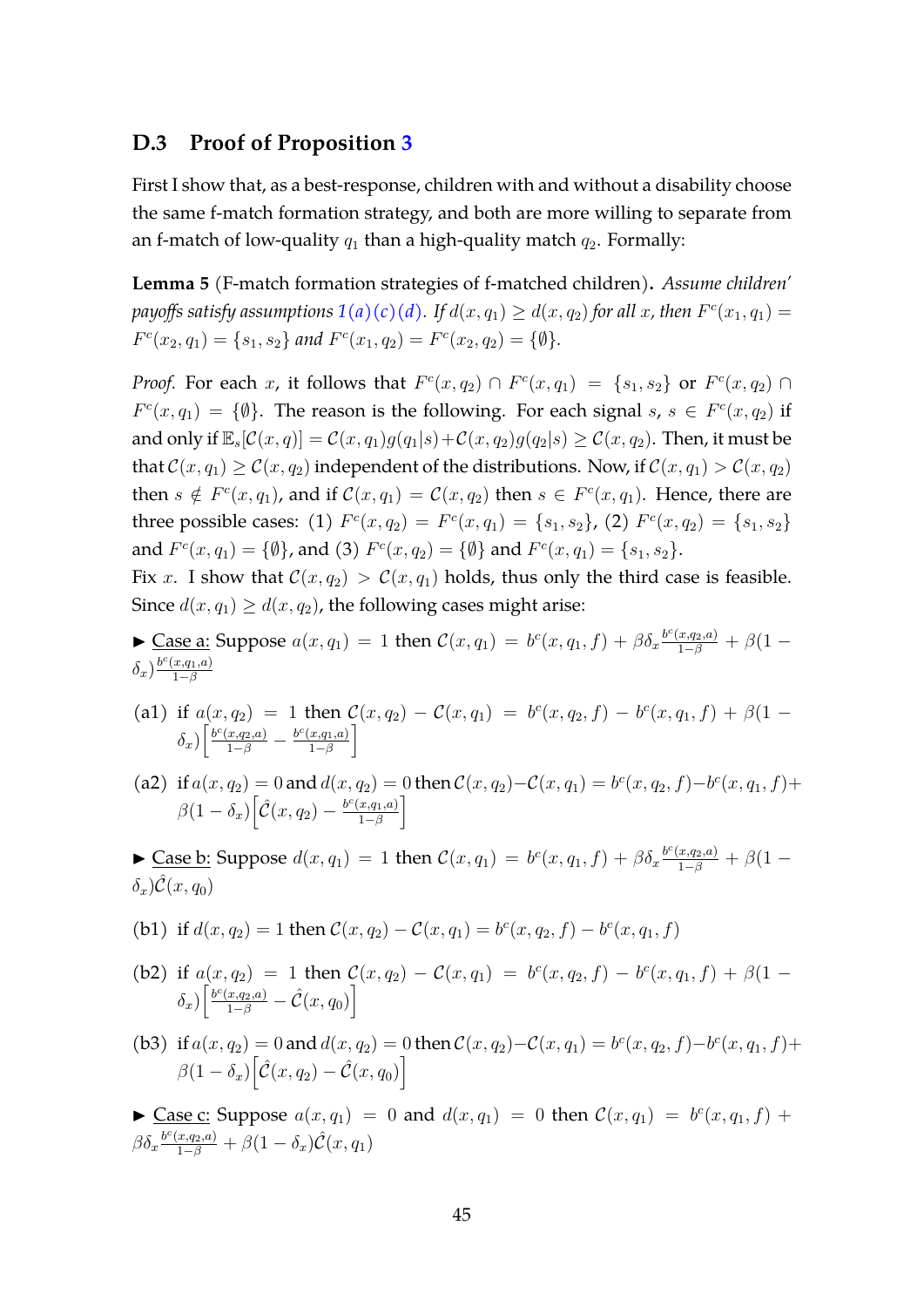(c1) if 
$$
a(x, q_2) = 1
$$
 then  $C(x, q_2) - C(x, q_1) = b^c(x, q_2, f) - b^c(x, q_1, f) + \beta(1 - \delta_x) \left[ \frac{b^c(x, q_2, a)}{1 - \beta} - \hat{C}(x, q_1) \right]$ 

(c2) if 
$$
a(x, q_2) = 0
$$
 and  $d(x, q_2) = 0$  then  $C(x, q_2) - C(x, q_1) = b^c(x, q_2, f) - b^c(x, q_1, f) +$   
\n
$$
\beta(1 - \delta_x) \left[ \hat{C}(x, q_2) - \hat{C}(x, q_1) \right]
$$

Assume  $1(a)(c)$  $1(a)(c)$  $1(a)(c)$ , then  $\mathcal{C}(x, q_2) - \mathcal{C}(x, q_1) > 0$  in cases (a1), and (b1). For case (b3), if  $d(x, q_2) = 0$  then it must be that  $\hat{\mathcal{C}}(x, q_2) \geq \hat{\mathcal{C}}(x, q_0)$ . Thus, by assumption  $1(a)(c)$  $1(a)(c)$  $1(a)(c)$ it follows that  $C(x, q_2) - C(x, q_1) > 0$  $C(x, q_2) - C(x, q_1) > 0$  $C(x, q_2) - C(x, q_1) > 0$  in case (b3). By assumption 1[\(d\)](#page-12-4) it follows that  $\frac{b^c(x,q_2,a)}{1-\beta}\geq \hat{\mathcal{C}}(x,\bar{q})$  $\frac{b^c(x,q_2,a)}{1-\beta}\geq \hat{\mathcal{C}}(x,\bar{q})$  $\frac{b^c(x,q_2,a)}{1-\beta}\geq \hat{\mathcal{C}}(x,\bar{q})$  for all  $q$ . Hence, by assumptions  $1(a)(c)(d)$  $1(a)(c)(d)$  $1(a)(c)(d)$  $1(a)(c)(d)$  it follows that  $\mathcal{C}(x,q_2) - \mathcal{C}(x,q_1) > 0$  for all the other cases.

Therefore, 
$$
F^c(x_1, q_2) = F^c(x_2, q_2) = \{\emptyset\}
$$
 and  $F^c(x_1, q_1) = F^c(x_2, q_1) = \{s_1, s_2\}.$ 

Now, I show Proposition [3.](#page-21-0) First, by assumptions  $1(a)$  $1(a)$  and  $2(a)(c)$  $2(a)(c)$ , it follows that proposition  $1(i)$  $1(i)$  holds. Thus, for children the result in lemma  $5$  holds, that is,  $F^c(x,q_2) = \{\emptyset\}$  and  $F^c(x,q_1) = \{s_1, s_2\}$  for all x. For parents, by assumptions  $2(b)$  $2(b)$ , [2,](#page-0-0) and [4,](#page-20-0) it follows that proposition  $2(i)$  $2(i)$  holds, that is,  $F<sup>p</sup>(x)$  is non-empty for all x, and  $F^p(x_1) \subseteq F^p(x_2)$  $F^p(x_1) \subseteq F^p(x_2)$  $F^p(x_1) \subseteq F^p(x_2)$ . Moreover, by adding assumption  $2(c)$ , proposition  $2(i)$  $2(i)$  holds. That is, if  $s_1 \in F^p(x)$  then  $s_2 \in F^p(x)$  for all x.

Given that  $s \in \mathcal{M}(x,q)$  if and only if  $s \in F^c(x,q)$  and  $s \in F^p(x)$ , it follows that (a)  $\mathcal{M}(x, q_1)$  is non-empty for all x, (b)  $\mathcal{M}(x, q_2) = \{ \emptyset \}$  for all x, (c)  $\mathcal{M}(x_1, q_1) \subseteq$  $\mathcal{M}(x_2, q_1)$ , and (d)  $s_1 \in \mathcal{M}(x, q_1)$  implies  $s_2 \in \mathcal{M}(x, q_1)$  for all x.

Therefore, since  $\mathcal{M}(x,q_2) = \{\emptyset\}$  for all x, then  $\sum_{\mathcal{M}(x,q_2)} f(s) = 0$  for all x. Hence,  $\sum_{\mathcal{M}(x,q_1)} f(s) \geq \sum_{\mathcal{M}(x,q_2)} f(s)$ . Now, since  $\mathcal{M}(x_1,q_1) \subseteq \mathcal{M}(x_2,q_1)$  then  $\sum_{\mathcal{M}(x_2,q)} f(s) \geq \sum_{\mathcal{M}(x_1,q)} f(s)$  for all q.

### <span id="page-45-0"></span>**D.4 Proof of Proposition [4](#page-22-0)**

I start by describing the adoption strategies of children and parents. Lemma [6](#page-45-1) presents some properties of the adoption strategies of parents.

<span id="page-45-1"></span>**Lemma 6** (Adoption Strategies of Parents)**.** *Assume parents' payoffs satisfy assumptions [2](#page-0-0)[\(a\)](#page-13-0)[\(b\)](#page-13-1) and [2](#page-0-0)[\(d\)](#page-13-3)[\(e\).](#page-13-4) Then, the adoption strategies of parents exhibit the following properties.*

- *(i) for each*  $(x, q)$ *, if*  $b^p(x, q, a) > 0$  *and*  $\frac{b^p(x, q, a)}{b^p(x, q, f)}$  $\frac{b^p(x,q,a)}{b^p(x,q,f)} > \frac{1-\beta}{1-\beta(1-\beta)}$  $\frac{1-\beta}{1-\beta(1-\delta_x)}$  then  $a^p(x,q)=1$ .
- (*ii*) for all  $q$ , if  $\sum_{\mathcal{M}(x_2,q)}f(s)\geq \sum_{\mathcal{M}(x_1,q)}f(s)$  then the best-response of parents satisfies *the following: if*  $a^p(x_1, q) = 1$  *then*  $a^p(x_2, q) = 1$ *.*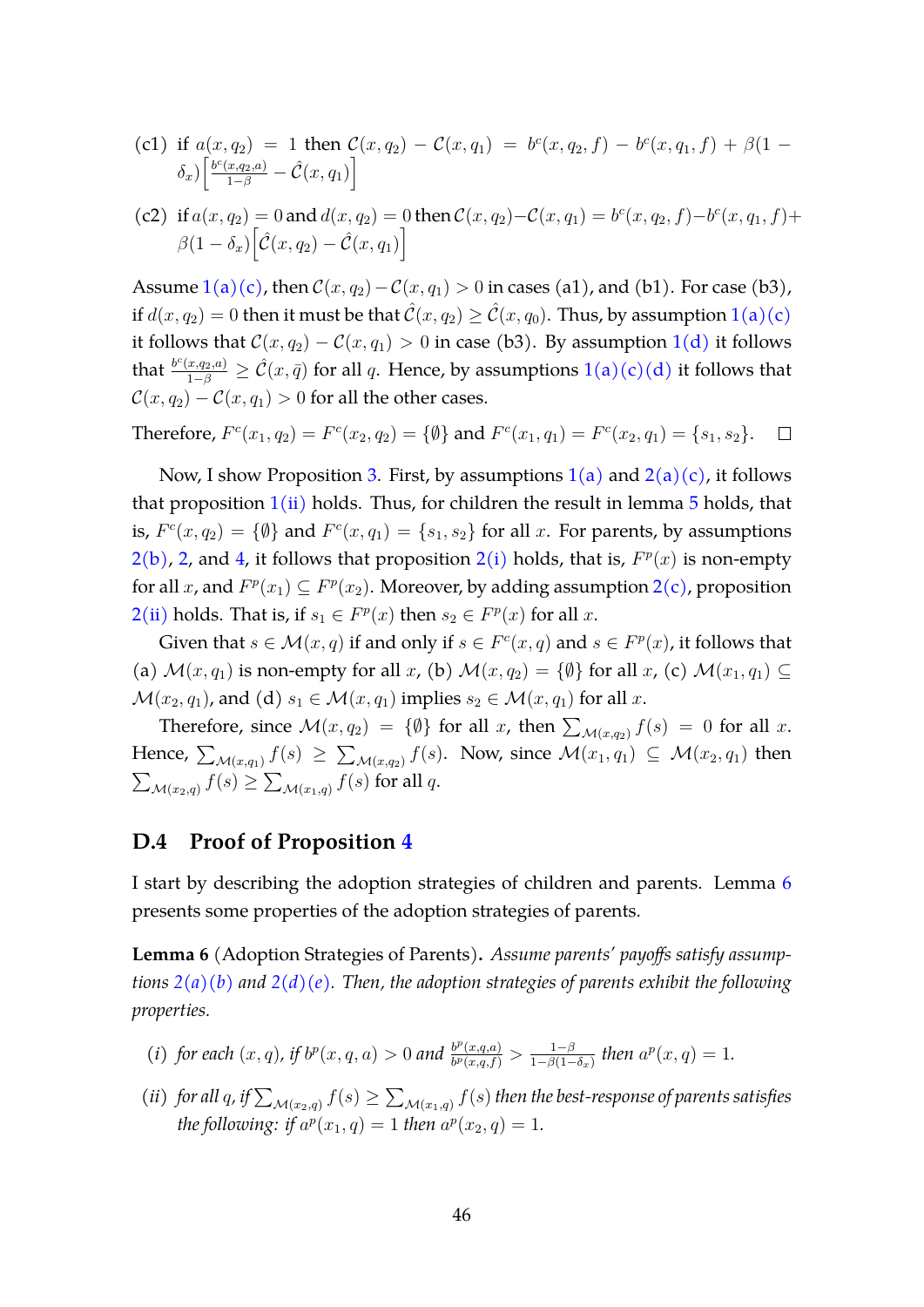(*iii*) for all x, if  $\sum_{\mathcal{M}(x,q')} f(s) \geq \sum_{\mathcal{M}(x_1,q)} f(s)$  and  $b^p(x,q',a) > 0$  whenever  $q' <$ q then the best-response of parents satisfies the following: if  $a^p(x,q) = 1$  then  $a^p(x, q') = 1.$ 

*Proof.* Assume  $2(a)$  $2(a)$ . A parent f-matched to child x when the quality is q announces adoption if and only if the following inequalities hold:

<span id="page-46-1"></span>
$$
\frac{b^p(x,q,a)}{1-\beta} > 0
$$
 (D.2)

<span id="page-46-0"></span>
$$
\frac{b^p(x,q,a)}{1-\beta} > (1 - \pi^c(\theta) \sum_{\mathcal{M}(x,q)} f(s)) \cdot \frac{b^p(x,q,f)}{1 - \beta(1 - \delta_x)(1 - \pi^c(\theta) \sum_{\mathcal{M}(x,q)} f(s))}
$$
(D.3)

(i) Fix  $(x, q)$ . Assume  $b^p(x, q, a)$  is positive then  $a^p(x, q) = 1$  if and only if inequality [D.3](#page-46-0) holds. The right-hand side of this inequality is decreasing in  $\pi^c(\theta) \sum_{\mathcal{M}(x,q)} f(s)$ . Thus, for  $a^p(x,q)$  to take value one independent of the endogenous objects  $\pi^c(\theta)$  and  $\mathcal{M}(x,q)$ , the following inequality must hold:

$$
\frac{b^p(x,q,a)}{b(x,q)} > \frac{1-\beta}{1-\beta(1-\delta_x)}
$$

Or, equivalently  $\delta_x > \frac{b^p(x,q,f) - b^p(x,q,a)}{b^p(x,q,a)}$  $b^p(x,q,a)$  $1-\beta$  $\frac{-\beta}{\beta}$ .

(ii) Consider a parent f-matched to child  $x_1$  when the quality is q. Assume  $a^p(x_1, q) = 1$ , then inequalities [D.2](#page-46-1) and [D.3](#page-46-0) hold for  $x = x_1$ . By assumption  $2(b)$  $2(b)$ , it follows that  $b^p(x_2, q, a) > 0$ . Hence,  $a^p(x_1, q) = 1$  implies  $a^p(x_2, q) = 1$ if the following inequalities holds:

$$
\frac{b^p(x_2, q, a)}{b^p(x_2, q)} > \frac{b^p(x_1, q, a)}{b^p(x_1, q, f)}
$$

$$
\frac{(1-\beta)(1-\pi^{c}(\theta)\sum_{\mathcal{M}(x_1,q)}f(s))}{1-\beta(1-\delta_{x_1})(1-\pi^{c}(\theta)\sum_{\mathcal{M}(x_1,q)}f(s))} \geq \frac{(1-\beta)(1-\pi^{c}(\theta)\sum_{\mathcal{M}(x_2,q)}f(s))}{1-\beta(1-\delta_{x_2})(1-\pi^{c}(\theta)\sum_{\mathcal{M}(x_2,q)}f(s))}
$$

By assumption  $2(d)$  $2(d)$ , the first inequality holds. Since  $\delta_{x_2}\geq\delta_{x_1}$  and  $\sum_{\mathcal{M}(x_2,q)}f(s)\geq$  $\sum_{\mathcal{M}(x_1,q)} f(s)$ , then the second inequality holds.

(iii) Consider a parent f-matched to child x when the quality is q. Assume  $a^p(x, q) =$ 1, then inequalities [D.2](#page-46-1) and [D.3](#page-46-0) hold. Also, consider a parent f-matched to child x when the quality is q' such that  $q' < q$ . Since  $b^p(x, q', f) \geq 0$ , then  $a^p(x,q) = 1$  implies  $a^p(x,q') = 1$  if the following inequalities holds:

$$
\frac{b^p(x,q',a)}{b^p(x,q',f)} > \frac{b^p(x,q,a)}{b^p(x,q,f)}
$$